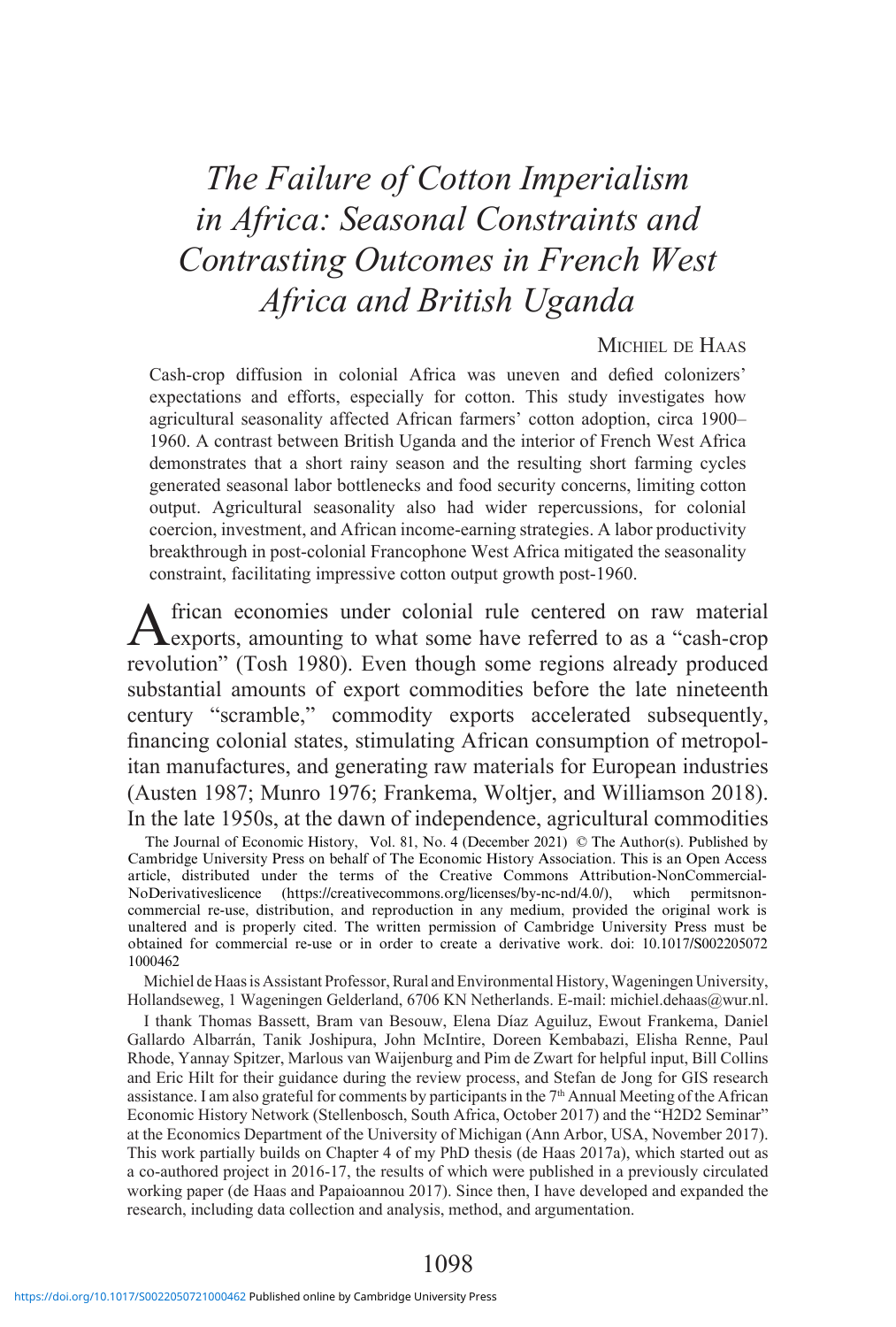comprised circa two-thirds of all exports from mainland tropical Africa (Hance, Kotschar, and Peterec 1961, p. 491).<sup>1</sup>

The bulk of agricultural exports were produced by African farmers. Despite colonial coercive policies and investments that served to catalyze commodity specialization, the responses of African farmers often did not live up to colonizers' expectations and were markedly uneven, both spatially and temporally (Austin 2014a). This was most clearly the case with cotton. Many Europeans believed cotton to be a crucial commodity, considering its importance to metropolitan textile industries and anxieties about raw cotton supplies since the U.S. civil war (Beckert 2014; Isaacman and Roberts 1995; Robins 2016); why, then, did European ambitions to boost raw cotton exports from African colonies remain mostly unfulfilled? And why did African farmers' participation in cotton export, even more so than for other crops, come to follow an uneven spatial pattern that defied European expectations and efforts?

While cash-crop adoption under colonial rule, and cotton, in particular, has received ample scholarly attention, we still lack a comprehensive understanding of why farmers across Africa responded so heterogeneously to the global demand for tropical commodities. By systematically analyzing the impact of seasonality on colonial cotton adoption, this study addresses an important yet underexamined piece of this unresolved puzzle. Following Tosh (1980) and Austin (2008, 2014a, 2014b), I question a pervasive assumption, going back to Myint (1958), that underemployed African farmers could simply tap into surplus land and labor when a (rail)road arrived in their region, substituting cash-crop farming for leisure and cultivating previously idle land (Austin 2014a, pp. 300–5). In reality, the majority of African farmers operated in savanna conditions with short rainy seasons. Given that agriculture was labor-intensive and rainfed and that food crop markets tended to be thin and unreliable, such farmers had to grow all their food and cash crops in a single growing cycle. As a result, they faced seasonal labor bottlenecks and food-crop– cash-crop tradeoffs that could undermine their food security.

Indeed, it is striking how closely agricultural seasonality correlates with the spatial diffusion of Africa's cash-crop revolution. Hance, Kotschar, and Peterec (1961, p. 494) found that a mere 6.4 percent of all export value in tropical Africa in 1957 was generated from rainfed agriculture in "the savanna proper," compared with 43.2 percent from "rainy and adjacent" savanna areas." Nevertheless, despite its credibility as an explanation for

<sup>1</sup> References to "tropical Africa" pertain to all mainland African countries located at or below 18 degrees latitude ("sub-Saharan Africa"), excluding Namibia, Botswana, South Africa, Lesotho, and Eswatini.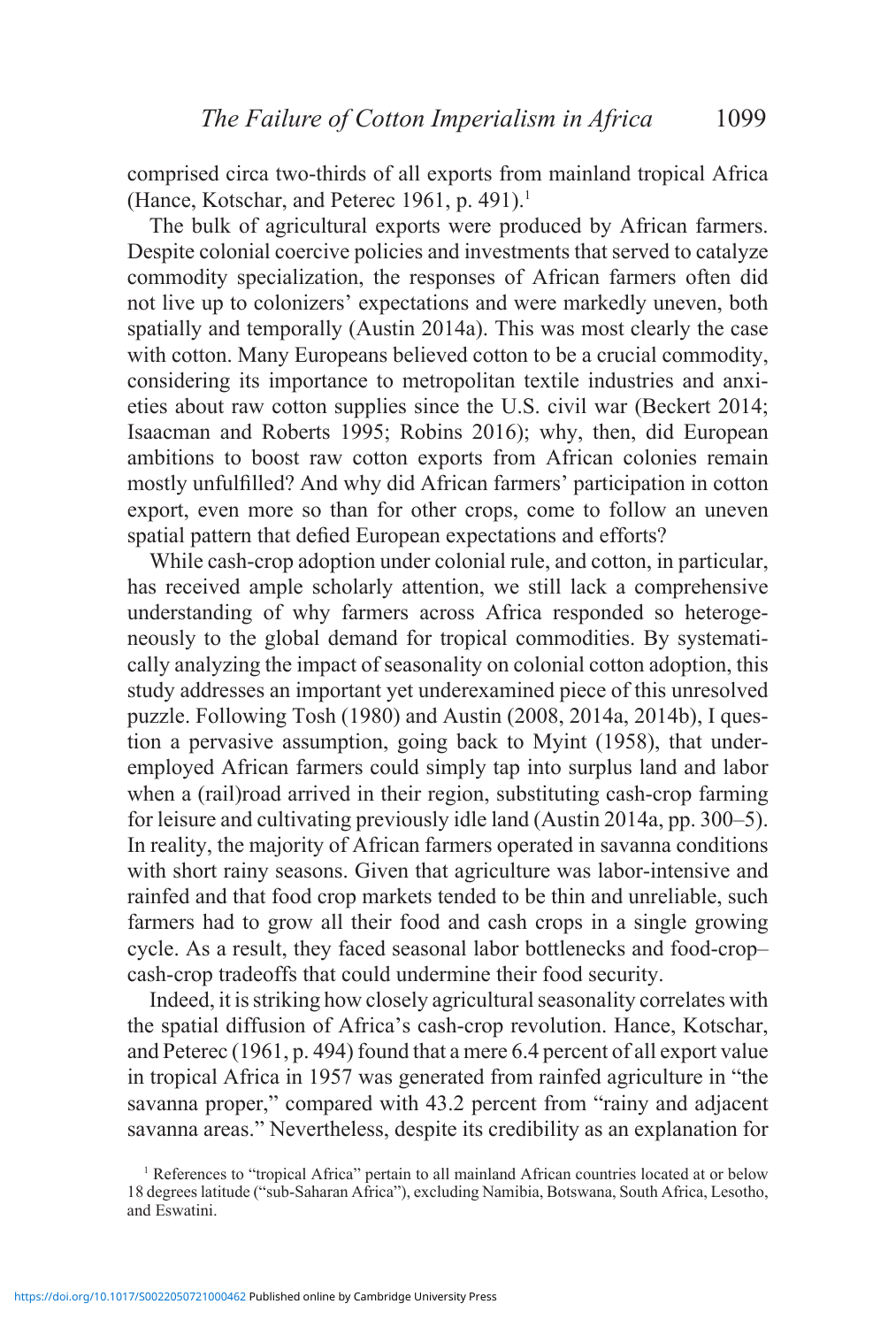this observed heterogeneity, variations in resource constraints and their seasonal nature are yet to be appreciated and unpacked. Austin (2014b), in a study of cocoa adoption in Ghana, and Fenske (2013), in a study on the failure of rubber in Benin, remain among the few studies which have taken up "the unfinished business of analyzing the resource requirements of [Africa's] export expansion" (Austin 2014b, p. 1036).

My argument is built up in several steps. First, I argue that heterogeneous cotton adoption choices across sub-Saharan Africa, and most strikingly its largest exporter Uganda, cannot be sufficiently explained by colonial investment and coercion. Instead, I show that African regions with at least nine tropical rainy months, which allowed for two consecutive growing cycles per year, produced a substantially larger share of tropical Africa's rainfed cotton output than we should expect based on their factor endowments, railroad infrastructure, and maximum potential cotton yields, given their agro-climatic suitability.

To better understand the mechanisms linking rainfall seasonality and cotton output, this study subsequently focuses on two contrasting cases: British Uganda, where African farmers adopted export cotton on a large scale, and northern Côte d'Ivoire and the Soudan (present-day Mali) in colonial French West Africa (FWA), where farmers persistently declined to produce cotton for export until after the colonial era. First, using historical farm-level data on the intra-annual distribution of agricultural labor inputs, I simulate cotton and food-crop outputs under the regions' contrasting seasonality regimes. I find that evenly distributed rainfall and the resultant two growing cycles per year enabled Ugandan farmers to smooth agricultural labor inputs and grow three times as much cotton as their FWA counterparts, who faced much shorter unimodal rainy seasons and a single growing cycle. Second, analyzing a district-level panel, I show that Ugandan farmers were able to exploit bimodal rainfall patterns by calibrating their annual cotton planting during the year's second growing cycle, based on the food crop harvest from the first growing cycle, which compounded their cotton production capacity.

Subsequently, I examine colonial investment, colonial coercion, local textile production, food crop markets, and labor migration in the two regions of interest. I argue that none of these relevant contextual factors independently explains the rift in cotton output between Uganda and FWA and point out that each, in turn, was shaped by agricultural seasonality. As such, I make the case that the role of seasonality, as a key determinant of resource allocation, was pervasive and deserves a more central role in explanations of historical cash-crop adoption outcomes in colonial Africa and the dynamics of colonial economies more generally.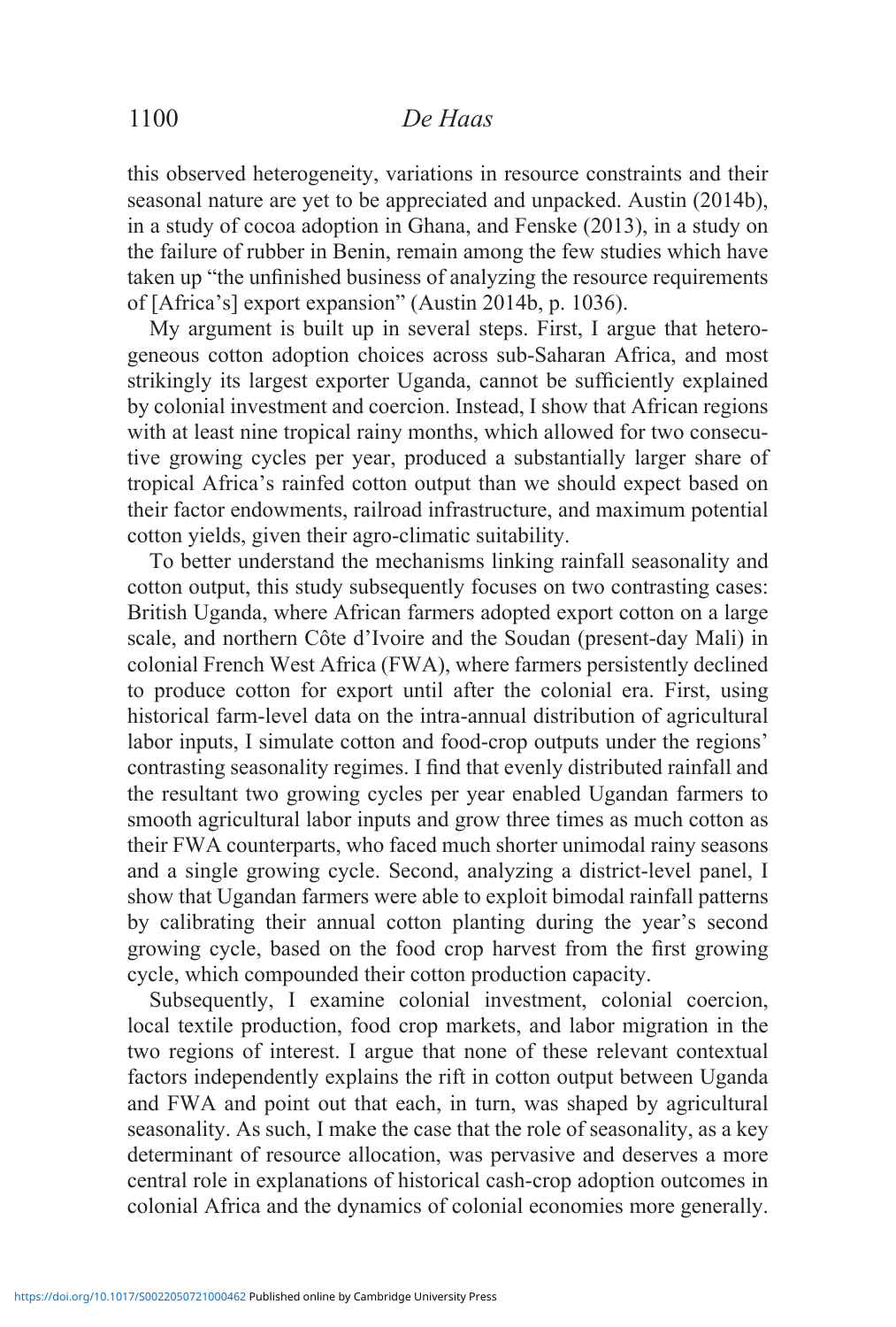Before concluding, I discuss how a belated "peasant cotton revolution" in FWA became possible when the adoption of a set of key technologies eliminated the constraints posed by agricultural seasonality.

This study makes two interventions in the literature. The first and broadest aim is to advance our understanding of the determinants of cashcrop adoption. Recent studies have begun to show that specialization in cash crops and their limited diffusion beyond concentrated production "enclaves" has resulted in large and persistent spatial inequalities across Africa (Müller-Crepon 2020; Pengl, Roessler and Rueda 2021; Roessler et al. 2020; Tadei 2018, 2020). Despite this growing interest in the *effects* of cash-crop adoption, the systematic and comparative investigation of its *determinants* remains remarkably limited. The studies cited above, using spatial econometric, have typically not looked beyond a broad association between soil- or agro-climatic suitability and spatial production patterns. Such suitability variables only reflect the optimal growing conditions of crops themselves, however, and do not speak to the possibility that conditions may be conducive to the growth of crops but not to the farmers who have to grow them. In the wider literature, colonial interventions—both in the form of coercion and investment—have frequently been described as the prime drivers of cash-crop diffusion in Africa. Conversely, the limits of diffusion have been linked to African resistance and colonial underinvestment (Austen 1987, pp. 122–29; Isaacman 1990; Rodney 1985; Roessler et al. 2020). But while the importance of such colonial interventions is beyond doubt, their uneven and often unanticipated returns warrant a closer look at environmental forces that shaped the decisions of African farmers (Tosh 1980).

Recent years have also seen a surging interest in the history of globalizing cotton production chains, in which European states and capitalists have been depicted as joining hands to effectively coerce colonial subjects into supplying cheap fiber for metropolitan industries. Most influentially, Sven Beckert has argued that the integration of colonized rural populations into global cotton chains "sharpened global inequalities and cemented them through much of the twentieth century" (Beckert 2014, p. 377). His argument for Africa, following a body of case-based historical scholarship, centers on the imperial thrust to extract cotton, while attributing its failure to local resistance and resilient local textile manufacturing sectors, which drew raw cotton supply away from export markets (Beckert 2014; Isaacman and Roberts 1995). However, the second contribution of this study is that I show that coercion and resistance leave unexplained much heterogeneity in cotton adoption across colonial Africa, a gap that seasonality can fill.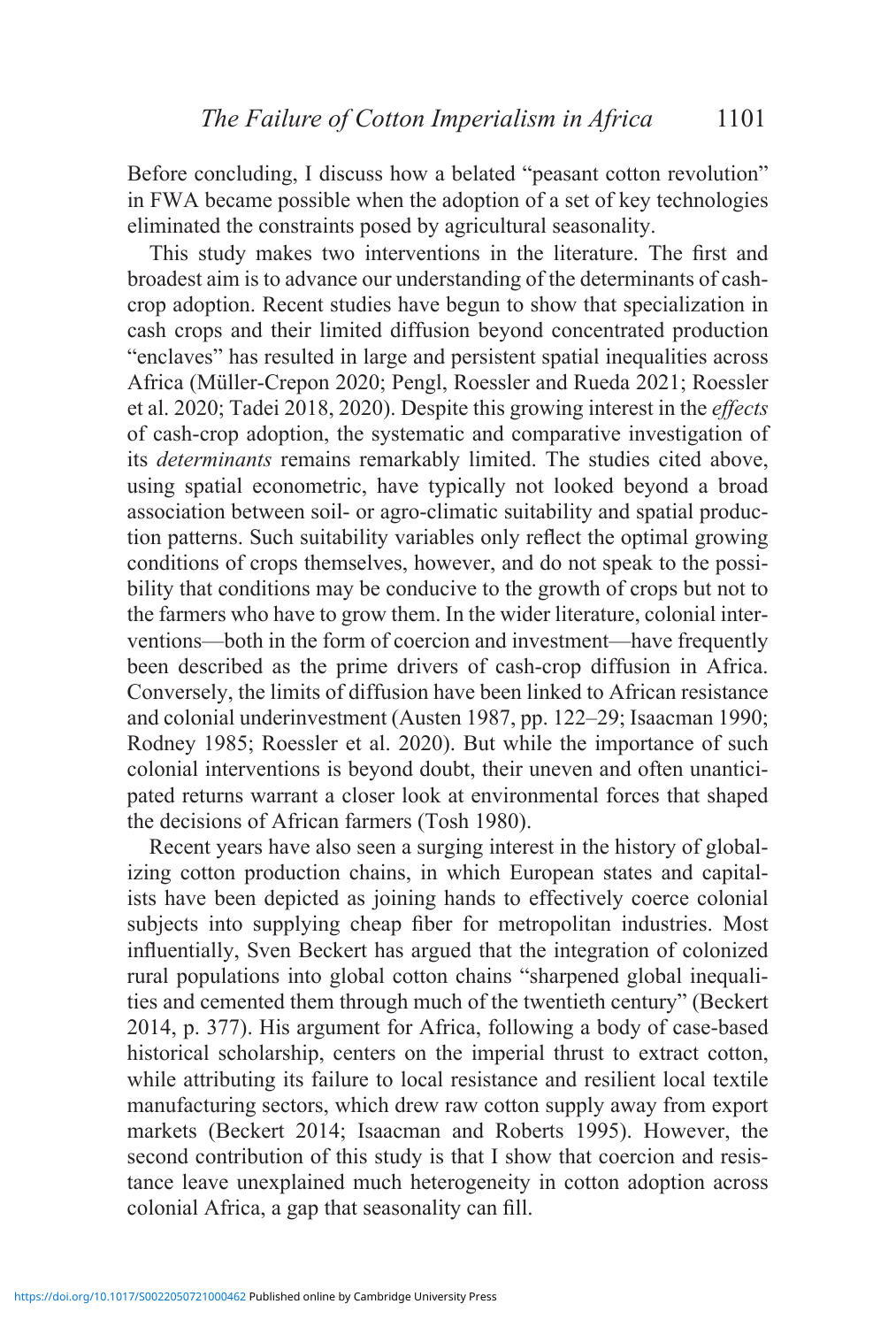# 1102 *De Haas*

### UNEVEN COTTON OUTCOMES IN COLONIAL AFRICA: AN UNRESOLVED PUZZLE

While the actual importance of empire cotton to European textile industries is disputable, it is beyond doubt that there was a widespread and persistent conviction in colonial circles that cotton should be exported from tropical Africa. British commentators hyperbolically branded West Africa as Lancashire's potential sole supplier (1871, Dawe 1993, p. 24), "future salvation" (1904, in Ratcliffe 1982, p. 113), and the "new Mecca" (1907, in Hogendorn 1995, p. 54). Similar sentiments were present in French and other colonial circles (Marseille 1975; Pitcher 1993; Roberts 1996, pp. 60–75; Sunseri 2001). After 1900, in the context of rising raw cotton prices, such sentiments began to be backed up with concerted efforts to stimulate cotton export from Europe's African possessions. To that aim, textile lobbies throughout Europe established organizations receiving substantial financial and moral support from their governments (Dawe 1993, pp. 33–179; Roberts 1996, pp. 34–5; Robins 2016, pp. 72–115). In the long run, France proved the most determined (Bassett 2001, pp. 90–4), and cotton promotion even remained a key feature of France's involvement in West Africa long after the end of colonial rule (Lele, van de Walle, and Gbetibouo 1989).

Measured against the ambitious rhetoric and persistent efforts, cotton imperialism in Africa was far from successful.<sup>2</sup> Sub-Saharan Africa's share of global cotton production (excluding communist countries) rose from a mere 0.3 percent in the 1910s to a still-modest 5 percent during the decade after WWII (Dawe 1993, p. 431). Even at the end of the colonial period, cotton accounted for less than 9 percent of tropical Africa's exports, ranking behind coffee, copper, cocoa, and peanuts (Hance, Kotschar and Peterec 1961, p. 491). After half a century of disappointment, numerous colonial officials concluded with resignation that their attempts to entice African farmers to grow the crop had failed (Robins 2016, p. 29; Bassett 2001, p. 81; Likaka 1997, p. 89). When investments did not yield the hoped-for returns, colonial governments often responded with coercive measures. In French Equatorial Africa, the Belgian Congo, and Portuguese Mozambique, where marketing was monopolized by concessionary companies and cotton was often grown in collective fields, substantial coercion was applied, at the expense of farmers' freedom, food security, and income (Likaka 1997; Isaacman 1996; Beckert 2014).

<sup>2</sup> Note that "cotton imperialism" refers to efforts to increase both African cotton *exports* to the metropole and textile *imports* from the metropole (Beckert 2014; Johnson 1974; Ratcliffe 1982). This article addressed the former and leaves the latter out of scope.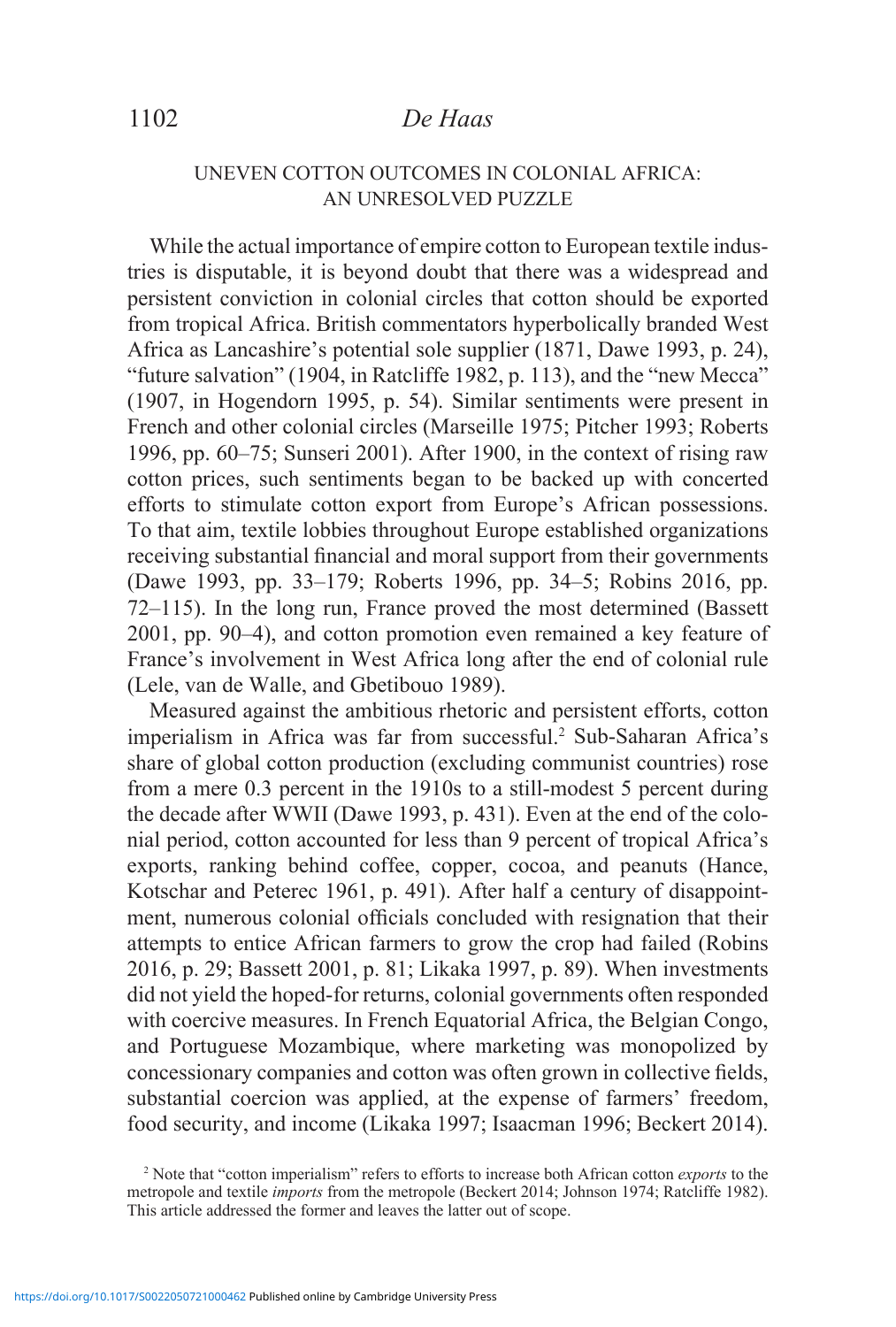

Figure 1 COTTON OUTPUT IN 20 AFRICAN COLONIES IN THE 1930S AND 1950S

*Sources*: See Online Appendix A.1.1.

Numerous scholars identify coercion as the key determinant of cotton adoption in Africa (Bassett 2001, p. 7; Beckert 2014, p. 373). According to Isaacman and Roberts (1995, p. 29), cotton not only became Africa's "premier colonial crop," but also its "premier forced crop."

Did heterogeneous cotton adoption outcomes indeed correlate closely with colonial investment and coercive effort? For 20 African colonies where serious attempts were undertaken to expand output, Figure 1 gives the average cotton output during the 1930s and 1950s. The take-off in the Anglo-Egyptian Sudan was exceptional, relying on the capital-intensive "Gezira" irrigation scheme. Meanwhile, Africa's largest and earliest *rainfed* cotton take-off took place in Uganda, which alone produced 47 percent of all rainfed cotton in tropical Africa in the 1930s and 26 percent in the 1950s (Figure 1). The scope of Uganda's take-off becomes clear when we compare it with Egypt, by far the continent's largest cotton producer: Ugandans produced 56.5 percent of the cotton of their Egyptian counterparts per capita, even though Egypt was highly specialized in cotton production, had a much longer history of commercial cultivation, and had an advanced irrigation infrastructure (De Haas 2017b; Karakoç and Panza 2021).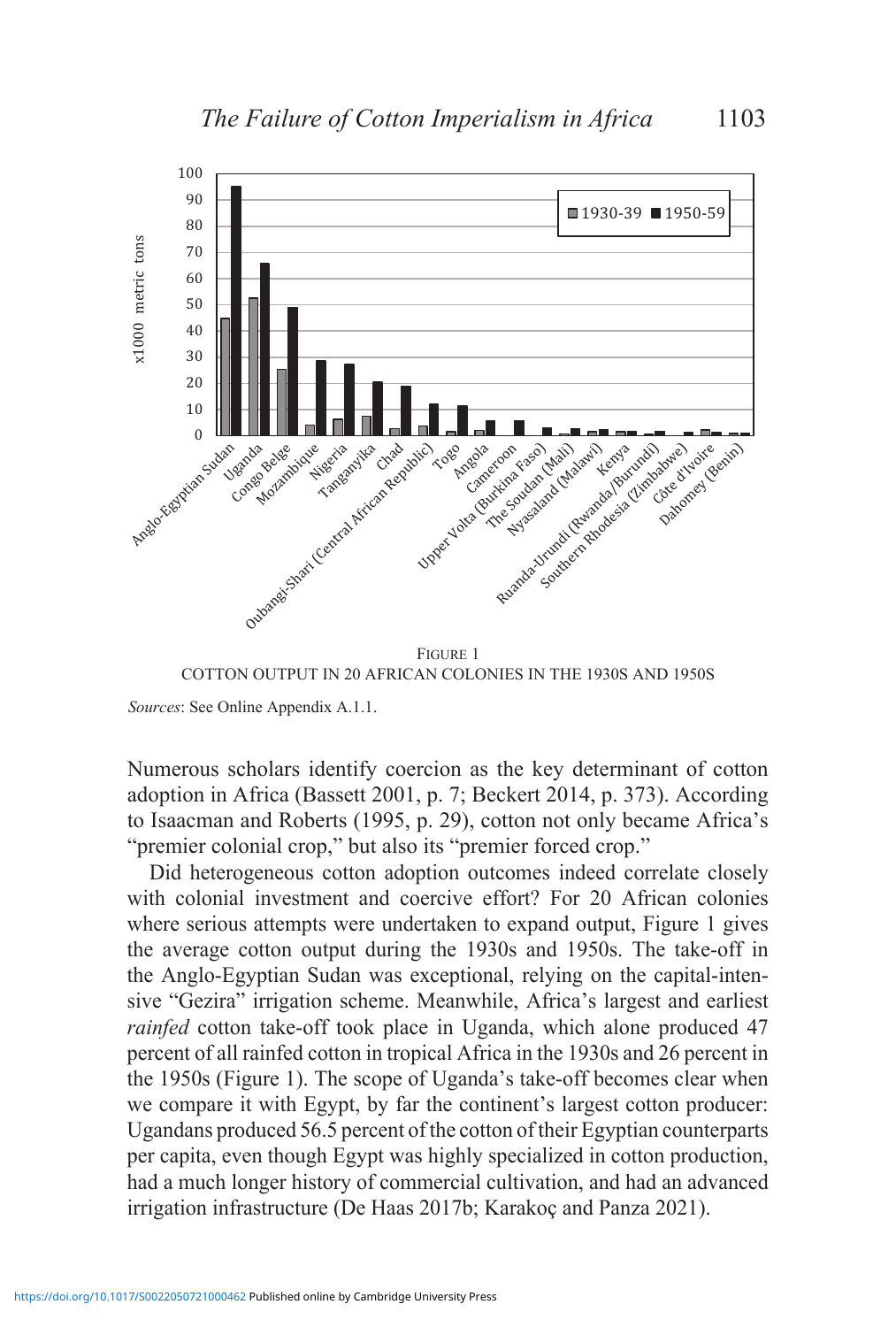## 1104 *De Haas*

Despite its singular importance, Uganda barely features in the literature on cotton imperialism in Africa (Isaacman and Roberts 1995; Beckert 2014). When it does, the focus is placed on Buganda, a prominent kingdom in the southern part of the country, and emphasis is put on its purportedly exceptional characteristics—centralized pre-colonial institutions, fertile soils, and reliance on bananas (a relatively undemanding crop) as the staple food (Austin 2008, p. 597, 601; De Haas 2017b, p. 610; Elliot 1969, p. 136–7; Isaacman and Roberts 1995, p. 23). However, this Buganda-focus is not justified by the actual spatial pattern of cotton adoption in Uganda; although Buganda was the first area in which cotton took off, within a decade most cotton was grown in the northern and eastern provinces that did not share most of Buganda's distinctive "cotton-prone" features (De Haas and Papaioannou 2017; Vail 1972; Tosh 1978; Wrigley 1959). In other words, Uganda's cotton take-off cannot simply be reduced to Buganda as "an exception that proves the rule."

The case of Uganda also does not conform with the idea that African cotton output was a direct corollary of targeted colonial effort. Uganda's cotton sector did not receive a particularly large colonial investment. Unlike the railroad linking Kano to Nigeria's coast in 1912 (Hogendorn 1995, pp. 54–6), the "Uganda railway" which unlocked Uganda to global commodity markets was not built with the prospect of cotton exports in mind (Ehrlich 1958, pp. 49, 63–8; Wrigley 1959, pp. 13–5). Similarly, the British Cotton Growing Association focused its efforts on Nigeria and was initially only peripherally involved in Uganda. Tellingly, British cotton advocate J. A. Todd (1915, p. 170), reflecting decades of optimism about West Africa's cotton potential, asserted that "the possible cotton crop of Nigeria is about 6,000,000 bales of 400 pounds." About Uganda, in contrast, he stated that "it is doubtful whether any really large quantity of cotton, more than, say, 100,000 bales per annum, is likely to be raised for a good many years to come" (Todd 1915, p. 170). In reality, Nigeria came to export 70,000 bales annually between 1920 and 1960 (1.2 percent of Todd's projected amount), compared to 260,000 bales from Uganda (260 percent).

Finally, while Uganda's cotton take-off certainly involved colonial coercion, this cannot explain why Uganda's farmers adopted cotton *more readily* than their counterparts in most other places. Indeed, Uganda did not implement many of the repressive features that characterized the cotton regimes elsewhere in central Africa, a fact that was even observed by a contemporary Belgian colonial official in the Congo: "we have failed to make the crop as popular here as in Uganda. The remuneration is inadequate, and the Blacks [sic] are growing the crop only under the pressure of the administration" (Likaka 1997, p. 89).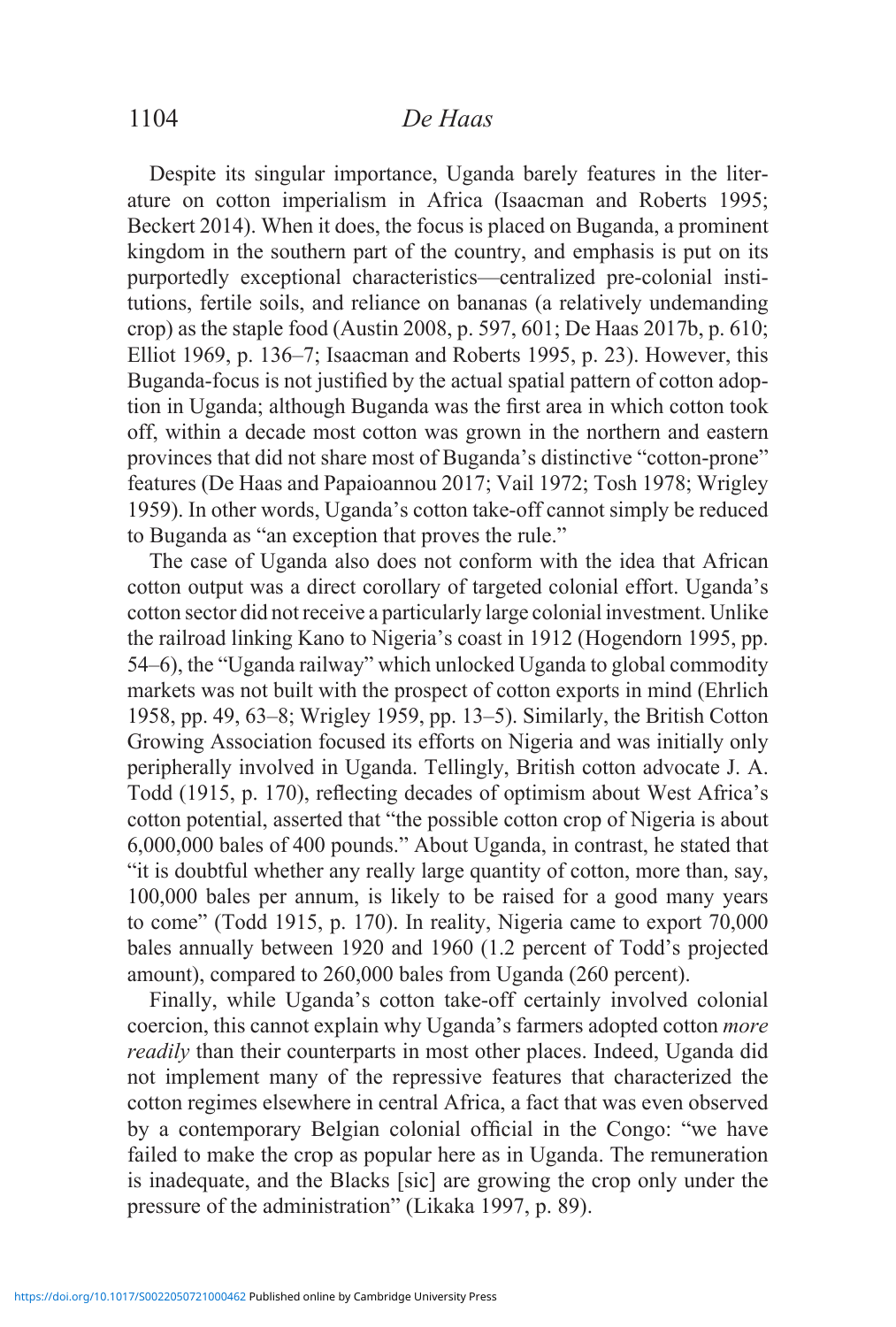### SEASONALITY AND COTTON OUTPUT ACROSS TROPICAL AFRICA

It is clear that much of the heterogeneity in African cotton adoption remains unexplained by variations in colonial investment and coercion. Can a consideration of agricultural seasonality which, as hypothesized by Tosh (1980) and others, crucially shaped Africans' labor allocation to cash-crop production, bring us closer to understanding why cotton was widely adopted in some places but not others? A first step towards answering this question is to simply explore the association between the length of the agricultural growing period and rainfed cotton output across colonial Africa. Areas with no or brief agricultural cycles (four or fewer wet months per year), including large swaths of the steppe and desert, faced the most restrictive seasonality constraint. We expect them to barely cultivate any cotton unless irrigated. Most farmers in tropical Africa operated in savanna areas with longer but still single growing cycles (five to eight wet months). Such areas tended to be highly suitable for rain-fed cotton, but we expect output to be constrained by seasonal labor bottlenecks. Some areas were endowed with two growing cycles (nine wet months or more). Such conditions enabled farmers to smooth their labor inputs intra-annually, attenuating the tradeoff between food crops and cotton. If seasonality mattered, we should expect the largest involvement in cotton production here.

To explore this hypothesized relationship between cotton output and the number of wet months, I first impose a one-by-one-degree grid on tropical Africa. For each grid cell, I calculate the average annual number of months with average rainfall over 60 millimeters (the standard threshold for a "tropical wet month" in the Köppen climate classification) during the period 1901–1960, using gridded rainfall data (data sources are listed under Table 1). Next, I sort all grid-cells in mainland tropical Africa into 12 "rainfall zones" by their number of tropical wet months (Table 1, Column (1)). I then calculate the percentage share that each zone contributed to tropical Africa's total rainfed cotton output, based on a map showing the sub-national distribution of cotton output in 1957 (Column (2)).

It is important to consider that we may expect more rainfed cotton output in some rainfall zones compared with others simply due to differences in their endowments of land, population, market access (railroads), and agro-climatic cotton yield potential (Columns (3)–(6)). Rather than presenting absolute values, I calculate shares by simply dividing each rainfall zone's value over tropical Africa's total so that all rainfall zones jointly add up to 100 percent. For the population shares, I aggregate the population of all constituent grid cells of each rainfall zone. For the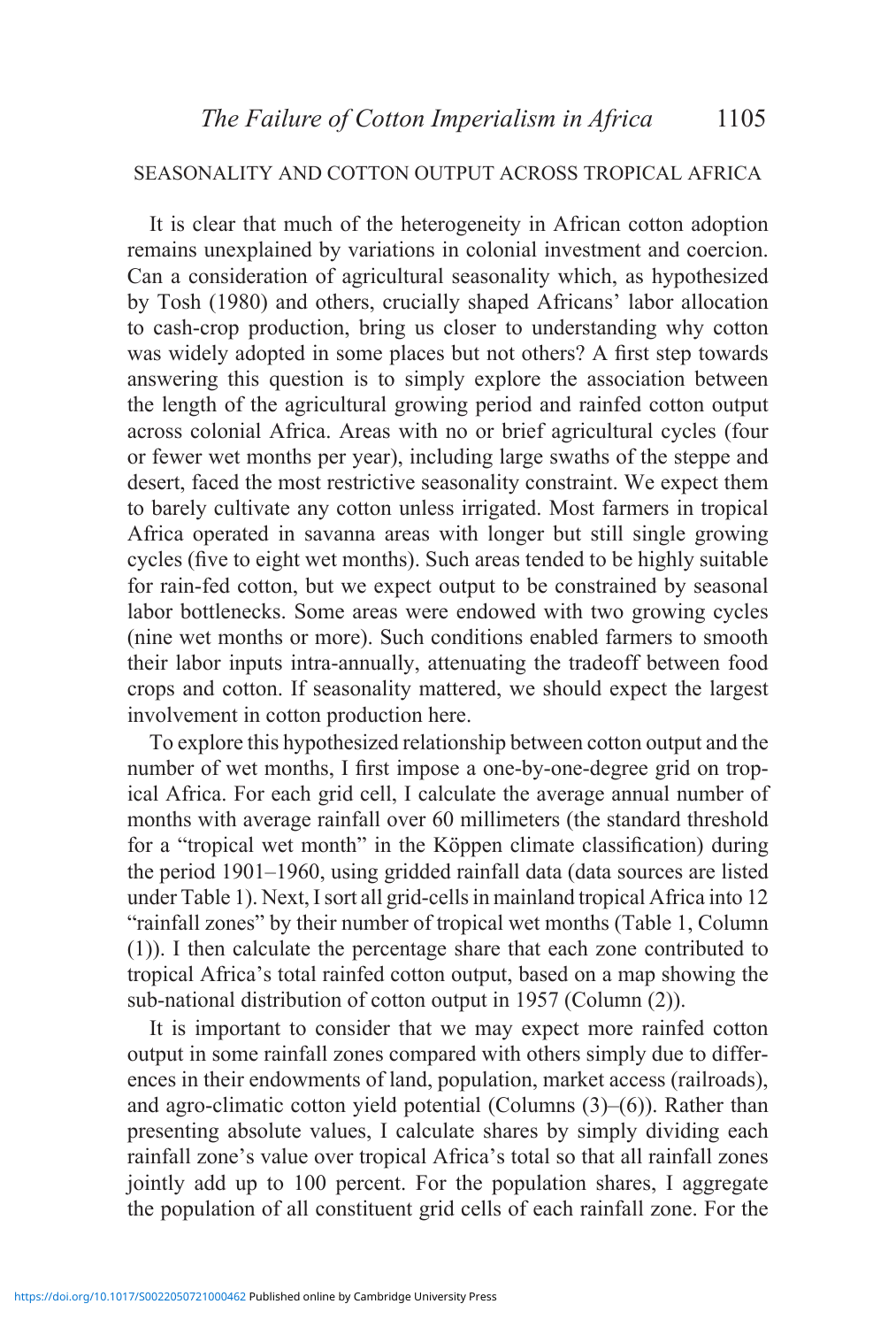|                                          | RAINFED COTTON OUTPU |               | T AND ENDOWMENTS OF LAND, POPULATION, RAILROADS, AND COTTON YIELD POTENTIAL C. 1960,<br>BY RAINFALL ZONE (SHARES OF TROPICAL AFRICAN TOTAL)                                                                                                                                                                                                                                 | TABLE         |                                                                    |                           |                                                                                          |                    |                |
|------------------------------------------|----------------------|---------------|-----------------------------------------------------------------------------------------------------------------------------------------------------------------------------------------------------------------------------------------------------------------------------------------------------------------------------------------------------------------------------|---------------|--------------------------------------------------------------------|---------------------------|------------------------------------------------------------------------------------------|--------------------|----------------|
|                                          |                      |               | Rainfall Zones' Percentage Share (%)<br>of Tropical African Total                                                                                                                                                                                                                                                                                                           |               |                                                                    |                           | Rainfall Zones' Share of Cotton Output Divided<br>by Their Share in Relevant Endowments: |                    |                |
| Rainfall Zone                            | Cotton               | Landmass      | Population                                                                                                                                                                                                                                                                                                                                                                  | Railroad      | Cotton                                                             | Cotton                    | Cotton                                                                                   | Cotton             | Cotton         |
| Wet Months                               | Output               | Endowment     | Endowment                                                                                                                                                                                                                                                                                                                                                                   | Endowment     | Yield                                                              | Output                    | Output                                                                                   | Output.            | Output / Yield |
| per Year)                                | $\%$                 | $\%$          | $\%$                                                                                                                                                                                                                                                                                                                                                                        | $\frac{6}{6}$ | Potential %                                                        | Landmass                  | Population                                                                               | Railroads          | Potential      |
| Э                                        | $\widehat{\infty}$   | $\widehat{c}$ | $\widehat{f}$                                                                                                                                                                                                                                                                                                                                                               | $\widehat{S}$ | $\widehat{\circ}$                                                  | $\widehat{C}$             | $\circledast$                                                                            | $\widehat{\Theta}$ | (10)           |
|                                          |                      |               | Areas with no or a brief agricultural growing cycle (one to four wet months)                                                                                                                                                                                                                                                                                                |               |                                                                    |                           |                                                                                          |                    |                |
|                                          | $\overline{0.0}$     | 20.4          | 2.5                                                                                                                                                                                                                                                                                                                                                                         | 5.8           |                                                                    | 0.00                      | 0.00                                                                                     | 0.00               | 0.00           |
|                                          | 0.0                  | 7.0           | 3.3                                                                                                                                                                                                                                                                                                                                                                         | 3.3           | 4.5                                                                | 0.00                      | 0.00                                                                                     | 0.00               | 0.00           |
|                                          | 0.2                  | 5.1           | 4.2                                                                                                                                                                                                                                                                                                                                                                         | 4.8           | 5.8                                                                | 0.04                      | 0.05                                                                                     | 0.04               | 0.03           |
|                                          |                      | 7.6           | 8.2                                                                                                                                                                                                                                                                                                                                                                         | 7.5           | $\overline{0}$                                                     | 0.22                      | 0.21                                                                                     | 0.23               | 0.18           |
|                                          |                      | 40.           | 18.2                                                                                                                                                                                                                                                                                                                                                                        | 213           | 22.4                                                               | 0.05                      | 0.10                                                                                     | 0.09               | 0.08           |
|                                          |                      |               | Areas with a single agricultural growing cycle (five to eight wet months)                                                                                                                                                                                                                                                                                                   |               |                                                                    |                           |                                                                                          |                    |                |
|                                          | 20.0                 | 14.7          | 17.8                                                                                                                                                                                                                                                                                                                                                                        | 25.6          | 22.8                                                               | $\widetilde{\mathcal{E}}$ | $\frac{12}{1}$                                                                           | 0.78               | 0.88           |
|                                          | 14.2                 | 9.8           | 10.9                                                                                                                                                                                                                                                                                                                                                                        | $8.8\,$       | 13.6                                                               | $-45$                     | 1.30                                                                                     | 1.61               | 1.04           |
|                                          | 13.3                 | 10.9          | 11.9                                                                                                                                                                                                                                                                                                                                                                        | 19.1          | 14.9                                                               | 1.22                      | 1.12                                                                                     | 0.70               | 0.89           |
|                                          | 8.9                  | 7.3           | 15.7                                                                                                                                                                                                                                                                                                                                                                        | 11.9          | 9.4                                                                | 1.22                      | 0.57                                                                                     | 0.75               | 0.95           |
|                                          | 56.                  | 42.7          | 56.3                                                                                                                                                                                                                                                                                                                                                                        | 65.5          | 60.7                                                               | $\ddot{32}$               | 00                                                                                       | 0.86               | 0.93           |
|                                          |                      |               |                                                                                                                                                                                                                                                                                                                                                                             |               | Areas with two agricultural growing cycles (nine to 12 wet months) |                           |                                                                                          |                    |                |
|                                          | 14.7                 | 7.9           | 12.9                                                                                                                                                                                                                                                                                                                                                                        | 3.8           | 8.4                                                                | 1.86                      | $\frac{14}{1}$                                                                           | 3.87               | 1.75           |
|                                          | 10.4                 | 3.7           | 7.1                                                                                                                                                                                                                                                                                                                                                                         | 6.5           | 3.5                                                                | 2.81                      | 1.46                                                                                     | 1.60               | 2.97           |
|                                          | 14.2                 | 2.4           | 3.2                                                                                                                                                                                                                                                                                                                                                                         | 2.2           | 2.3                                                                | 5.92                      | 4.44                                                                                     | 6.45               | 6.17           |
|                                          | 2.6                  | 3.1           | 2.3                                                                                                                                                                                                                                                                                                                                                                         | 0.8           | 2.6                                                                | 0.84                      | 1.13                                                                                     | 3.25               | 1.00           |
|                                          | 41.9                 | 17.           | 25.5                                                                                                                                                                                                                                                                                                                                                                        | 13.3          | 16.8                                                               | 2.45                      | 1.64                                                                                     | 3.15               | 2.49           |
| Notes: Columns (2) to (6) each add up to |                      |               | 100 percent. Columns (7) to (10) average out at 1.0. A "wet month" is any month of the year with over 60 millimeters of rain on average in the<br>period 1901-1960, measured per 1 degree by 1 degree grid cell. For the definition of "tropical Africa" see footnote 1                                                                                                     |               |                                                                    |                           |                                                                                          |                    |                |
|                                          |                      |               | Sources: Gridded rainfall from Matsuura and Willmot (2018). Rain-fed cotton output from a digitized map by Hance, Kotschar, and Peteree (1961) showing the spatial distribution of<br>Africa's commodity exports, including cotton. This map's accuracy has been confirmed by Roessler et al. (2020). Additionally, Online Appendix A.1.3 shows that the country-aggregated |               |                                                                    |                           |                                                                                          |                    |                |
|                                          |                      |               | output correlates well with the data independently collected for Figure 1. Sub-nationally disaggregated population estimates from Klein Goldewijk et al. (2017), railroads from Moradi<br>and Jedwab (2016), cotton yield potential ("agro-climatic suitability") from FAO/IISA (2011). Further details in Online Appendix A.1.2. For replication files, see De Haas (2021) |               |                                                                    |                           |                                                                                          |                    |                |

1106 *De Haas*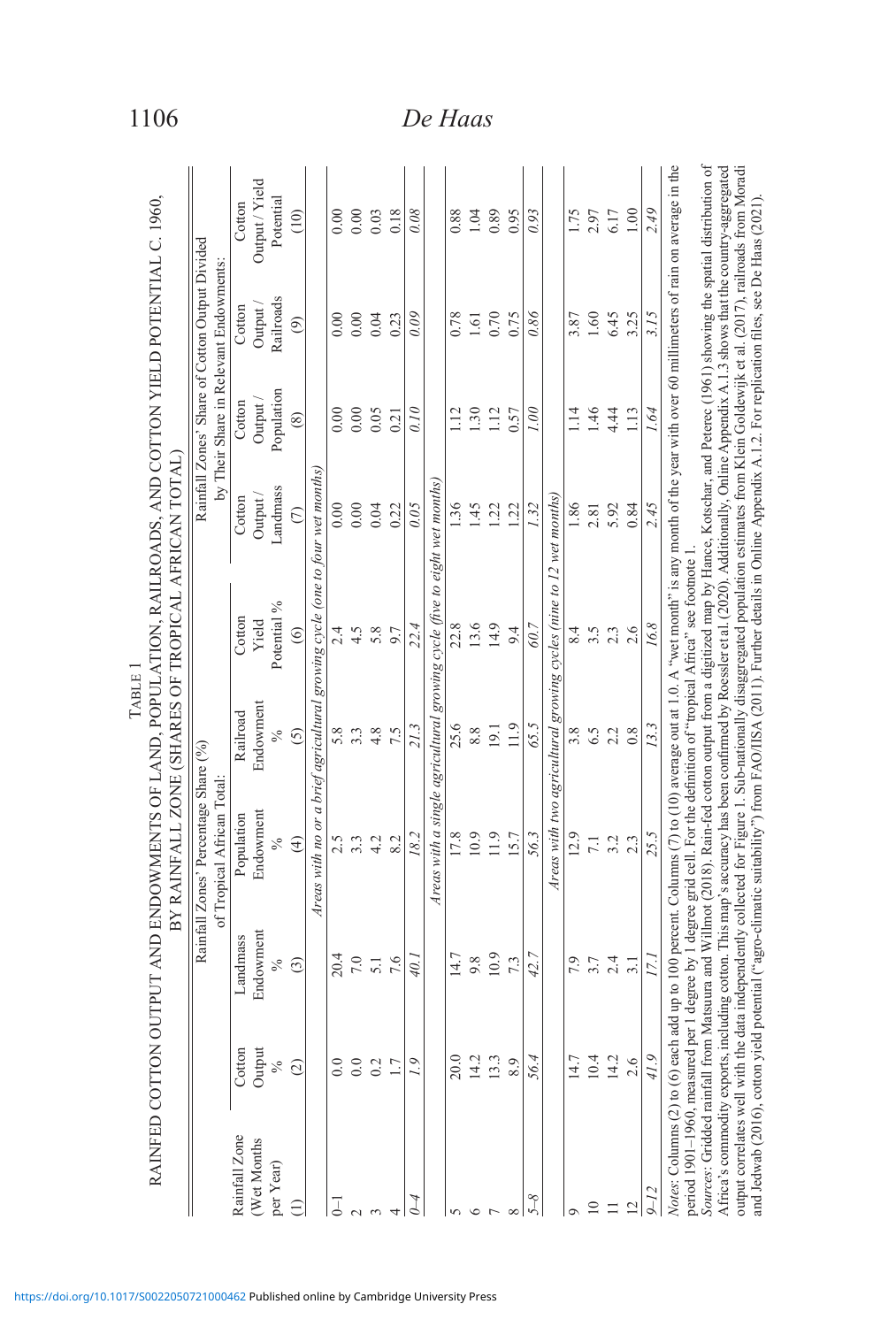landmass shares, I add up the surface area of each rainfall zone's grid cells. For the railroad shares, I calculate the railway mileage traversing each rainfall zone. For the cotton yield potential, I measure potential yield at the grid-level and add up the values for each rainfall zone. For this purpose, I use the agro-climatic suitability variable from FAO's *Global Agro-Ecological Zones* database, assuming rainfed cotton and low-input conditions. This variable considers how favorable local temperature, radiation, and moisture regimes are for crop growth and maturation. Rainfall is factored in, but only to the extent that it is relevant for the growth of the crop itself, not accounting for the seasonality-induced tradeoffs and constraints faced by the farmer who has to cultivate it.

As Columns (2) to (6) of Table 1 show, very little rainfed cotton was produced in areas with zero to four rainy months (1.9 percent of tropical Africa's total rainfed cotton output), despite harboring a substantial share of tropical Africa's landmass (40.1 percent), population (18.2 percent), railroads (21.3 percent), and cotton yield potential (22.4 percent). In areas with five to eight rainy months per year, cotton output was close to the share of landmass, population, railroads, and cotton suitability. In areas with 9 to 12 rainy months, cotton output (41.9 percent) *substantially exceeded* the shares in tropical Africa's total landmass (17.1 percent), population (25.5 percent), railroad infrastructure (13.3 percent), and yield potential (16.8 percent).

To further facilitate comparison between the different rainfall zones, I divide cotton output shares by the landmass (Column (7)), population (Column (8)), railroad (Column (9)), and yield potential (Column (10)) shares. The resultant measure takes a value below one if a specific rainfall zone generated *less* cotton output than we might expect based on its share of tropical Africa's endowments of landmass, population, railroad, and cotton yield potential. If the value is above one, it generated a larger cotton output share than expected based on these relevant endowments. For example, Column (10) shows that areas with 9 to 12 wet months contributed 2.49 times as much cotton to Africa's aggregate cotton output as we should expect based on its yield potential. Areas with 5 to 8 wet months contributed 0.86 times the expected output. This allows us to infer that the output per "unit of yield potential" was almost three  $(2.49/0.86 = 2.90)$  times higher in areas with two growing cycles than in areas with a single growing cycle.

The above exercise does not have immediate causal implications and does not elucidate any of the mechanisms by which seasonality affected cotton output. However, the fact that substantially more cotton output was generated in areas with two agricultural growing cycles per year than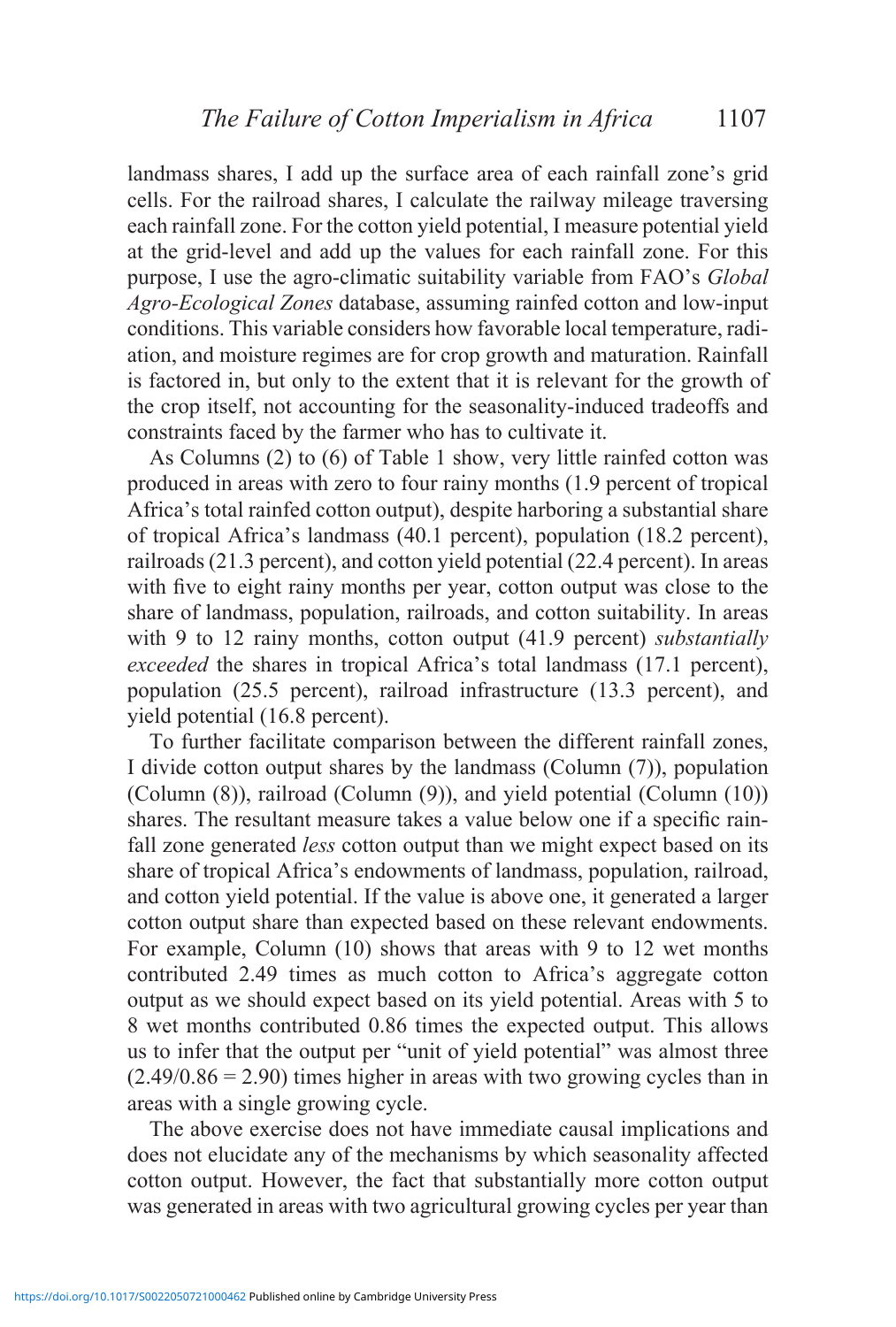its relevant resource and infrastructure endowments would "predict," is consistent with our argument that seasonality mattered for cotton (non-) adoption. It also demonstrates that agro-climatic suitability alone poorly explains output. To assess more precisely how rainfall seasonality was linked to cotton output, I now zoom in on two regions, the interior savanna of FWA and Uganda, which were similar in many respects, but had very different rainfall distributions, as well as opposing cotton adoption outcomes.

### CONTRASTING CASES: UGANDA AND FRENCH WEST AFRICA

Cotton exports from landlocked Uganda took off soon after the completion of a coastal railway in 1902 (Ehrlich 1965). During the 1920s, output further accelerated and expanded spatially. By the 1950s, cotton production had diffused to a diverse region of ca. 135,000 hectares, inhabited by approximately 4.5 million people (Uganda Protectorate 1961). During the 1950s, smallholder-grown coffee took over as Uganda's most valuable export crop, but cotton production was maintained on a large scale and continued to be the sole major cash crop in most regions (De Haas 2017b). Uganda's cotton exports declined precipitously during the 1970s under the Amin regime, in the context of collapsing institutions and the expulsion of Uganda's commercially important Asian minority (Jamal 1976). Cotton production recovered somewhat later on but never bounced back to pre-collapse levels.

Meanwhile, French efforts to export cotton from the West African savanna started in earnest when two respective railways reached Bamako (the Soudan) in 1904 and Bouaké (northern Côte d'Ivoire) in 1912 (Bassett 2001, pp. 56–8; Roberts 1996, p. 80). Despite high expectations and a persistent *politique cotonnière*, the volume and quality of smallholder-grown cotton disappointed enormously and remained far behind Uganda's (Figure 2). The French attempted to generate cotton exports in other ways. In the Niger River Valley in the Soudan, they established the "Office du Niger," a highly capitalized and irrigated cotton-growing scheme (Roberts 1996, pp. 118–44, 223–48; van Beusekom 2002). In northern Côte d'Ivoire, they invited European planters, who already dominated coffee and cocoa production in the country's southern forest regions (Bassett 2001, p. 77). However, these projects struggled to attract sufficient labor and settlers and incurred persistent losses, which made an influential strand of the French administration stick to the promise of rainfed cotton cultivation by African farmers (Roberts 1996, pp. 163–91, 149–82). After independence, this promise was finally delivered through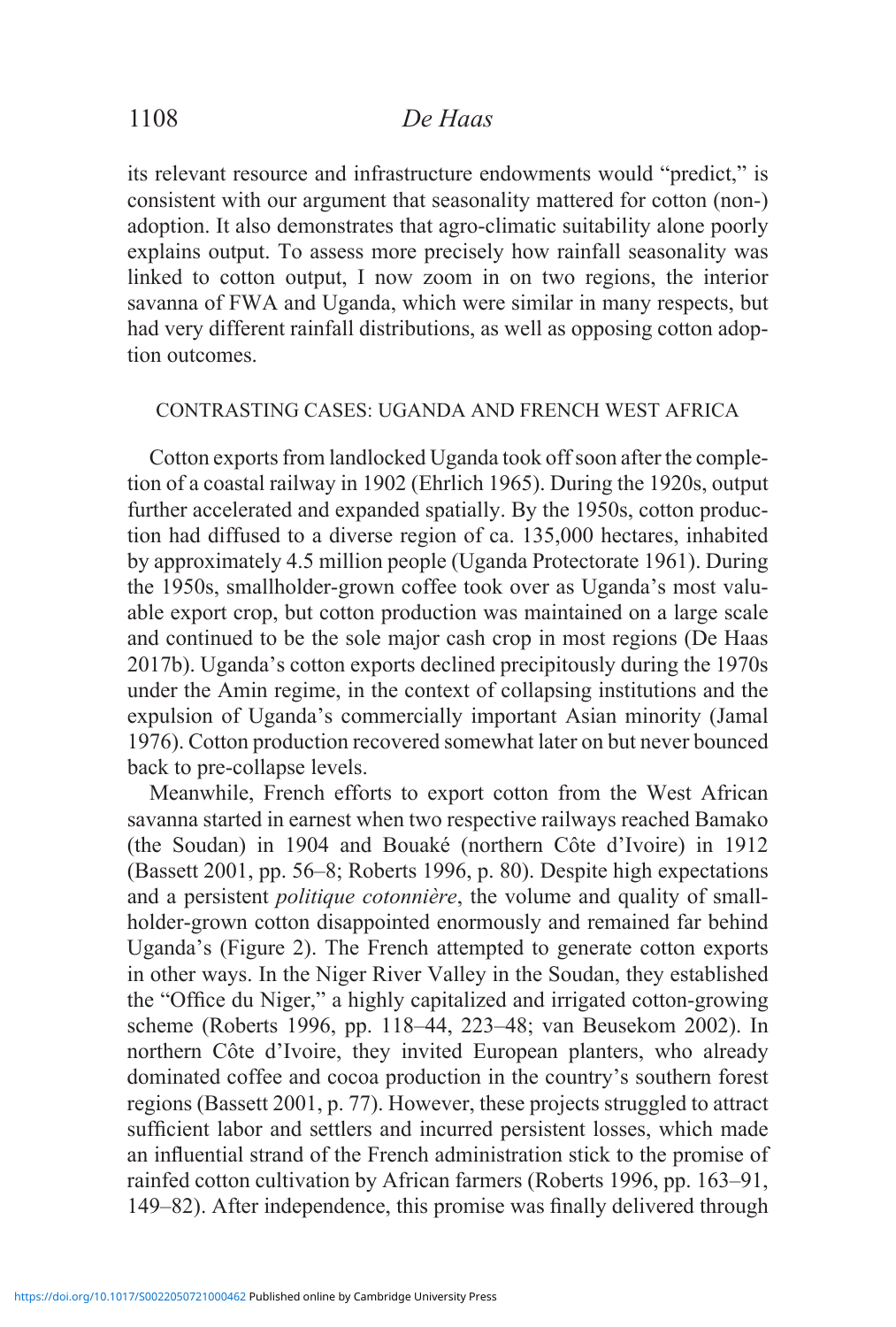

FIGURE 2 COTTON PRODUCTION IN UGANDA, CÔTE D'IVOIRE, AND MALI, 1900–2000

*Note*: Data for the Sudan before 1937 refer to export, not production. *Sources*: Data post-1960 are from the FAOSTAT database, earlier data from Mitchell (1995, p. 244–45), and Côte d'Ivoire before 1948 from Bassett (2001, p. 52), and the Soudan before 1948 from Roberts (1996, pp. 268, 245). Whenever applicable, a 3:1 seed-cotton-to-cotton-lint conversion is used.

a belated but impressive "peasant cotton revolution" (Bassett 2001). From 1961–1965 to 1995–1999, Benin, Burkina Faso, Côte d'Ivoire, Mali, and Togo significantly expanded their joint share of sub-Saharan cotton production from 2.8 to 35.4 percent, and in worldwide production from 0.2 to 2.8 percent (FAOSTAT). I will discuss the changing conditions that enabled this post-colonial take-off in a final section of the paper.

The Uganda and FWA cases not only present a compelling contrast of outcomes but also of rainfall seasonality patterns. Importantly, the two regions have similar agro-climatic conditions, which allows us to focus on the effect of rainfall seasonality. Annual rainfall quantities (1901–1960) suggest that environmental conditions in the two regions were overlapping rather than distinct: 1,425 mm in Korhogo (northern Côte d'Ivoire), 1,313 mm in Kampala (Buganda), and 1,373 mm in Lira (northeast Uganda), and a considerably lower annual total of 994 mm in Koutiala (Mali) (Matsuura and Willmott 2018). Aside from southern Uganda's banana farmers, cropping patterns and agricultural practices in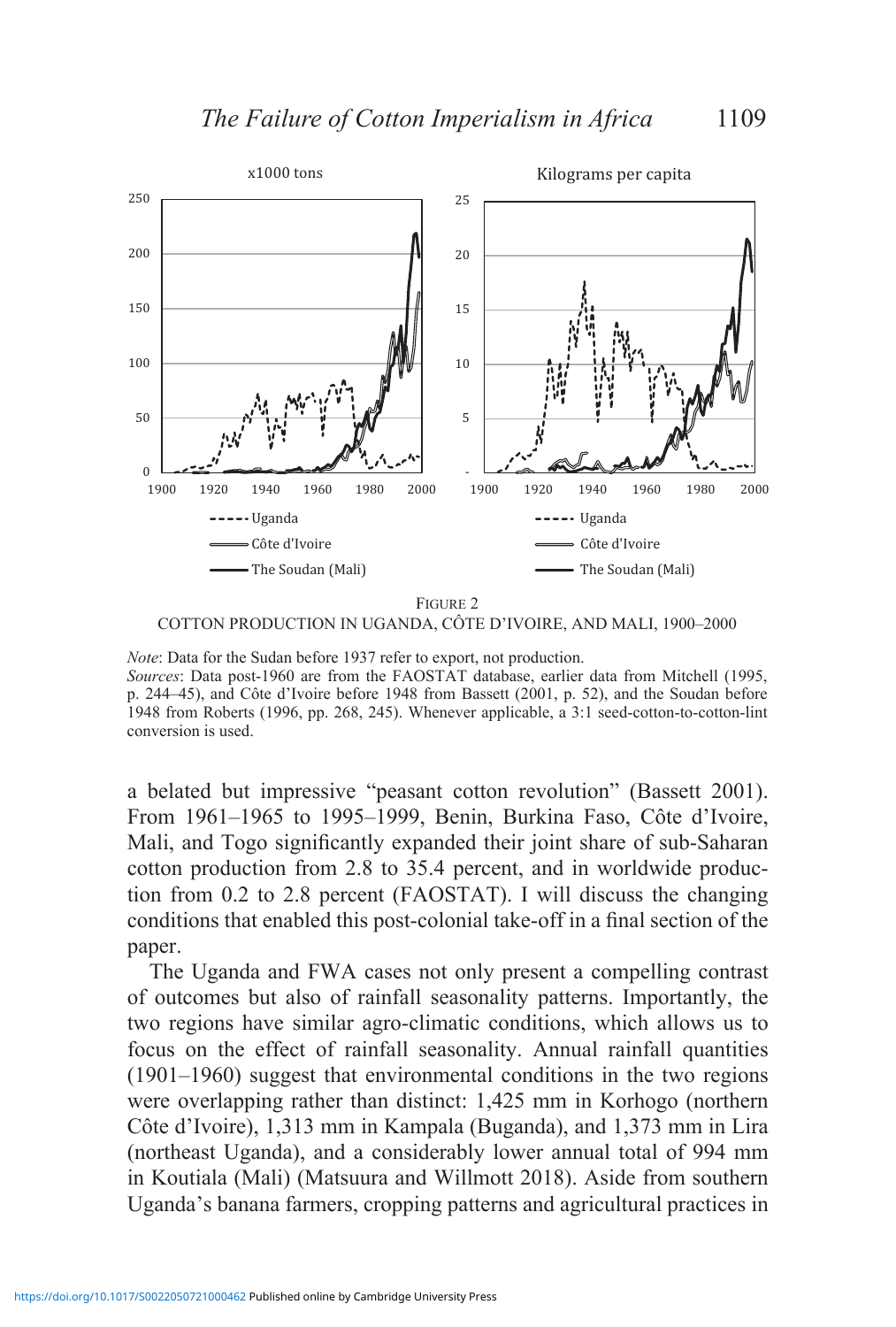

*Sources*: Calculated based on closest grid-point in Matsuura and Willmott (2018).

Uganda and FWA were also similar, revolving around annual crops such as grains, oil crops, and beans, supplemented by some cassava and yams (McMaster 1962; Parsons 1960a, pp. 14–67, 1960b, pp. 1–45; Tothill 1940; Jameson 1970). Importantly, Uganda did not outperform the other two countries in terms of cotton yield potential. Instead, the aggregate agro-climatological yield potential of cotton (under rainfed conditions) from Côte d'Ivoire and the Soudan jointly was over 3.5 times as large as Uganda's (FAO/IIASA 2011). Where environmental conditions in Uganda and FWA clearly diverge is in their very different patterns of rainfall *seasonality*. As shown in Figure 3A, farmers in northern Côte d'Ivoire had to make do with a fairly short rainy season of seven months, during which they had to procure all of their food and cash crops. The rainy season in the Soudan was even shorter—five months. Ugandan farmers (Figure 3B) instead benefited from a bimodal rainfall distribution with 9 to 11 wet months, which enabled them to harvest two consecutive crops each year.

### LABOR SEASONALITY AND COTTON OUTPUT: A SIMULATION

To quantify how seasonality affected the cotton-growing capacity of farmers in colonial Uganda versus FWA, I estimate and compare the maximum cotton output of a uniform, stylized farming unit under two different seasonality regimes. The farm maintains two adults and three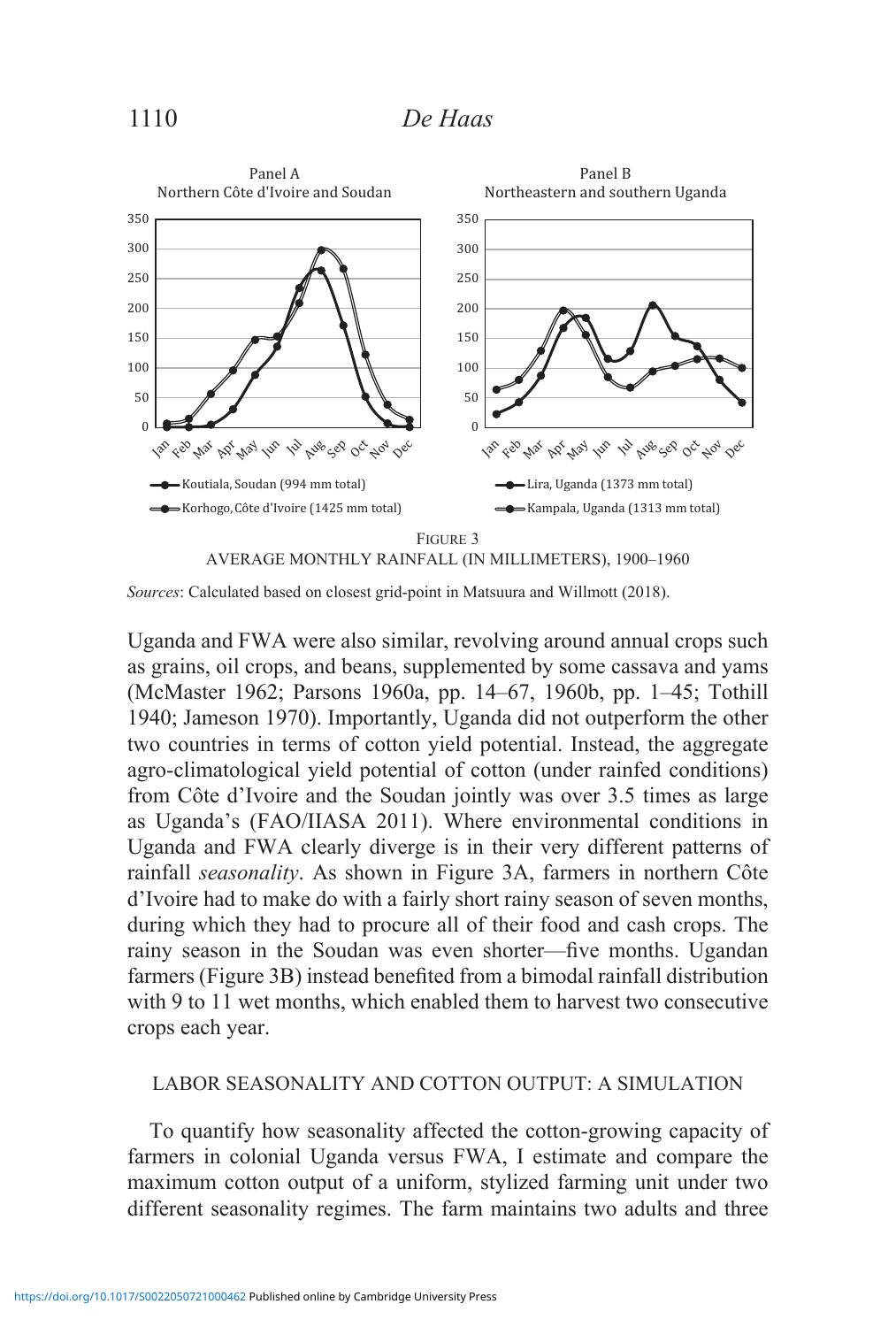children; cultivates cotton and grain; and is assumed to maximize cotton output facing three constraints: (1) a maximum daily labor input, (2) food self-sufficiency, and (3) a given seasonal distribution of agricultural labor inputs. In this simulation exercise, we hold all conditions constant, except for the intra-annual distribution of labor demands, which include clearing, planting, weeding, and harvesting operations. As the timing of these different operations was strictly circumscribed by the rainfall cycle, this allows us to isolate the effect of seasonality on cotton output.<sup>3</sup>

As a first step in the simulation, I establish a feasible maximum labor availability. The vast majority of farm households in the cotton-growing regions of northeastern Uganda, Côte d'Ivoire, and the Soudan did not procure labor outside the household, aside from "work parties" short-term village- or clan-based labor exchanges that alleviated some pressure during the peak season (Bassett 2001, pp. 130–2; Tosh 1978). While men and women traditionally had separate tasks (clearing and weeding, respectively), such distinctions largely faded during the colonial period, so that we can assume that households efficiently coordinated their farming duties, especially during the peak season (Boserup 1970, pp. 16–24; De Haas 2017b, p. 622). Women farmed at least as many hours as men during the year as a whole, but men could allocate their full labor time to farming during the peak season, while women had to also attend to reproductive duties, including child-rearing, food preparation, and water and firewood gathering (Bassett 2001, p. 134; Cleave 1974, p. 191; Vail 1972, p. 37). Young children, even those not in school, generally performed little field labor (Cleave 1974, p. 191) but contributed by chasing away animals, tending livestock, and sorting the cotton postharvest. Based on these considerations, I estimate that households were able to provide up to 1.6 adult male equivalents of agricultural field labor per day, every single day of the month during the peak season.

Second, I assume that the farm supported five consumers with an average nutritional requirement of 2,100 kilocalories (kcal) per day (De Haas 2017b) and produced an additional 25 percent surplus to hedge against partial harvest failures. The farming unit cultivated just enough food crops for self-sufficiency and used the remaining agricultural labor to maximize cotton output. This is consistent with a "safety first" farming strategy in a context of land abundance and thin food crop markets (Binswanger and McIntire 1987; De Janvry, Fafchamps, and Sadoulet 1991). In such conditions, an inverse relationship exists between the size of the food crop harvest and the price, which discourages specialization.

<sup>&</sup>lt;sup>3</sup> All calculations and assumptions in this simulation are detailed in Online Appendix 2.1 to 2.5.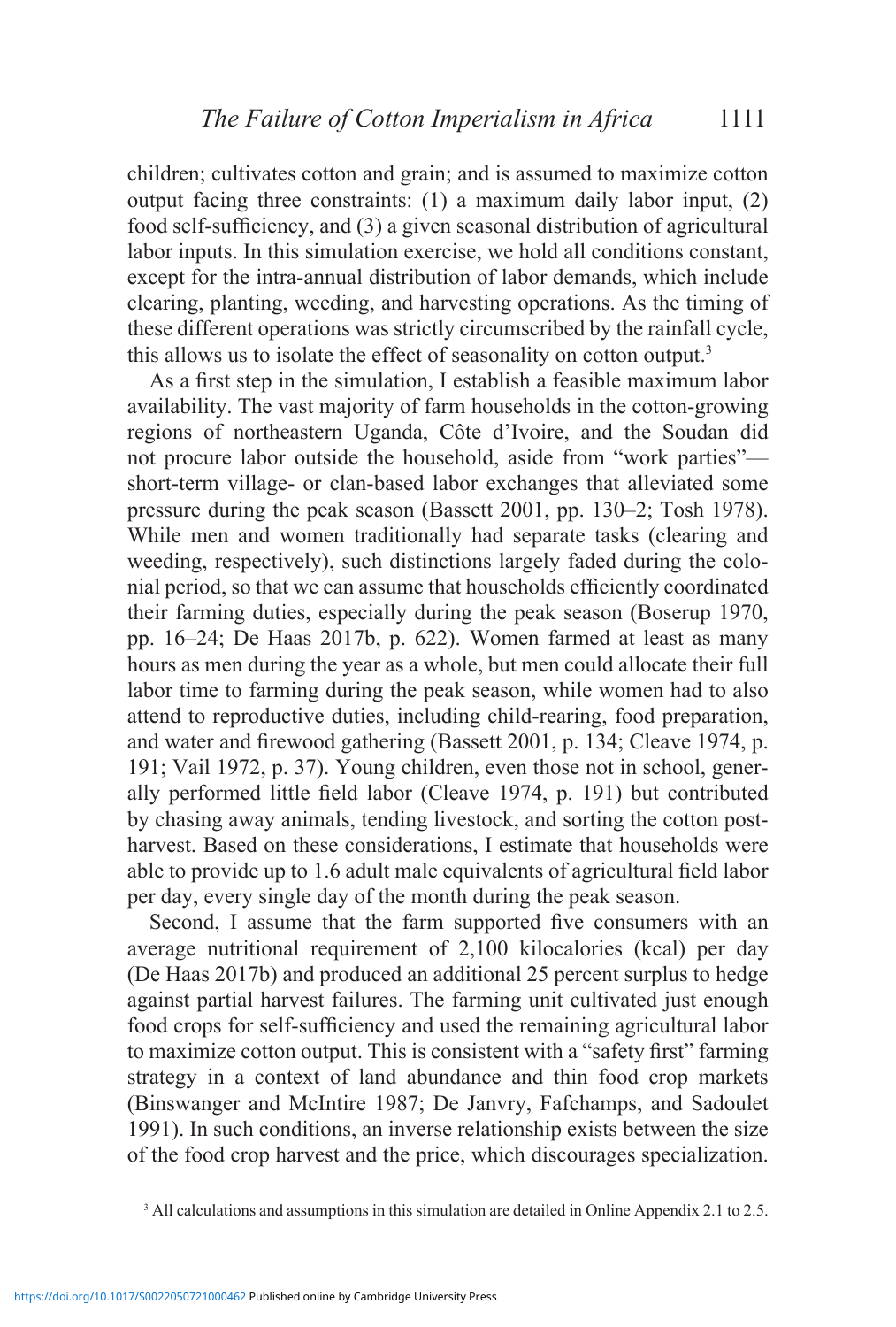# 1112 *De Haas*

Absent external *demand*, food crops cannot be sold profitably in years of localized abundance, leading farmers to diversify into other commercial activities (including cotton cultivation) to obtain non-subsistence commodities and fulfill taxes, school fees, and other cash obligations. In the absence of an external *supply* of food crops, farmers also avoid relying on non-edible crops, as food cannot be bought affordably and reliably in years of localized shortage (De Janvry, Fafchamps, and Sadoulet 1991, pp. 1401–3). Even in the postbellum southern United States, a context of much better food market functioning than FWA and Uganda, cottongrowing smallholders still pursued a "safety first" strategy. To explain this, Wright (1978, p. 64) points out that "using cotton as a means of meeting food requirements involved the combined risks of cotton yields, cotton prices, and corn prices. The man who grows his own corn need only worry about yields." In a later section, I will discuss in more detail the potential substitution effects between cotton and food crop marketing.

Third, I estimate the total adult-male-equivalent days of farm labor required per hectare of food and cotton crops. Millet was the most important grain in farmers' diets in the savannas of FWA and Uganda. I follow De Haas (2017b, p. 609) in estimating a millet labor requirement of 99 adult-male-equivalent days per hectare. Also, following De Haas (2017b, p. 615) for Uganda, and Benjaminson (2001, p. 264) and Labouret (1941, pp. 211–6) for FWA, I estimate a typical millet yield of 606 kg/hectare after accounting for waste, losses, and seed retention, and a caloric value of 3,417 kcal/kg. We can now establish that the stylized farming unit required 2.31 hectares of food crops to be self-sufficient, which equates to a labor input of 229 adult-male-equivalent days per year. I estimate total annual labor requirements for cotton at 198 adult-male-equivalent days per hectare (De Haas 2017b, p. 615).

Fourth, I establish the *monthly distribution* of labor requirements for cotton and food crops which—crucially and unlike the previous three steps—differed between the stylized farms in FWA and Uganda due to their different seasonality patterns. For Uganda, I obtain monthly labor distribution data from 1964–1965, based on 30 farms each in Aboke (Lango district) and Koro (Acholi district), and one experimental farm observed ca. 1970 in Teso district (Cleave 1974, pp. 87, 121; Vail 1972, p. 104). For FWA, I rely on data from seven farms in Katiali (northern Côte d'Ivoire), collected by Bassett in 1981 and 1982 (Bassett 2001, p. 126).

The Ivorian data have several issues that need to be resolved up front. First, the observed intra-annual labor-input distribution pertains to a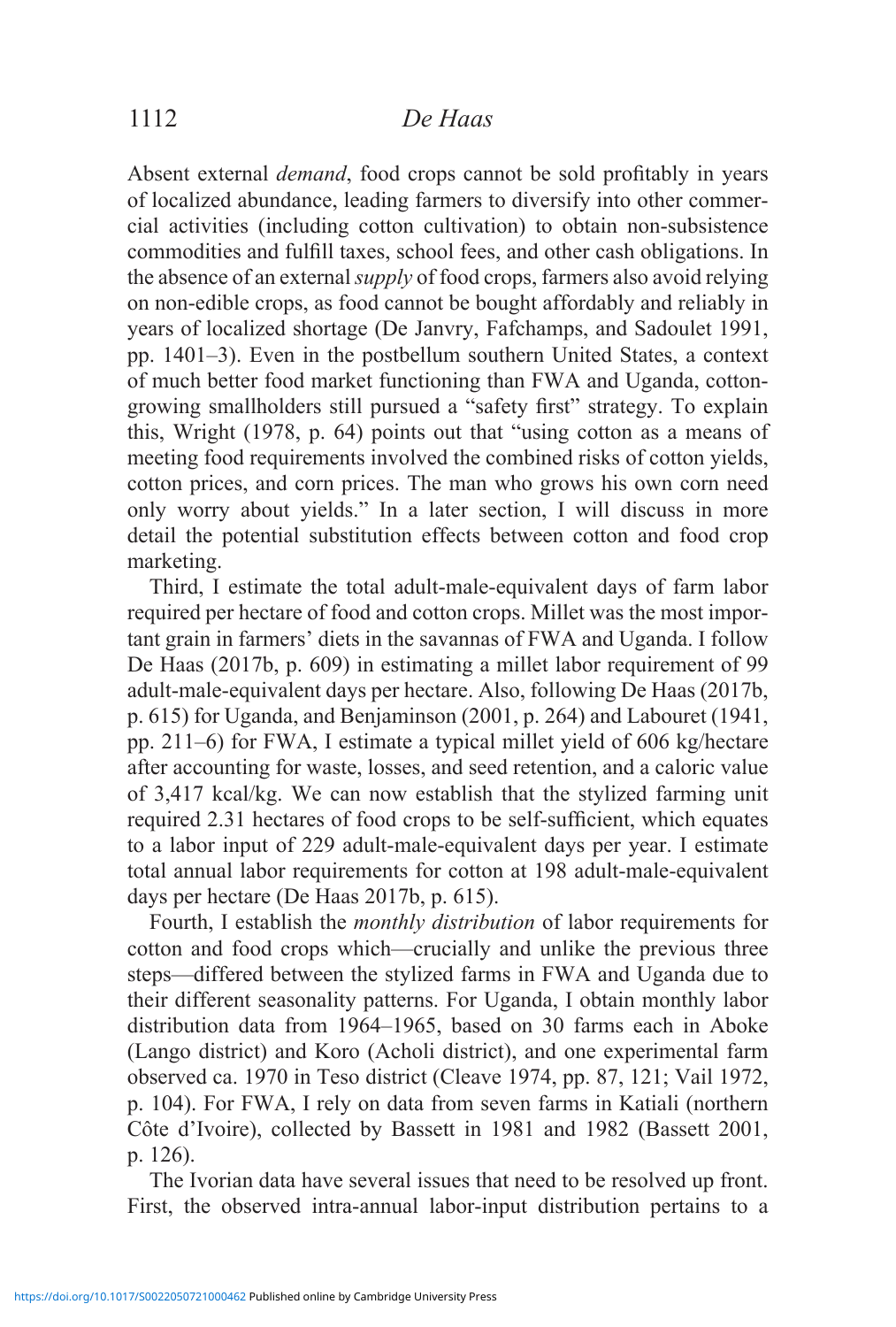period where farmers had gained improved access to labor-saving innovations. Applying it to an earlier period, before these innovations were adopted, implies that the intervening labor-saving effects were smoothly distributed throughout the year. For most of the cotton-growing cycle, this is a realistic assumption, as animal traction reduced labor inputs early in the season, while the application of herbicides reduced the need for mid-season weeding (Bassett 2001, pp. 107–45).<sup>4</sup> However, harvest labor demands increased between c. 1960 and 1980, as yields increased fourfold for cotton (Bosc and Hanak Freud 1995, p. 282).

It is possible that this increased labor demand was partly alleviated by increased picking efficiency, which could result, for example, from the introduction of new varieties. Indeed, Olmstead and Rhode (2008) have shown that biological innovation increased cotton-picking efficiency on the southern U.S. slave plantations by a factor of four between 1801 and 1862. Unlike in the southern United States, however (Olmstead and Rhode 2008, p. 1142), picking was not "the key binding constraint on cotton production" in FWA, so this type of innovation was not urgent. To be on the conservative side, I still assume that Ivorian cotton-picking efficiency doubled between 1960 and 1980.<sup>5</sup> I have no reason to account for changes in food crop harvest efficiency. I assume that the reported yield increase from c. 600 to 1,000 kilogram per hectare (Benjaminson 2001, p. 264) between 1960 and 1980 came with a proportional increase of required labor inputs.

A final limitation of the Ivorian data is that rainfall in the year of data collection tapered off early, in September instead of November (Bassett 2001, p. 120). Importantly, however, we will find that the seasonal labor bottleneck occurred *before* the year's rainy season's premature end, which largely mitigates this concern.

Figure 4 shows the intra-annual distribution of agricultural labor requirements, expressing the monthly inputs as shares of the annual total labor requirements of cotton and food crops, respectively. As can be seen on Panel A, Ivorian labor demands for food crops and cotton peaked jointly in a single agricultural cycle. In their writings, French colonial administrators espoused a clear awareness that cotton and food crops directly competed for scarce labor inputs during this time of the year. According to Bassett (2001, p. 126), Ivorian officials (1912) observed

<sup>4</sup> If labor-saving innovations were biased towards alleviating peak-season demands, we potentially *underestimate* colonial-era peak-season labor requirements, thus *overstating*  colonial-era cotton production possibilities. This would only further amplify the rift between FWA and Uganda discussion.

<sup>&</sup>lt;sup>5</sup> If we assume no change in picking efficiency, the simulated maximum cotton acreage in FWA reduces by 7.5 percent; if we quadruple picking efficiency, the acreage increases by 15.0 percent. These are minor changes that do not change the conclusions at all.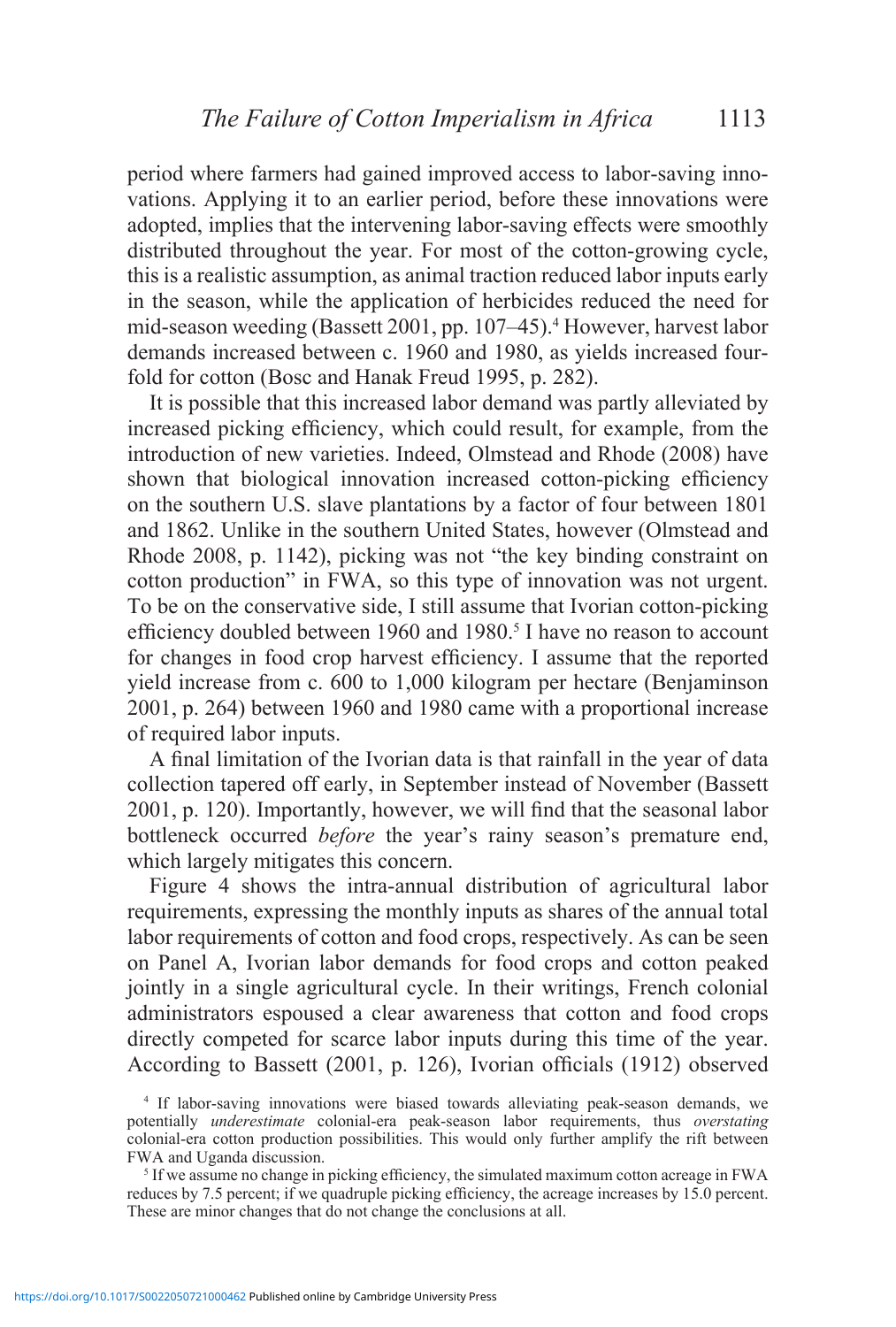

Figure 4 MONTHLY LABOR REQUIREMENTS (SHARE OF TOTAL ANNUAL LABOR INPUTS PER CROP CATEGORY)

"that it would be difficult to expand cotton cultivation [...] without improving labor productivity. Otherwise, there simply was not enough time in the agricultural calendar if farmers gave priority to food security." An official in the Soudan (1924) remarked that "the increase in cotton production in this colony will have as its corollary the reduction in the volume of grains [...]. The agricultural labor [...] will be thus allocated differently, but will not vary" (Roberts 1996, p. 167).

In contrast, Uganda's food crops could be sown and harvested twice during the year, while cotton was typically relegated to the second rainy season (Figure 4, Panel B). Because labor demands for Uganda's two seasons overlapped from May to August, farmers had to calibrate their cropping choices to accommodate for the parallel tasks of harvesting firstseason crops and planting second-season crops. To allow for the harvest of first-season food crops, as well as to mitigate the impact of adverse weather events (such as a hailstorm or short drought, which interfered with the germination of seeds), cotton planting was "staggered" over four months (May to August). Early cotton was sown in newly opened fields, while late cotton was planted in freshly harvested fields (Tothill 1940, pp. 42–52).

As a fifth and final step, I multiply the monthly labor shares (Figure 4) with the annual adult-male-equivalent day requirements per hectare

*Sources*: Monthly shares calculated on the basis of data from Bassett (2001, p. 126), Cleave (1974, pp. 87, 121), and Vail (1972, p. 104).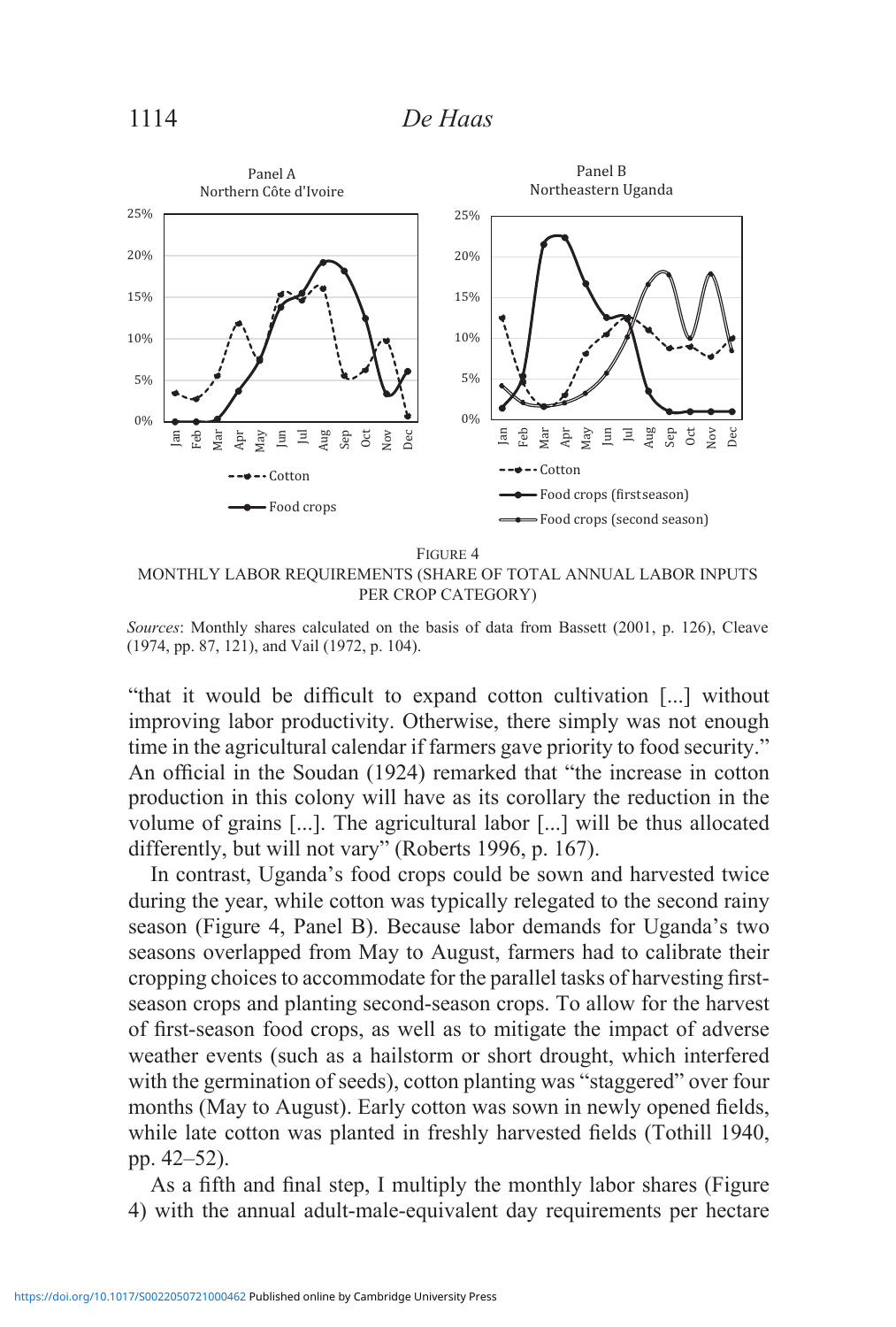(noted above) to obtain the actual number of adult-male-equivalent days required for each month per hectare of cotton and food crops. By dividing the monthly inputs by the number of days of each month, I establish a daily labor requirement for each month. The hectarage of cotton that can be cultivated is therefore given by the month in which the combined labor requirement for 2.31 hectares of food crops (at self-sufficiency) and cotton (maximized number of hectares) first reaches the point where the 1.6 daily available labor units are fully engaged.<sup>6</sup> Because farmers had access to work parties, which may have enabled them to shift labor inputs during the peak-labor month, I slightly relax this *single* peakmonth condition, instead assuming that labor inputs in the three most labor-constrained months could be smoothed (June, July, and August in both FWA and Uganda). Because there is only one growing season, the procedure of calculating the maximum potential cotton hectarage is straightforward in FWA. In the case of Uganda, an intermediary calculation is necessary to calibrate the optimal shares of food crops cultivated in the first and second seasons to maximize the cotton acreage. In the optimized simulation, Ugandan households cultivated 63 percent of their food crops in the first season and 37 percent in the second season.<sup>7</sup>

Figure 5 visualizes the final result. The difference between Côte d'Ivoire and Uganda is large. While farmers in FWA (Panel A) were capable of cultivating at most 0.40 hectares of cotton while retaining food self-sufficiency, farmers in Uganda (Panel B) could cultivate close to three times as much: 1.17 hectares. It is important to recall that this rift in simulated cotton output arises solely from differences in the intra-annual distribution of labor inputs. This, in turn, is a result of contrasting rainfall patterns, which allowed for only a single growing cycle in FWA versus two growing cycles in Uganda. It is reassuring that the simulated results are very close to farm survey data from colonial Uganda (Table 2), as well as farm-level data from colonial FWA. A large Soudanese farming unit was surveyed in 1937 consisting of eight adults (four men, four women) and seven children cultivated 10.84 hectares, including 7.0 hectares of millet, 3.14 hectares of secondary food crops, and 0.7 hectares of cotton (Labouret 1941, pp. 211–6). This translates to 2.54 hectares of food crops and 0.18 hectares of cotton per adult pair (the equivalent of our stylized farm unit), which is within the simulated cotton production possibilities in FWA.

<sup>6</sup> For example, farmers in Côte d'Ivoire used 15.5 percent of their total food-crop labor requirement of 99 adult-male-equivalent days in July. Cultivating 2.31 hectares, this adds up to 0.155 \* 99 \* 2.31  $= 35.45$  adult-male-equivalent days for the month and  $35.4/31 = 1.14$  per day. This means that 1.6  $-1.14 = 0.46$  daily labor units were still available that month for cotton cultivation.

<sup>&</sup>lt;sup>7</sup> All steps can be replicated using the replication package (De Haas 2021).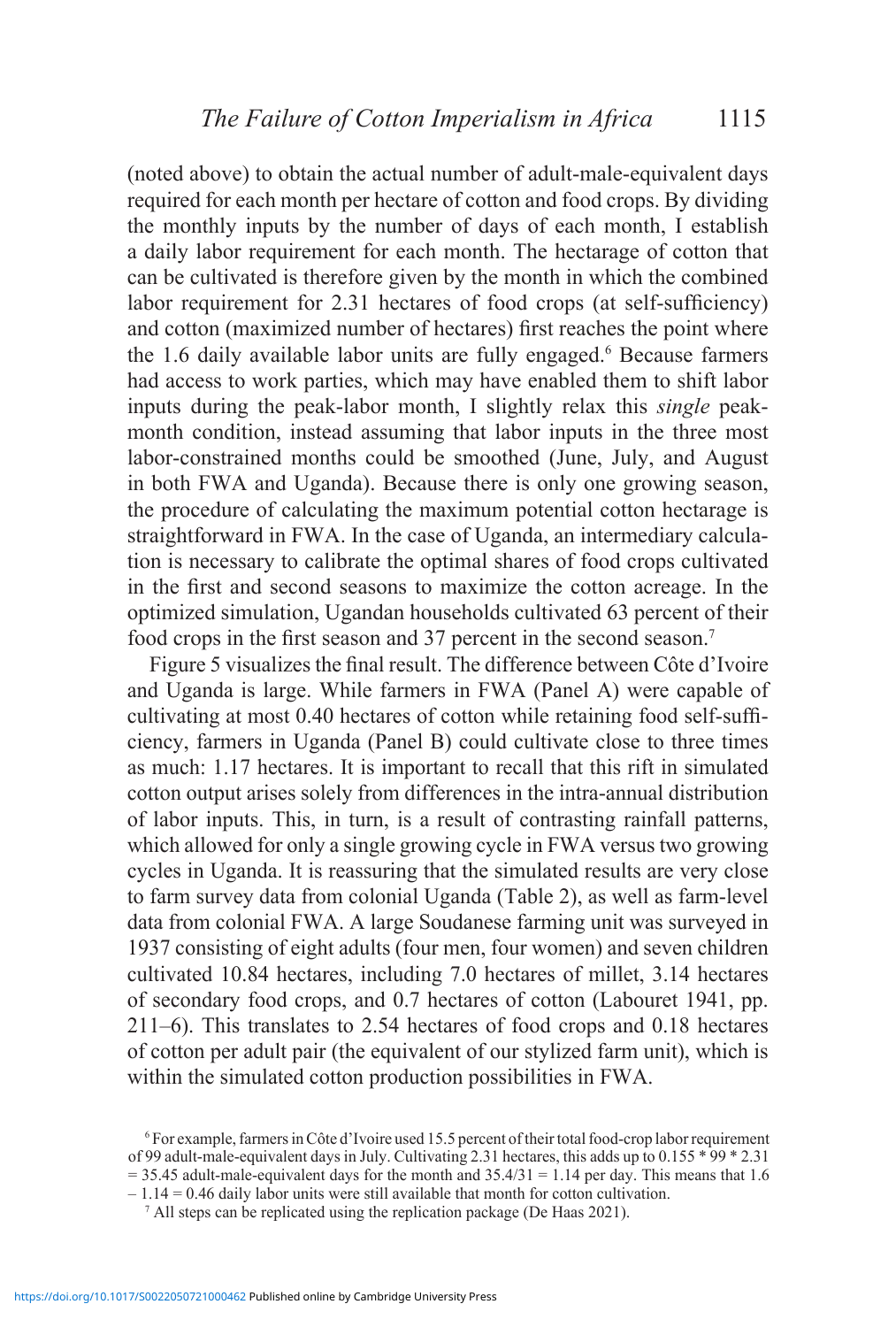# 1116 *De Haas*



*Sources*: Author's calculations (see text). Rainfall information taken from Figure 4.

## FOOD YIELDS AND COTTON PLANTING IN UGANDA: A PANEL ANALYSIS

Rainfall seasonality also impacted farmers' cotton cultivation through a second mechanism. When facing short rainy seasons, farmers had to plant, tend, and harvest all food crops and cotton simultaneously. This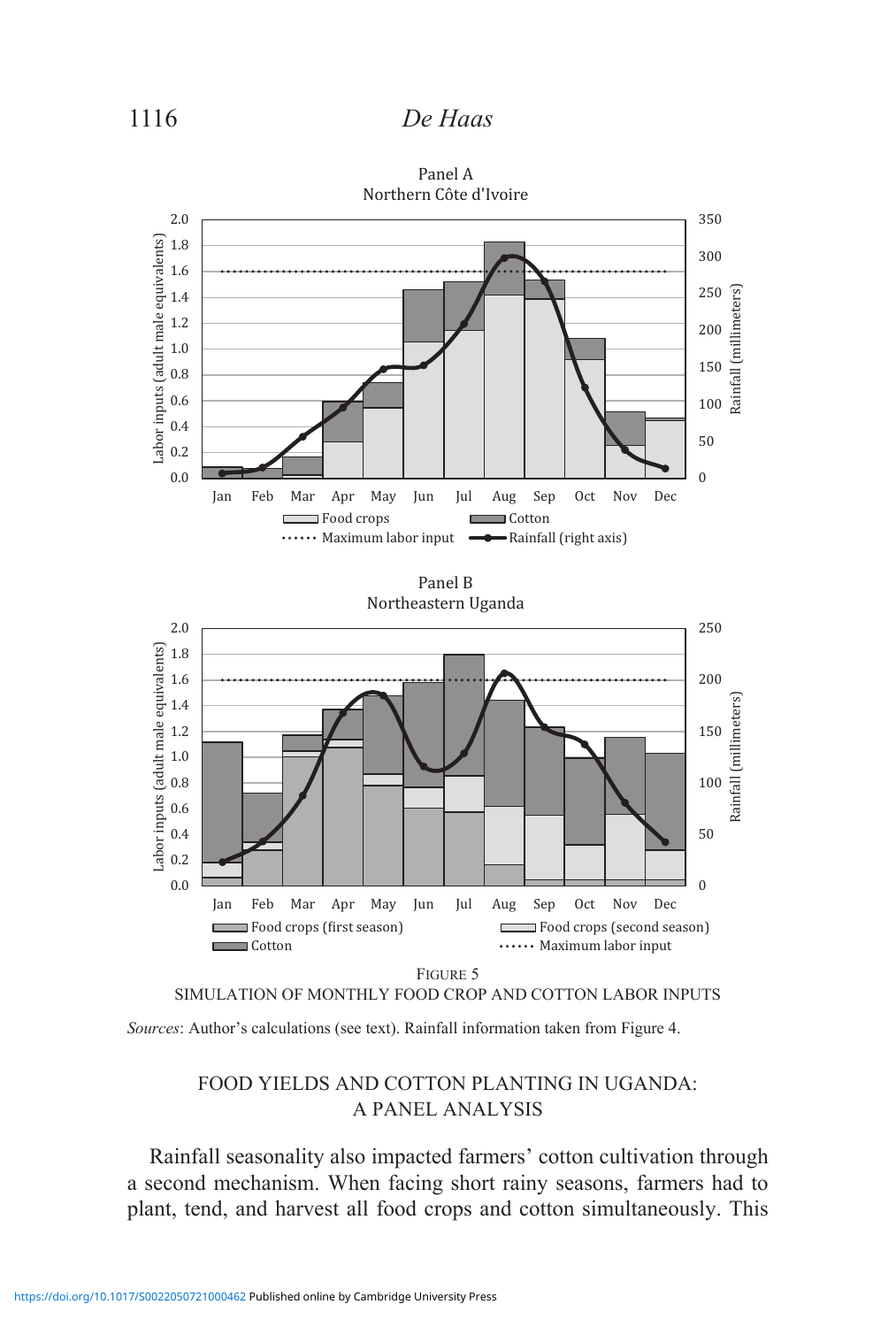| Sample                         | Date         | Household<br><b>Size</b> | Food Crops<br>(Ha) | Cotton<br>(Ha) |
|--------------------------------|--------------|--------------------------|--------------------|----------------|
| Six villages (village average) | 1933-1937    | 4.6                      | 2.4                | 1.1            |
| Two villages (village average) | 1953-1955    | 5.1                      | 2.5                | 1.1            |
| 2,790 households               | 1963         | 5.8                      | 3.1                | 1.0            |
| This study's simulation        | Colonial era | 5 O                      | 23                 | 1.0            |

TABLE 2 UGANDAN HOUSEHOLD SIZES AND CROP ACREAGES: SIMULATION VERSUS ACTUAL FARM SURVEY DATA

*Sources*: De Haas (2017b, Online Appendix, Table A2).

created a risk assessment problem; in the Soudan, as noted by Roberts (1980, p. 53), "where a farmer has devoted a significant portion of his energy to the cultivation of nonedible cash crops, a poor harvest may result in a reduced capacity to survive." Not being able to anticipate fluctuations in harvest outcomes, farmers had to hedge against the possibility of partial harvest failure. This is why we assumed, in the simulation above, that farmers structurally planned for a "normal surplus" of 25 percent more food crops than their subsistence needs. This implies an inefficient allocation of resources: overinvestment in subsistence crops to reduce risk at the expense of cotton planting and cash income.

What we have not yet considered is that a longer growing season (and especially two growing cycles per year) enabled farmers to avoid growing a surplus, as they could assess the yields of their first season food crops *before* deciding whether to grow additional food crops in the second season to achieve self-sufficiency or to instead invest in cotton to augment cash income. If Ugandan farmers indeed made an informed decision to adjust their resource investment in cotton planting based on their mid-year food position, we should find that they reduced their second-season cotton acreage after a bad food crop yield in the preceding season, and vice versa. To test this hypothesis, I analyze a panel consisting of 10 districts in colonial Uganda over 38 years (1925–1962). The key variables are the rainfall during the first four months of the year, which proxies for the first-season food-crop harvest (independent) and cotton acreages planted during the second season (dependent).8

Because cotton was crucial to Uganda's economy, and output depended on farmers' annual planting decisions, the colonial administration devised

<sup>8</sup> I thank Kostadis Papaioannou for his contribution to an earlier version of this analysis, presented in De Haas and Papaioannou (2017).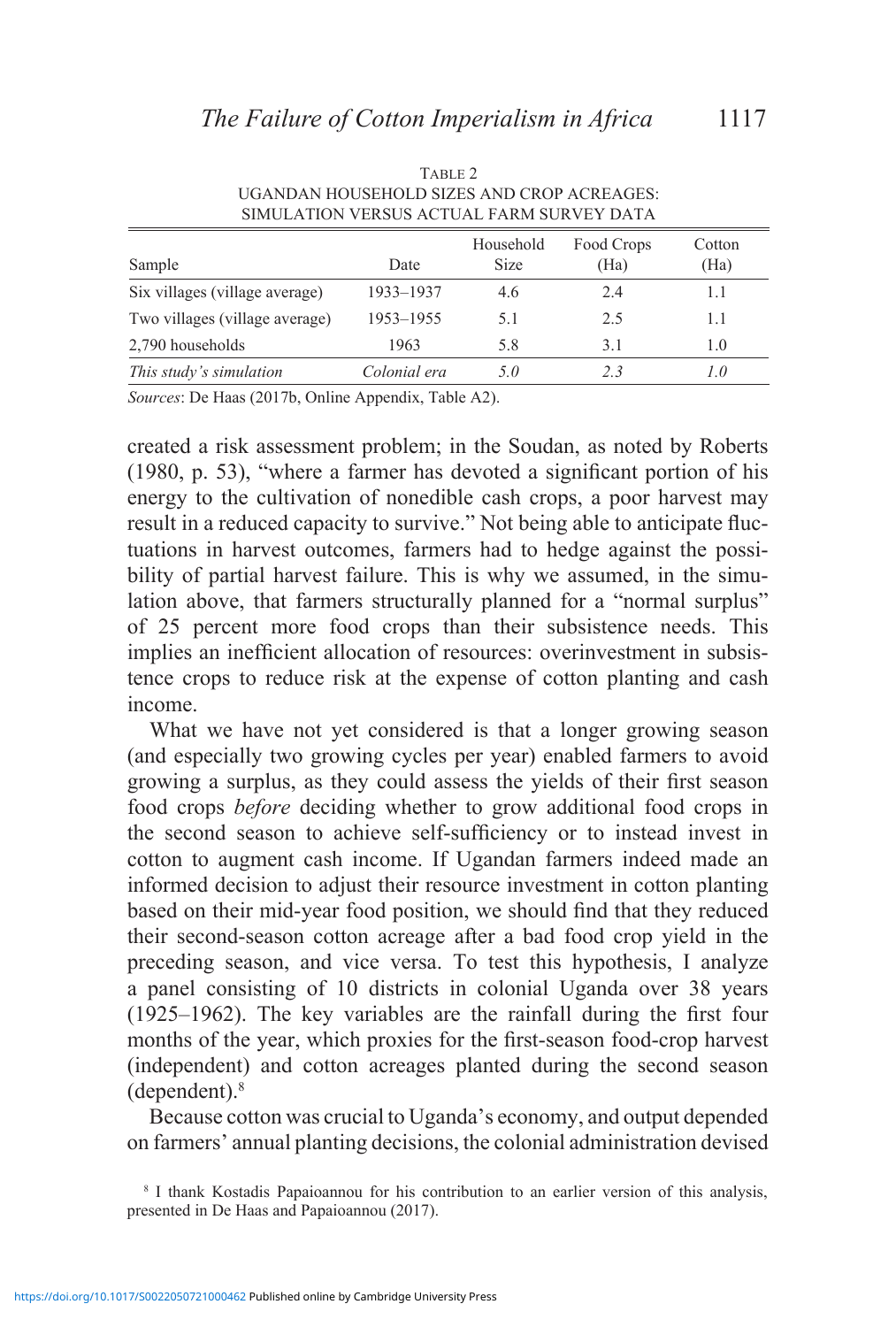# 1118 *De Haas*

a system to monitor acreage. Local African chiefs were required to count cotton "gardens" in their administrative area. These counts were transformed into an acreage estimate using a standardized conversion based on a sample of representative fields and accumulated at the district level to be reported in the *Annual Report of the Department of Agriculture*. 9 Chiefs might have inflated acreages to meet performance expectations, and measuring practices were periodically adjusted.10 However, the acreage statistics emerged from systematic and bottom-up data collection. After the inclusion of district and year controls, we do not expect non-random bias.

Unfortunately, colonial-era data on food crop acreages, let alone yields, was of very poor quality. Instead, we can use rainfall, measured monthly at numerous locations using precipitation gauges, as a workable proxy for harvest outcomes. In tropical conditions, rainfall during the growing season was the prime determinant of yield outcomes. A voluminous body of econometric studies has demonstrated that *annual* or *seasonal rainfall variability* explains a variety of economic and social outcomes in Uganda (Asiimwe and Mpuga 2007; Björkman-Nyqvist 2013; Agamile, Dimova, and Golan 2021) and in economies with high dependence on rainfed agriculture more generally (Carleton and Hsiang 2016; Dell, Jones, and Olken 2014). The effects of rainfall variability have been found to be most pronounced during extreme events in both directions (droughts or floods), but smaller deviations from the expected rainfall pattern also adversely affect output.

To proxy first-season harvest outcomes, I consider the total rainfall during the first four months of the year. While the millet growing cycle lasted from January to August (Figure 5), the rainfall during the first four months of the year (January to April) was most crucial for yields because it was during these months that the newly planted seeds germinated and transformed moisture and nutrients into biomass. Another reason for considering these four months only is that rainfall conditions from May onwards had a direct bearing on cotton-planting decisions, as almost all cotton planting took place from May to August, which interferes with our identification of the food crop harvest effect. I express rainfall deviation during the first four months of the year in z-scores and transform to absolute (non-negative) values to capture the expectation that

<sup>9</sup> A revision for the years 1945–1958 was published in Uganda Protectorate (n.d.). Data for 1939–1942 were reported at the provincial level.

<sup>10</sup> Uganda, *Annual Report of the Department of Agriculture*, 1930, pp. 8, 13, 1934, pp. 6, 24, 1938, p. 8; Uganda, *Revised crop acreage estimates.*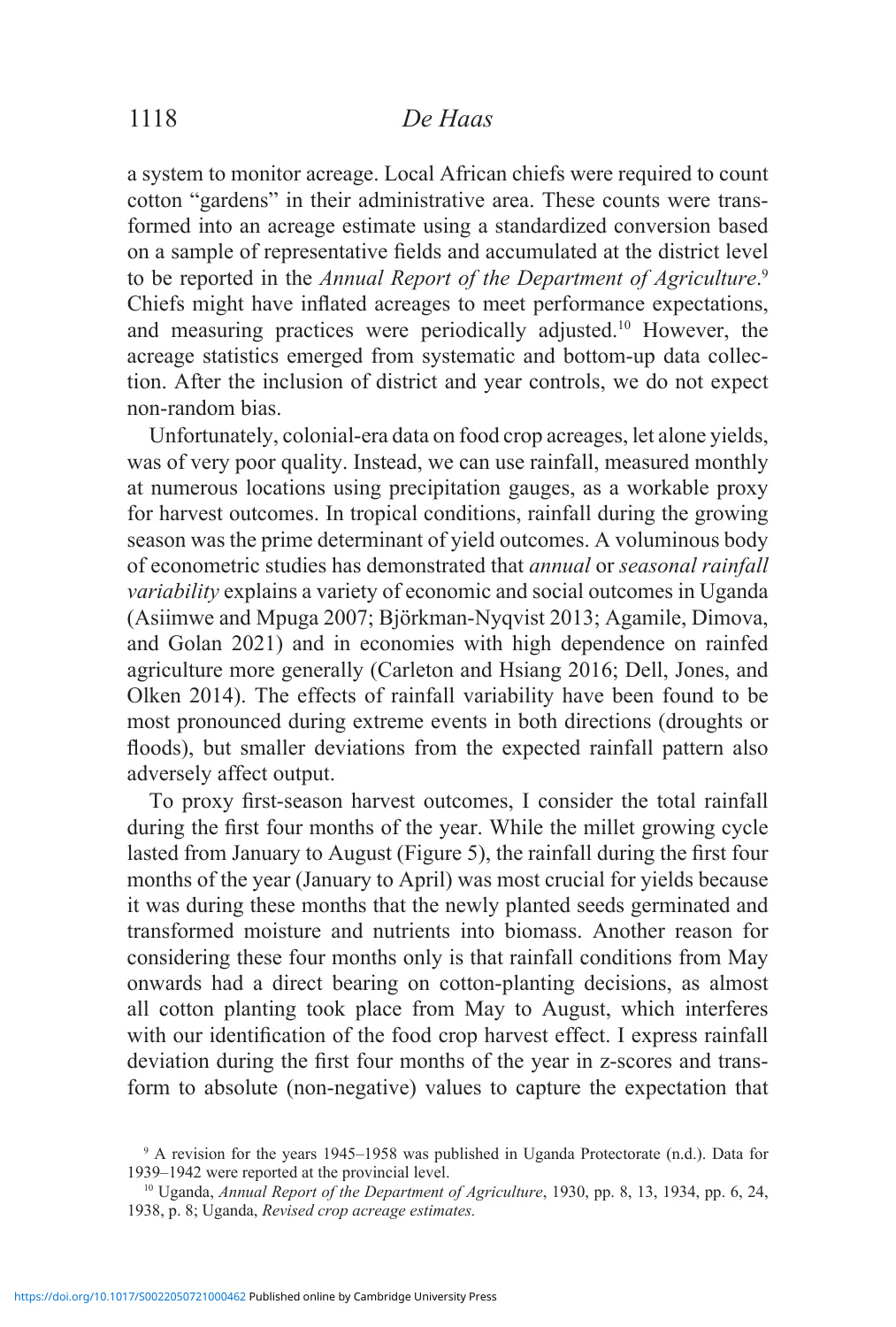deviation from the long-run mean has an adverse linear impact on harvest outcomes:

$$
Absolute RainfallDeviation_{i,t} = |(x_{i,t} - \bar{x}_i) / \sigma_i|,
$$

where  $\bar{x}_i$  is the long-term mean (1925–1962) of each district,  $x_{i,t}$  is the annual observation in time *t* for district *i*, and  $\sigma$ <sub>*i*</sub> is the standard deviation of each panel (that is, for every *i*)*.*

For each district, I use observations from the meteorological station for which most data points are available.<sup>11</sup> I merge two adjacent small cottongrowing districts, Mubende and Toro, because (i) consistent rainfall observations for Mubende are lacking; (ii) unlike other districts, these two districts were effectively treated as a single cotton zone by the colonial authorities; and (iii) for some years their acreage statistics were reported jointly. Although some earlier rainfall and acreage statistics are available, I take 1925 as the starting year because (1) we have almost complete data for all districts by this time; (2) acreage expansions before 1925 were substantial and haphazard and spurred by government cotton campaigns; (3) by 1925 cotton was widely diffused, and acreages (and data quality) had stabilized across districts; and (4) starting in 1925 excludes the sharp acreage fluctuations related to a currency realignment that took place in the early 1920s. The last year considered coincides with the last planting season under colonial rule (which ended on 9 October 1962).

To assess farmers' investment in cotton, I estimate the following regression model:

# $Ln(CottomAccess)_{i,t} = \beta_0 + \beta_1 AbsoluteRainfallDeviation_{i,t} + v_i + \mu_t + \delta_{i,t} + \varepsilon_{i,t}$

where  $Ln(CottomArcres)_{i,t}$  denotes the natural logarithm of the cotton acreage planted per district *i* and year *t.* District and year fixed effects are denoted  $v_i$  and  $\mu_t$  respectively, while  $\delta_{i,t}$  captures unobservable district characteristics  $(v_i)$  interacted with a linear time trend  $(t)$  to account for district-specific time trends. The coefficient of interest,  $\beta_1$ , is the estimated effect of a one standard deviation change (either positive or negative) in rainfall on the log cotton acreage. A negative sign,  $\beta_1 < 0$ , indicates that, on average, rainfall deviations from January to April are associated with a lower second-season cotton acreage.

The results are reported in Table 3. Column (1) shows the results without district-specific time trends, which are added in Column (2). In Column (3), I add the rainfall from May to August (the cotton-planting

<sup>&</sup>lt;sup>11</sup> Rainfall stations and sources are listed in Online Appendix A.3.3.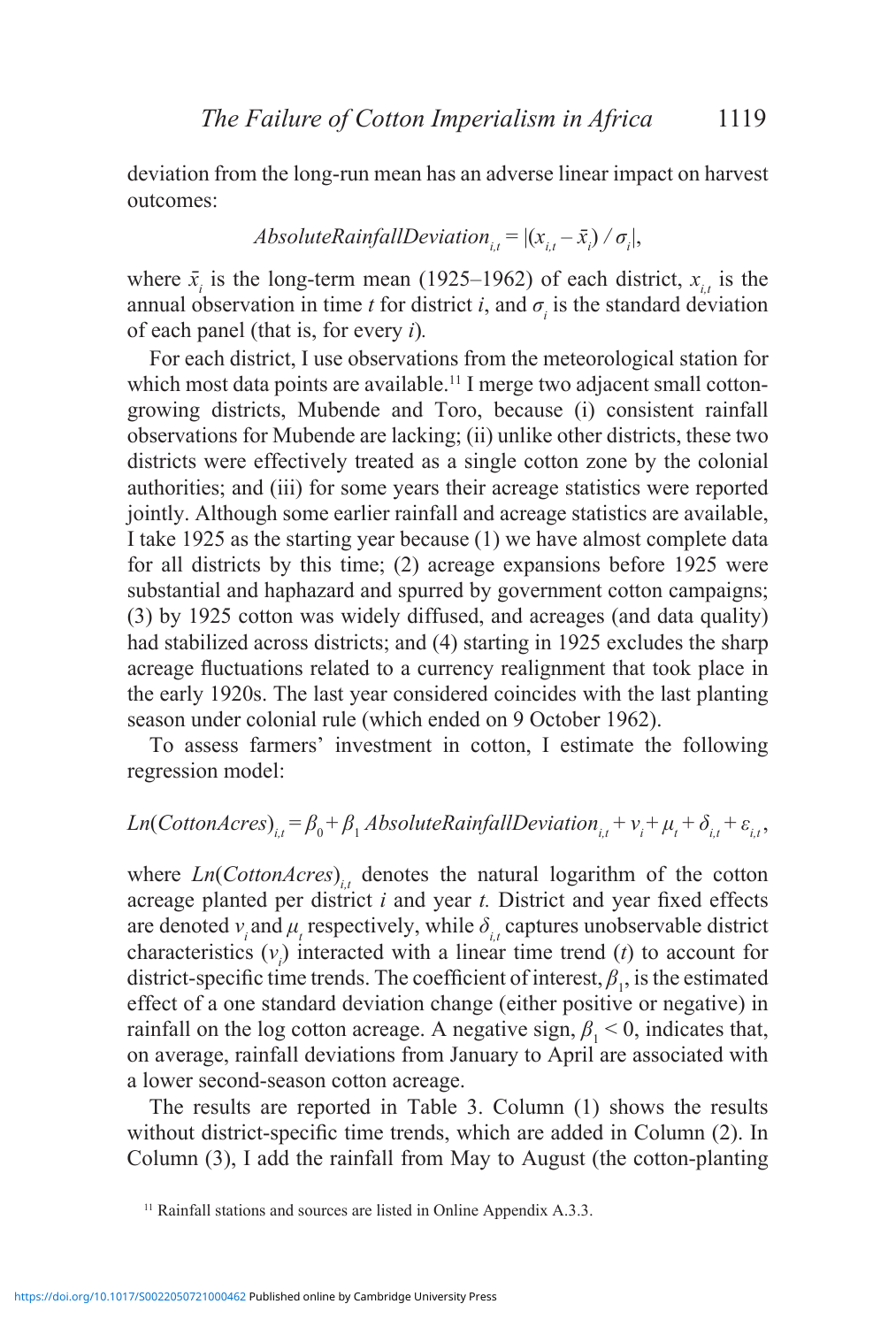| EFFECT OF FIRST-SEASON ABSOLUTE RAINFALL DEVIATION ON SECOND-SEASON COTTON ACREAGE. 1925–1962                                                                                                                                                        |                 |                   |                       | TABLE <sub>3</sub> |                      |                     |                       |                       |                       |                                                                                                         |
|------------------------------------------------------------------------------------------------------------------------------------------------------------------------------------------------------------------------------------------------------|-----------------|-------------------|-----------------------|--------------------|----------------------|---------------------|-----------------------|-----------------------|-----------------------|---------------------------------------------------------------------------------------------------------|
| Dependent Variable:                                                                                                                                                                                                                                  | $\bigoplus$     | $\odot$           | $\odot$               | $\bigoplus$        | $\overline{5}$       | $\odot$             | $\odot$               | $\circledS$           | $\circledcirc$        | (10)                                                                                                    |
| Log of Cotton Acreage                                                                                                                                                                                                                                | <b>OLS</b>      | <b>OLS</b>        | <b>OLS</b>            | <b>OLS</b>         | STO                  | <b>OLS</b>          | <b>OLS</b>            | STIO                  | <b>CTO</b>            | <b>OLS</b>                                                                                              |
| Rainfall deviation                                                                                                                                                                                                                                   | $-0.057**$      | $-0.060**$        | $-0.062**$            | $-0.057**$         | $-0.093***$          | $-0.083**$          | $-0.064*$             | $-0.060*$<br>(0.028)  |                       |                                                                                                         |
| $(Jan.-Apr.)$                                                                                                                                                                                                                                        | (0.021)         | (0.020)           | (0.020)               | (0.023)            | (0.024)              | $(-0.027)$          | (0.023)               |                       |                       |                                                                                                         |
| Rainfall deviation                                                                                                                                                                                                                                   |                 |                   | (0.002)               | 0.006              | $-0.046*$<br>(0.023) | $-0.027$<br>(0.032) | 0.005                 | $(0.007$<br>$(0.030)$ |                       |                                                                                                         |
| (May-Aug.)                                                                                                                                                                                                                                           |                 |                   |                       | (0.037)            |                      |                     | (0.021)               |                       |                       |                                                                                                         |
| Rainfall deviation                                                                                                                                                                                                                                   |                 |                   | $-0.024$<br>$(0.028)$ |                    | $0.001\,$            | 0.002               | $-0.009$<br>$(0.033)$ | $-0.016$<br>0.033     |                       |                                                                                                         |
| (Sep.-Dec.)                                                                                                                                                                                                                                          |                 |                   |                       |                    | (0.039)              | (0.048)             |                       |                       |                       |                                                                                                         |
| Excessive rain shock                                                                                                                                                                                                                                 |                 |                   |                       |                    |                      |                     |                       |                       | $-0.120**$            | $-0.124*$                                                                                               |
| $(Jan.-Apr.)$                                                                                                                                                                                                                                        |                 |                   |                       |                    |                      |                     |                       |                       | (0.050)               | (0.057)                                                                                                 |
| Drought shock                                                                                                                                                                                                                                        |                 |                   |                       |                    |                      |                     |                       |                       | $-0.082$<br>$(0.076)$ | $-0.146**$                                                                                              |
| $(Jan-Apr.)$                                                                                                                                                                                                                                         |                 |                   |                       |                    |                      |                     |                       |                       |                       | (0.053)                                                                                                 |
| District and year fixed effects                                                                                                                                                                                                                      | Yes<br>257      | Yes<br>Yes<br>357 | yes<br>Yes            | Yes<br>Yes<br>283  | 28270                | yes<br>Yes<br>326   | yes<br>Yez            | yes<br>Yes<br>340     | $\frac{Y}{257}$       | $\begin{array}{c} \gamma_{\rm CS} \\ \gamma_{\rm SS} \\ \gamma_{\rm 47} \\ \gamma_{\rm 10} \end{array}$ |
| District-specific effects                                                                                                                                                                                                                            |                 |                   |                       |                    |                      |                     |                       |                       |                       |                                                                                                         |
| No. of observations                                                                                                                                                                                                                                  |                 |                   |                       |                    |                      |                     |                       |                       |                       |                                                                                                         |
| No. of districts                                                                                                                                                                                                                                     | $\overline{10}$ | $\supseteq$       | $\overline{10}$       | $\Box$             |                      | $\supseteq$         | $\supseteq$           | $\overline{10}$       | $\supseteq$           |                                                                                                         |
| Source: Cotton acreages from Uganda Protectorate, Annual Reports of Agriculture for the Year [1926 to 1962]. Rainfall, see Online Appendix A.3.3.<br><i>Notes</i> : Robust standard errors in parentheses.<br>*** $p<0.01$ , ** $p<0.05$ , * $p<0.1$ |                 |                   |                       |                    |                      |                     |                       |                       |                       |                                                                                                         |

1120 *De Haas*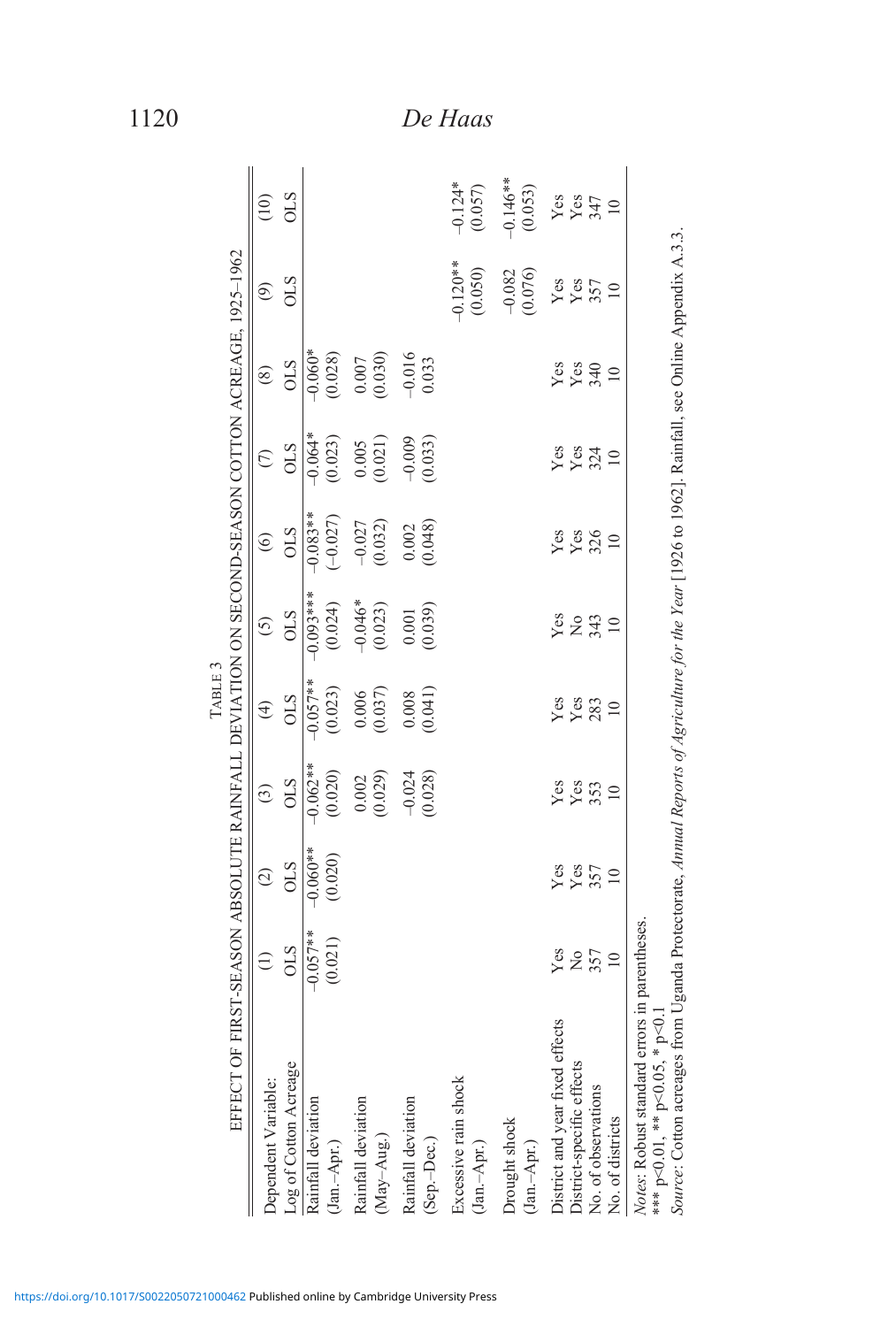season) and September to December (the cotton-growing season) as controls. In Column (4), I remove the years 1939 to 1945, as war conditions affected both cotton cultivation and data-reporting quality.12 The results are significant and stable in each of these specifications, with a one standard deviation change in first-season rainfall reducing the cotton acreage by approximately 6.0 percent. Over the 38 years, cotton acreages potentially followed district-specific non-linear time trends or had structural breaks (e.g., unobserved changes in acreage measuring practices related to the preferences of a specific administrator or agricultural officer). To ascertain that the results are not driven by any trends and breaks in the time series that may correlate with rainfall, I replace the log cotton acreage (a level variable) with the log cotton acreage minus the log cotton acreage of the previous year in Column (5), and relative to the median of the previous three years in Column (6) (both change variables). The results hold up to this change of dependent variable.

In Column (7), I take the baseline specification with log cotton acreage but exclude outliers of cotton acreage growth or decline relative to the previous year (over two standard deviations). In Column (8), I exclude outliers with extreme rainfall (over two standard deviations). Reassuringly, the effect is not driven by extreme spikes of the dependent and independent variables. Finally, to establish whether there was a heterogeneous impact of excessively dry versus wet conditions, Column (9) shows the result using shock dummies, taking 1.25 standard deviations as the cut-off point. Both types of shocks are, on average, associated with a smaller cotton acreage, but only significantly so for the positive (excessive rainfall) shocks. Column (10) replicates this shock-specification using log cotton *growth* as the dependent variable (as in Column  $(5)$ ).<sup>13</sup> The coefficient for positive shocks remains similar, and negative shocks also have a significant effect in this specification. All results are robust to correcting standard errors for the small number of clusters using the "wild bootstrap" procedure (Cameron, Gelbach, and Miller 2008).14 A range of falsification exercises with rainfall lags, leads, annual rainfall, and linear (non-absolute) rainfall effects does not yield significant associations, as we should expect.15

<sup>&</sup>lt;sup>12</sup> For the years 1939–1942, acreages were not reported at the district level and instead had to be imputed based on province-level data.

<sup>&</sup>lt;sup>13</sup> Results for a cut-off at 1.0 standard deviation and 1.5 standard deviation are shown in Appendix A.3.1, Columns (1) and (2) for the log-level specification, and Columns (3) and (4) for the log-growth specification.

<sup>&</sup>lt;sup>14</sup> Wild bootstrapped p-values for all significant coefficients in Table 3 are shown in Appendix A.3.2.<br><sup>15</sup> Reported in Appendix A.3.1, Columns (5) to (9). All results can be replicated using replication

package (De Haas 2021).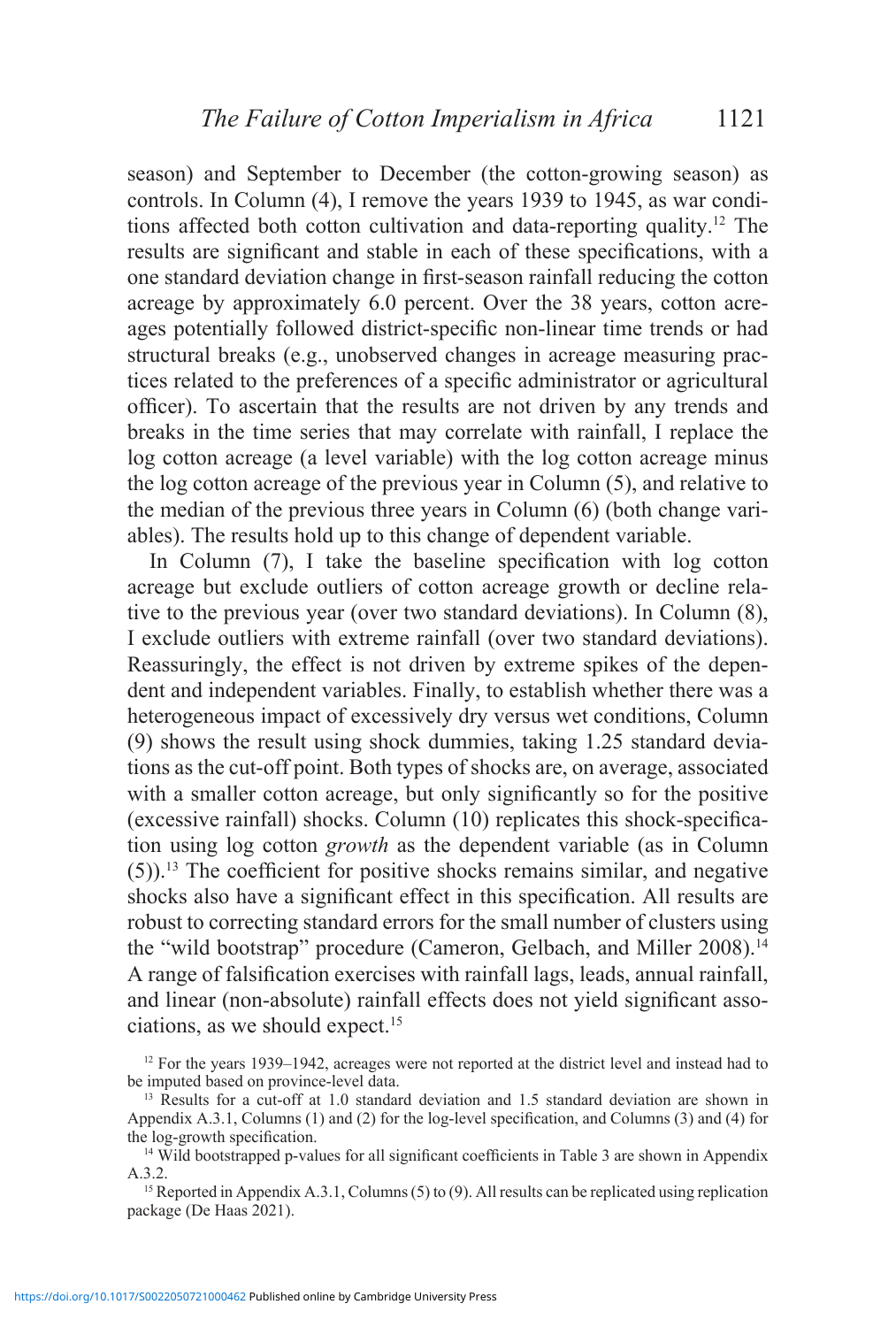### REPERCUSSIONS OF SEASONALITY IN FWA VERSUS UGANDA

We have seen that it is plausible that differences in seasonality set apart the cotton-growing capacity of farmers in FWA and Uganda; however, to come to a closer understanding of the actual impact of seasonality on divergent cotton outcomes, we must consider a range of alternative explanations and contextual dynamics. I draw from the literature to identify the most important such explanations and dynamics and discuss how they interacted with the constraints that seasonality imposed on agriculture.

### *Colonial Investment*

We have seen that railroads unlocked both Uganda and FWA in the early twentieth century; however, we should also consider more specific infrastructural investments that may have provided Ugandan farmers with better opportunities to market their cotton. Crucial in that respect were ginneries, where the fiber (lint) was separated from the seed, reducing the weight by about two-thirds. The first ginneries in the Soudan and Uganda were erected in 1904 (Roberts 1996, pp. 81–2; Ehrlich 1958, p. 69). Subsequently, ginneries mushroomed across Uganda, especially as South Asians entered the market from the early 1910s onwards. By 1926, there were 177 mechanized ginneries in Uganda, compared with only 12 in the Soudan (Ehrlich 1958, p. 176; Roberts 1996, p. 170).

A countryside dotted with ginneries came to strongly benefit Uganda's farmers, who no longer had to head-load their cotton to faraway markets and saw farm gate prices improve as transaction costs declined and competition increased (Nayenga 1981, pp. 188–9). The proliferation of ginneries was primarily a *consequence* rather than a *cause* of abundant cotton output, however. Indeed, Uganda's cotton take-off preceded the ginnery take-off. In 1914, when Uganda's cotton production already far exceeded Ivorian and Soudanese levels (Figure 1), there were only 20 ginneries, most of them concentrated on the coast of Lake Victoria. In the Eastern Province, where about half of Uganda's cotton was cultivated, transporting the harvest to processing facilities still required a half-million porter loads annually (Ehrlich 1958, pp. 90–2).

Meanwhile, why did investment in FWA's ginnery infrastructure remain so limited? Tadei (2020) has argued that the French pursued a policy of extraction rather than investment in their African territories, letting a small number of French trading companies control export trade and suppress export prices to reap large trade margins, which could, in turn, be taxed. He found that the resultant gaps between local and world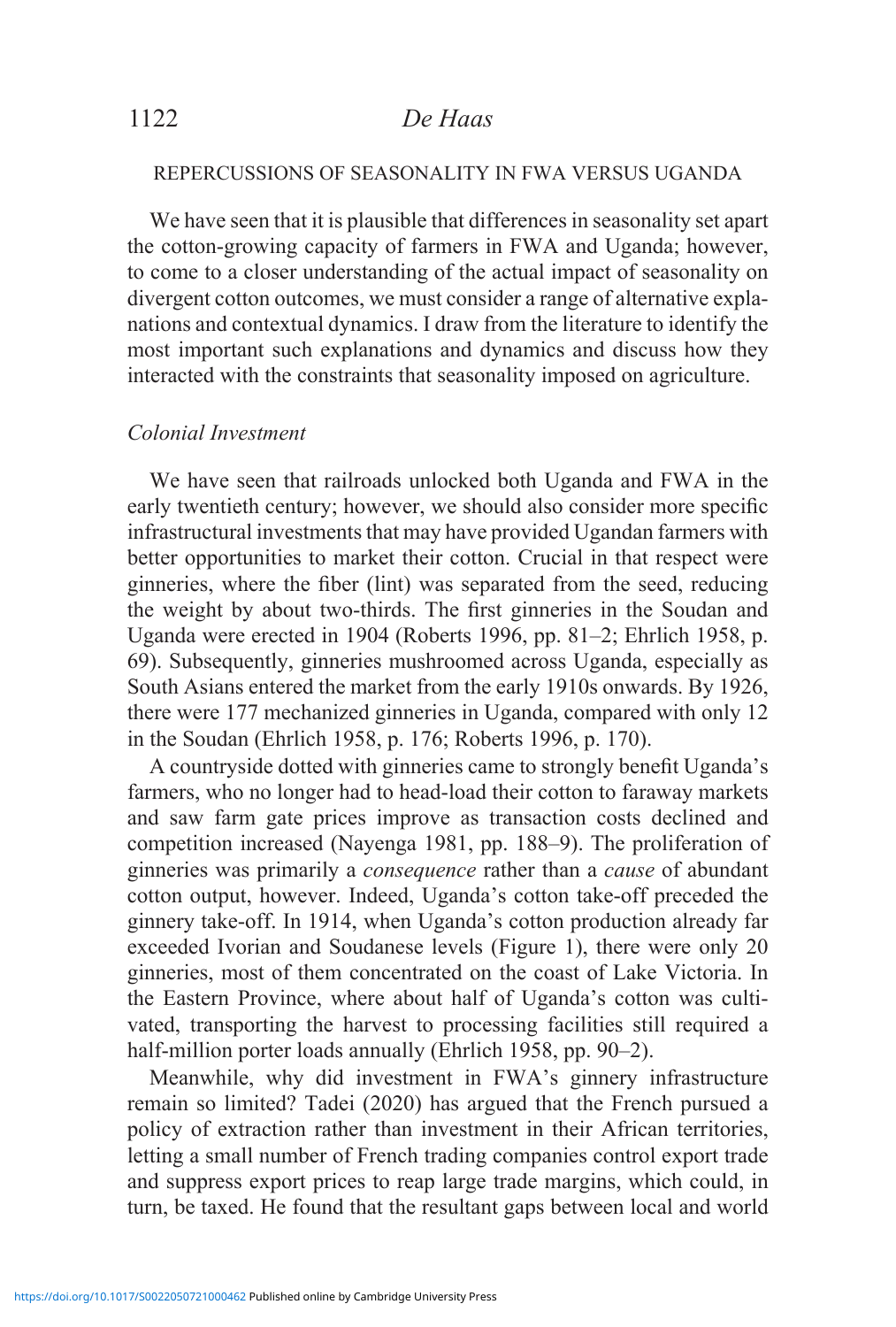market prices were "particularly large for cotton" compared with other crops and the largest in the Soudan among the French African colonies (Tadei 2020, p. 8). A direct comparison indeed shows that annual average cotton export prices from French Africa were 27 percent lower than from Uganda between 1920 and 1945 (Frankema, Williamson, and Woltjer 2018; Tadei 2020).

Does extractive policy, rather than seasonality, explain the persistently low cotton output from FWA? To answer this question, we must first consider why the trading companies and the French colonial state would opt for a policy of overtaxing farmers and suppressing producer prices, which we should expect to disincentivize farmers to grow cotton for export, leaving little output to tax and export to the metropole. A consideration of seasonality constraints on agriculture helps us make sense of this paradoxical and apparently self-undermining policy. Seasonality limited farmers' maximum feasible cotton output, muting the price elasticity of supply. Given that output was capped at a low level, more extractive taxation (combined with coerced cultivation to counteract unfavorable producer prices, as argued later) becomes the optimal revenuemaximizing strategy.16

### *Colonial Coercion*

Coercion could either have drawn labor away from or towards cotton production. We should thus consider if Uganda's cotton take-off can be attributed to forced labor policies that were more geared towards cotton production than in FWA. The coercive policies in FWA and Uganda did not reach the degree of compulsion that characterized the most coercive cotton regimes of French Central Africa, the Belgian Congo, or Portuguese Mozambique (Likaka 1997; Isaacman 1996; Kassambara 2010); still, in both contexts, colonial officials applied informal pressure and formal compulsion to increase cotton output. Local agents, including African chiefs whose tenure often depended on their ability to spur cotton output, were used to enforce acreage or output requirements. In Uganda, such policies were progressively removed before 1930, whereas in Côte d'Ivoire and the Soudan, they were intensified (Bassett 2001, pp. 61–2, 77, 197fn23; Ehrlich 1958, pp. 79, 88; Nayenga 1981; Roberts 1996, pp. 221–46, 1996, pp. 92, 98, 124; Robins 2016, p. 120; Vail 1972,

<sup>16</sup> To explain the paradox, Tadei points to "low population densities" and "high cost of labor relative to land" (Tadei 2020, p. 2); however, Tadei's reference to factor endowments is generic and, unlike seasonality, does not set FWA apart from other parts of colonial Africa, including some major cotton-growing districts in Uganda.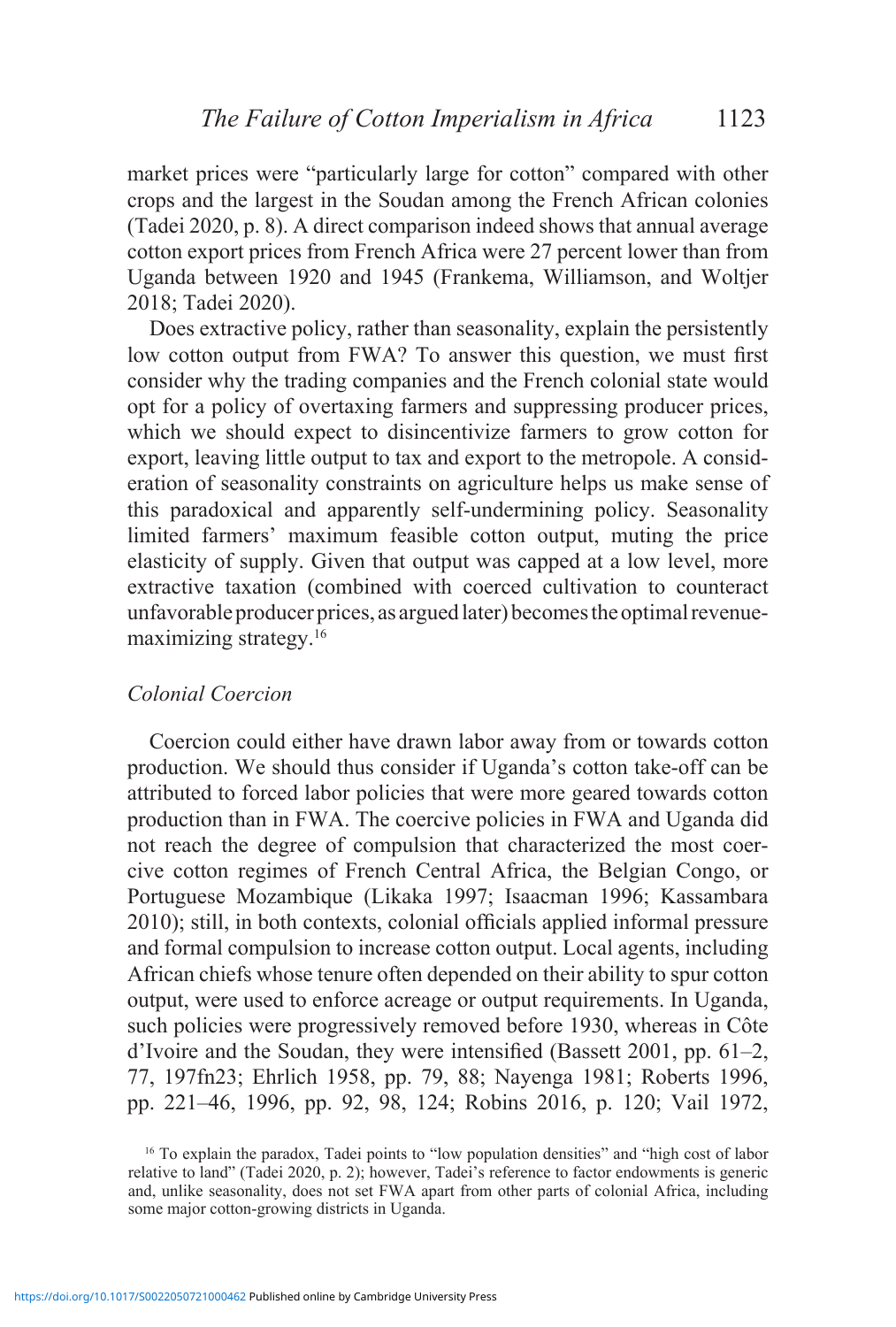p. 63; Wrigley 1959, p. 16). In an attempt to generate more output, the Ivorian authorities required 0.1 hectares in 1918 per household, which was doubled in 1925 (Bassett 2001, pp. 58, 66). It is telling that this imposed acreage was consistent with seasonality constraints on agriculture. As shown in the earlier simulation, 0.2 hectares fell within farmers' agricultural production possibilities and was substantially below what Ugandan cotton farmers were cultivating (Table 2). Coercion, in other words, served to extract a minimal amount of cotton from local producers but not beyond the farmers' constrained production capacity.

Colonial authorities also pursued various forms of non-agricultural labor compulsion, which were largely abolished in Uganda during the 1920s, while in FWA they persisted into the late 1940s (Powesland 1957, pp. 13–34; Roberts 1996, pp. 246–8; Van Waijenburg 2018). Still, it is implausible that sustained French labor requisition undermined cotton output. First, no direct substitution effect between forced labor and cotton output need have existed, as long as labor was not requisitioned during June to September, the months of peak labor demand (Figure 5).<sup>17</sup> Second, forced labor was often used for infrastructural development, which should eventually, as it did in Uganda, have benefited cotton exports, obviating the need for labor-intensive porterage to distant processing facilities and reducing transportation costs (Bassett 2001, p. 64; Ehrlich 1958, pp. 91–2; Roberts 1996, p. 228). Third, Uganda saw intense off-farm labor requisition during the 1900s and 1910s when cotton was already expanding rapidly (Nayenga 1981; Powesland 1957). Indeed, it is more plausible that the causality between cotton output and labor coercion ran the other way: as the French colonizers failed to establish a successful agricultural export sector in the seasonality-constrained interior savanna, they remained dependent on the more costly alternative of labor taxes to capitalize on their colonial assets and raise revenues (Van Waijenburg 2018).

### *Domestic Textile Production*

Arguably the most powerful alternative explanation for divergent outcomes in colonial FWA and Uganda revolves around the domestic cotton handicraft industry. In Uganda, before the export take-off, cotton was grown and used only on a very small scale "to manufacture small articles of clothing and adornment" (Nye and Hosking 1940, p. 183; cf. Nayenga 1981, p. 178). Clothing was more typically made from tree

<sup>17</sup> The seasonality of labor requisitions is yet to be addressed in research on this topic (cf. Van Waijenburg 2018).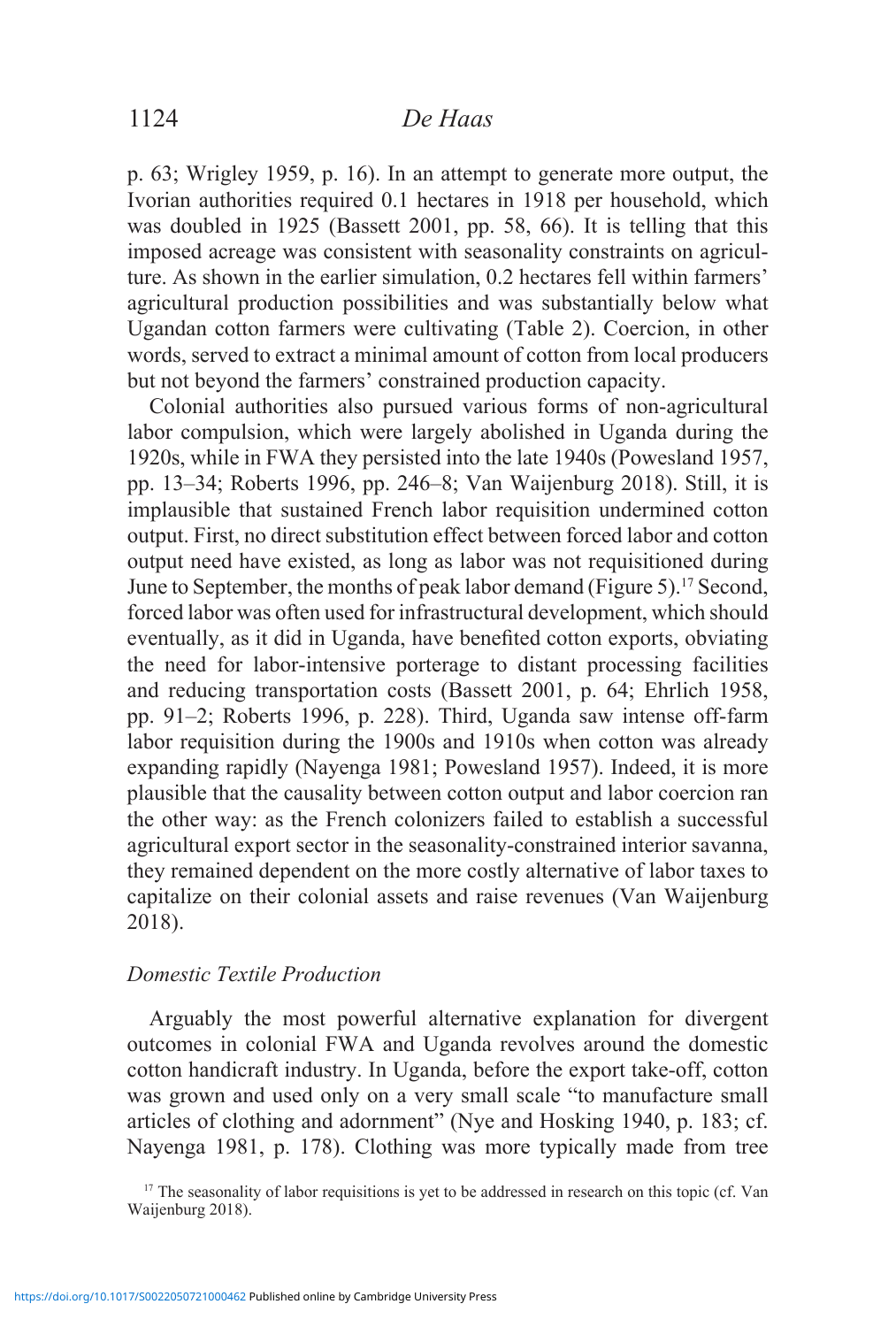bark or animal hides, while cotton textiles were imported. This situation persisted throughout the period studied, aside from a small share of Ugandan cotton, which was taken up by a local mechanized textile factory during the 1950s and 1960s (De Haas 2017b, p. 610). In the Soudan and Côte d'Ivoire, by contrast, domestic textile handicraft production was firmly established and continued to thrive deep into the twentieth century, despite competition from imports (Bassett 2001, p. 84; Roberts 1987, 1996, pp. 274–8).<sup>18</sup>

Roberts (1996, p. 22) posits that "the failure of colonial cotton development in the French Soudan is directly attributable to the persistence of the precolonial handicraft textile industry." He claims that "the Soudan produced vast amounts of cotton," which the export industry was unable to capture (Roberts 1996, p. 278). Upon close inspection, however, this argument is unconvincing and overlooks the crucial role of seasonality constraints, even in light of Roberts' own evidence. In pre-colonial West Africa, cotton cultivation was indeed widespread, but individual farmers grew *small quantities*, moreover saving on labor by intercropping with food and cultivating hardy and often perennial varieties (Bassett 2001, p. 57). That aggregate raw cotton production continued to be limited during the colonial period is not only plausible in light of the seasonality constraints I have demonstrated, but is also confirmed by archival evidence. In 1925– 1926, only 34 percent of all cotton ginned in seven districts of the Soudan (making up 64 percent of all ginned cotton in the territory) was consumed by local industry (Roberts 1996, pp. 206–7). Between 1924 and 1938, approximately 37 percent of Côte d'Ivoire's cotton output was marketed locally (Bassett 2001, pp. 65–6). Some cotton was ginned manually (an extremely labor-intensive process) and thus absent from ginnery statistics (Roberts 1996, p. 206). Therefore, let us conservatively *triple* the output statistics reported in Figure 2 to account for an unrecorded domestic economy. Even when applying such large mark-ups, cotton production in Côte d'Ivoire and the Soudan remains unimpressive: 9.7 and 8.6 percent of Uganda's output respectively, for all years in which production statistics are available for all three territories up to 1960.

The characteristics of West Africa's handicraft sector itself are also a testament to the scarcity of its key input. African textile manufacturers were able to convert raw cotton of irregular quality into a cloth of high durability. This was a labor-intensive process, reliant on the mobilization of labor outside the agricultural season (Austin 2008, pp. 603–4); thus, the profit margins of domestic handicraft producers were determined

<sup>&</sup>lt;sup>18</sup> This was the case in most of West Africa (Frederick 2020, pp. 205–39).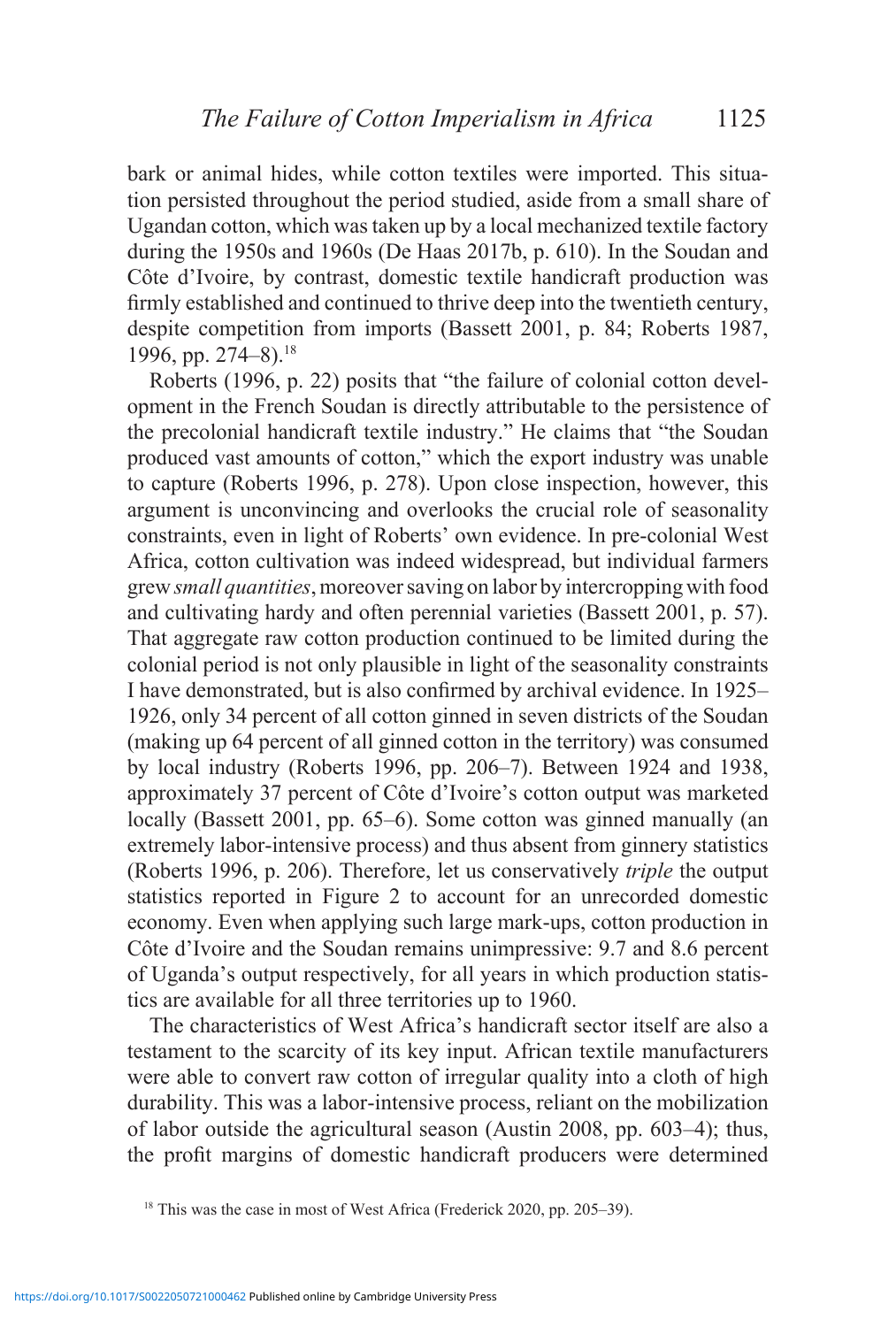less by cheap and abundant raw material input and more by the low dryseason opportunity costs of spinners and weavers.<sup>19</sup> While local textile production was important for local livelihoods and trade, its reliance on labor-intensive, input-saving production techniques, as well as its limited scale, suggests that it would not have absorbed more than a fraction of cotton output if production had taken off. Colonial officials themselves were very aware of the limited capacity of the local textile producers to absorb large amounts of cotton (Bassett 2001, pp. 51–80; Roberts 1996, pp. 260–3, 280). Rather than being outcompeted by local merchants over "vast amounts" of cotton, they were frustrated to see how resilient local producers—who, by metropolitan guidelines, they were not allowed to suppress (Roberts 1996, pp. 223–6)—absorbed whatever *marginal increases* of output were achieved from very low initial levels.

### *Commercial Food Crop Cultivation*

Farmers in FWA may have had more opportunities to market food crops than their Ugandan counterparts, dissuading them from adopting cotton. It is worth comparing the market prices of food crops and cotton in FWA and Uganda. Unfortunately, farmgate prices for millet are not available, but millet retail price series for Dakar, Senegal (Westland 2021), and Nairobi, Kenya (Frankema and Van Waijenburg 2012),20 give at least a rough indication of relative food price levels in major railroadconnected consumer markets in both regions. The average annual millet prices in Dakar were 23 percent higher than in Nairobi during the interwar years and 74 percent higher during WII. I cannot ascertain if this price gap translated into equally large farm gate price gaps. Still, even if millet prices were slightly more favorable in FWA, the food trade was nowhere near large enough to explain why farmers generated so few cotton exports compared with their Ugandan counterparts. In fact, in the late 1940s, the share of the total food crop area that was allocated to production for the market rather than self-provision was comparably small in FWA (c. 11 percent) and Uganda (c. 14 percent) (United Nations 1954, pp. 11–3).<sup>21</sup>

 $19$  This helps explain the curious situation that local buyers were willing and able to substantially outbid cotton exporters, sometimes even by a factor of three to five (Roberts 1996, p. 196).

<sup>20</sup> Frankema and Van Waijenburg only reported millet retail prices since 1926, and their series is partly interpolated. Kampala millet prices (De Haas 2017b) show a similar price level even for interpolated years. For 1920–1924, I use Mombasa (Kenya) wholesale prices obtained from Colony & Protectorate of Kenya, *Annual Report of the Department of Agriculture for the year ended 31st December 1924.* 

<sup>&</sup>lt;sup>21</sup> Marketed food crop shares were much higher in the Gold Coast (55 percent), the Belgian Congo (30 percent), and Nigeria (30 percent).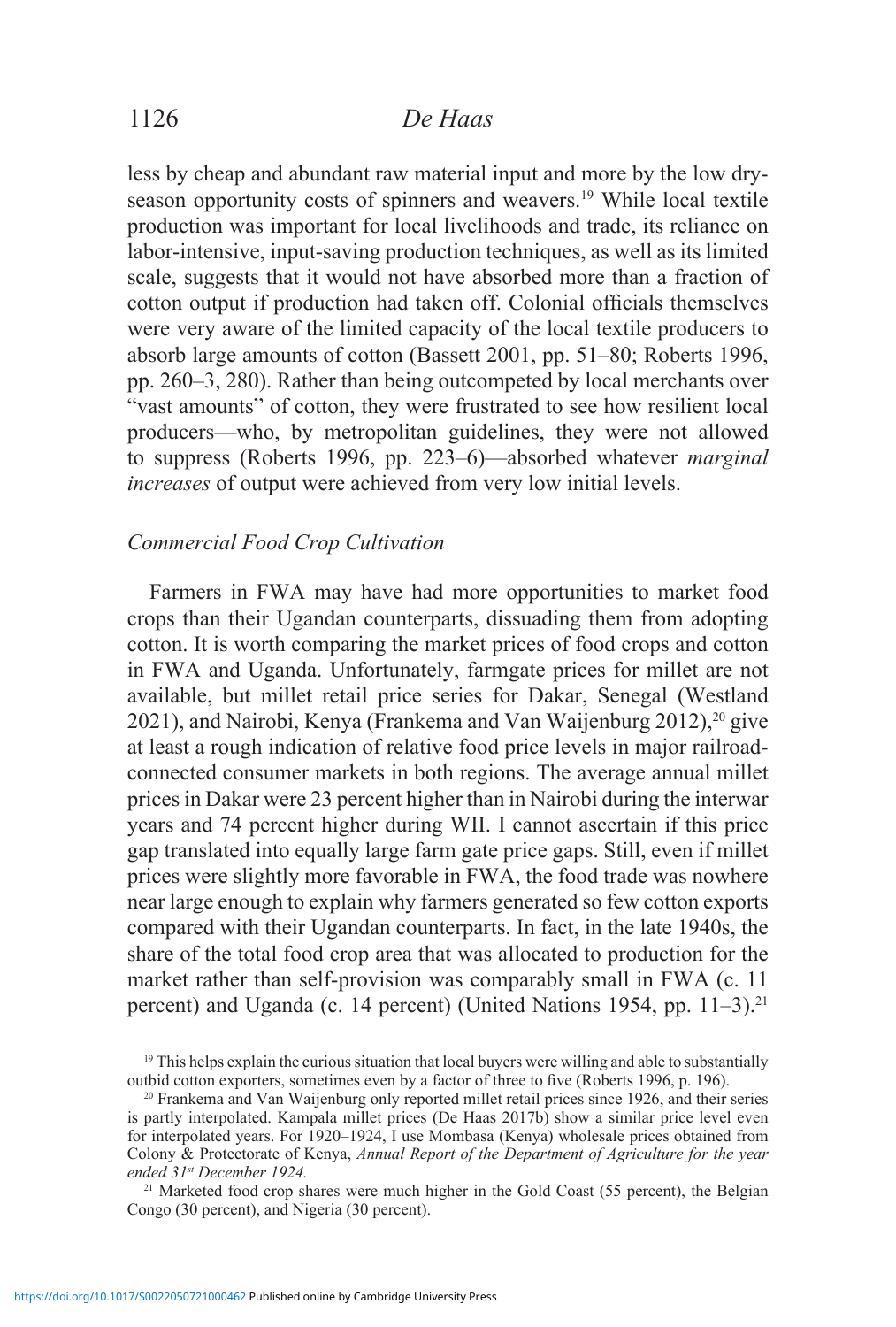Millet was not exported on any substantial scale from either FWA or Uganda. Local market demand was also limited and mostly confined to areas around towns and along railroads and waterways (Roberts 1996, pp. 99, 165, 264; van Beusekom 2002, p. 22; Mukwaya 1962; Wrigley 1959, p. 67). Rates of urbanization were low in both cases, with only 1 percent of Uganda's population living in cities in 1950 and 4 percent each in Côte d'Ivoire and Mali, respectively.22 Indeed, slow urban growth was plausibly reinforced by seasonality-constrained agricultural production possibilities, as well as poor infrastructural links between city and countryside. It is telling that Senegal, which became one of the very few regions in colonial Africa where cash-crop specialization came at the expense of food self-sufficiency, imported most of its calories (rice) from Indochina, rather than the neighboring Soudan (van Beusekom 2002, pp. 1–32).

### *Wage Labor and Migration*

Finally, we should consider the possibility that farmers in FWA were dissuaded from growing cotton by more profitable off-farm wage labor opportunities. We can compare nominal (pound sterling–converted $^{23}$ ) unskilled wage rates in the cotton-growing zones of Uganda (De Haas 2019), Côte d'Ivoire and the Soudan (Van Waijenburg 2018), which can proxy for their relative purchasing power in terms of imported goods. Wages in Buganda exceeded those in Côte d'Ivoire and Mali during the 1920s, while the picture was reversed during the  $1930s<sup>24</sup>$  Nominal wages in Côte d'Ivoire and Mali only began to substantially exceed those in Uganda after 1945, as the new CFA franc appreciated relative to the pound sterling. In short, wages in the cotton zones of FWA were not consistently higher than in Uganda.

We should also consider wage levels in labor migration destination areas, especially since migration from the interior of FWA to coastal Senegal, Gambia, and the forest zone of the Gold Coast had deep roots and was of substantial magnitude (Dougnon 2007; Manchuelle 1997). In Uganda's cotton-growing zones, the picture was mixed; Buganda was a

<sup>22</sup> Urbanization rates from www.africapolis.org/data. Notably, after 1950, when cities in FWA started to grow quickly and opportunities for food crop marketing expanded, cotton output also took off, which is discussed in the next section.

<sup>&</sup>lt;sup>23</sup> I use the sterling–franc exchange rate from measuringworth.org. Additionally, the local CFA franc was worth 1.7 francs in 1946–1948 and 2 francs in 1949–1960.

 $24$  This was partly the result of the revaluation of the franc and partially of the large-scale immigration of impoverished migrants to Buganda from neighboring Ruanda-Urundi, which pushed wages down (De Haas 2019).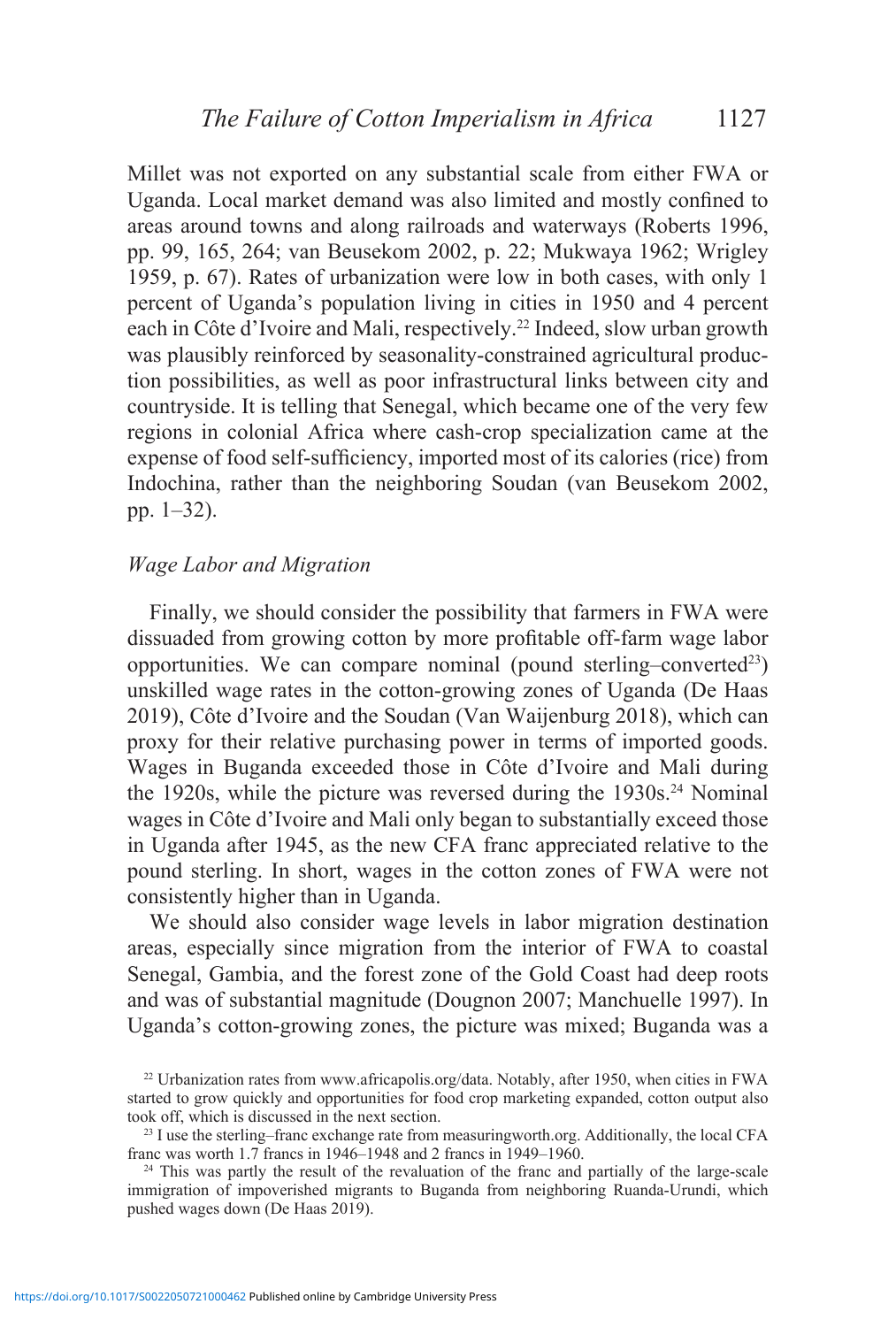# 1128 *De Haas*

major destination for labor migrants (De Haas 2019), while some districts in northern Uganda saw substantial emigration (Powesland 1957). We can compare wages in Côte d'Ivoire and the Soudan to Senegal (Westland 2021), the Gambia, and the Gold Coast (Frankema and Van Waijenburg 2012). Between 1903 and 1939, wages in these migrant destinations were, on average, 2.5 times higher than those paid in Côte d'Ivoire and the Soudan, a gap that subsequently closed rapidly.25 Thus, until at least 1940, labor migration was a lucrative alternative to cultivating cotton in FWA.<sup>26</sup> Since Buganda was East Africa's main destination of voluntary migrants, Uganda's cotton growers did not have a similar migratory "exit option."

Still, it is unlikely that the attraction of off-farm labor provides the main explanation for differential cotton adoption outcomes in the two regions. First, Soudanese and Ivorian migrants going to the Gold Coast (the most important migrant destination) benefited from complementary seasonality at both ends. Migration trips could be timed so that they would not coincide with the agricultural peak season in the sending areas. Such "dry season migration" competed primarily not with agricultural activities but with non-agricultural activities, including textile production (Johnson 1978, pp. 266–7).<sup>27</sup> Second, there was no consistent correlation between cotton output and wage labor opportunities. For example, as wages plummeted during the 1930s, Uganda's cotton production peaked. In Côte d'Ivoire, production slightly increased (from a very low base), while in the Soudan, export plummeted.<sup>28</sup> Overall, while Ugandan farmers responded to declining opportunities outside agriculture by *expanding* their cotton production, farmers in FWA did not, consistent with their constrained agricultural production capacity.

Alongside differences in cotton production capacity, it is worth noting that smoother seasonal labor requirements enabled Ugandan households to deploy more productive labor in agriculture *in total* than their Ivorian/Soudanese counterparts. If we consider the optimized simulation presented earlier and assume that adults sought to work a total of 312 days a year, we find that Ugandan households allocated 92 percent of their labor capacity to agriculture, compared with only 62 percent in

 $25$  Exchange rate to compare British and French wages from measuringworth.org.

parts of Africa as well (Frederick 2020, pp. 167–203).

 $28$  The latter may be due at least partially to increased cotton absorption by local manufacturing (Roberts 1996, p. 252).

<sup>&</sup>lt;sup>26</sup> Two nuances are in order here. First, the majority of migrants did not work for wages in the formal sector but as sharecroppers or seasonal laborers for African cocoa farmers in Ghana and groundnut farmers in Senegal and the Gambia. Second, labor migrants faced substantial (opportunity) costs during the long journeys to their destinations, which reduces the wage gaps mentioned here.<br><sup>27</sup> Such a tradeoff between labor migration and textile production has been observed in other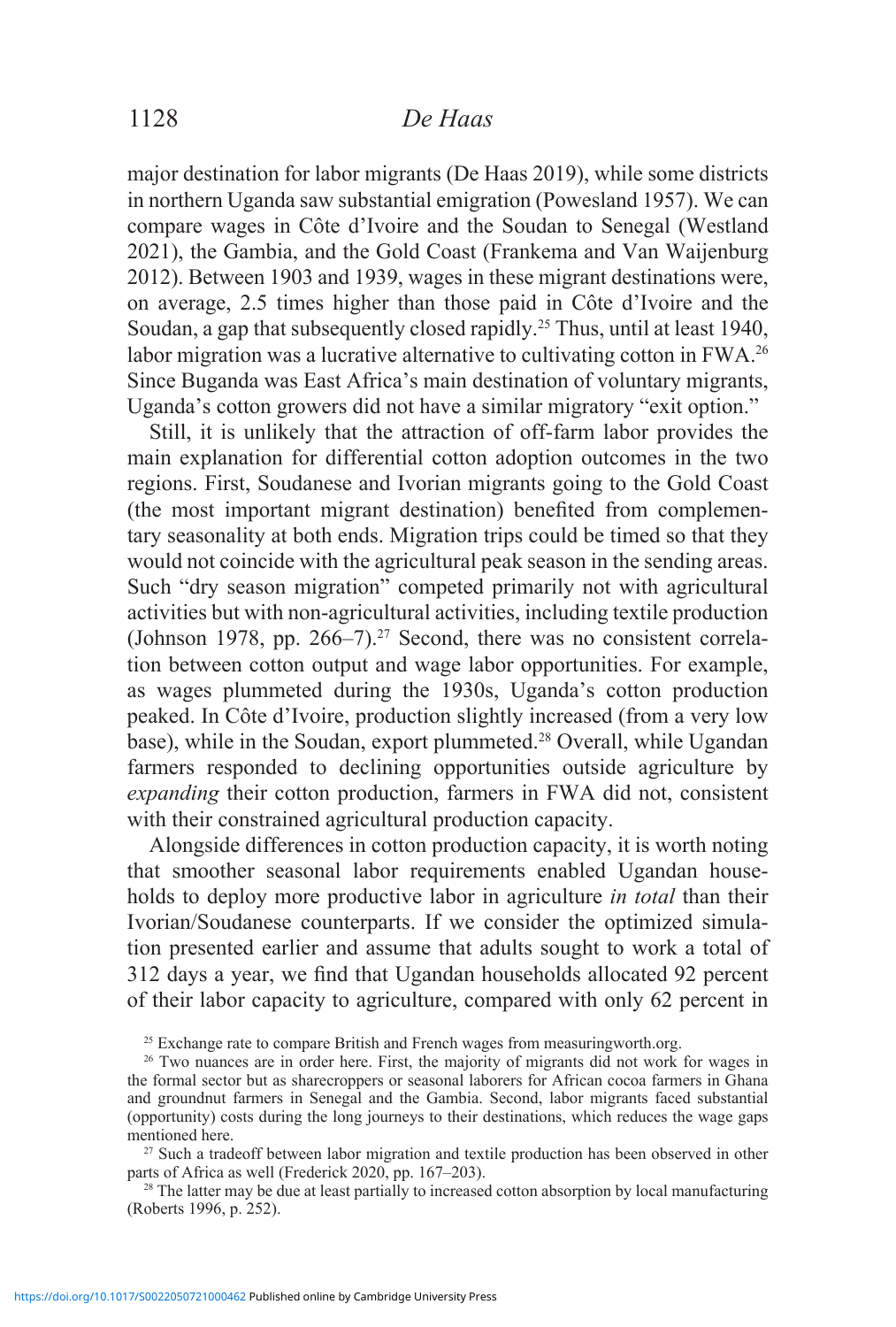FWA, which is due to a much more pronounced seasonal agricultural underemployment in the latter. We should thus expect rural households in FWA to rely to a greater extent on non-agricultural income sources in the agricultural off-season. Plausibly, then, emigration was a consequence as well as a cause of constraints imposed by seasonality on cashcrop adoption. A further strong indication that migration itself did not suppress cotton adoption was that cotton finally began to take off in northern Côte d'Ivoire, right at the time when migration to the southern cocoa plantations intensified (Bassett 2001, pp. 96–7). It is this belated "cotton revolution" in FWA to which I now turn.

### OVERCOMING SEASONALITY IN FRENCH WEST AFRICA

Strikingly, FWA realized a major cotton take-off in the post-colonial period (Bassett 2001), which shows that the constraining role of agricultural seasonality was not immutable. I identify two contextual factors that explain why seasonality was a major constraint in the colonial period and not afterward. First, specialization was inhibited by poorly developed markets for food, the causes of which I have already discussed. With rapidly rising urbanization and economic diversification after independence, food marketing became more lucrative. Second, agricultural output was constrained by the absence of yield-enhancing and laborsaving technological breakthroughs during the colonial period, which were achieved after independence.

During the colonial period, agricultural innovations such as new crop varieties (Arnold 1970, pp. 155–64; Dawe 1993, pp. 149–59; Roberts 1996, pp. 224, 253–4) or the plow (Tosh 1978, p. 435; Roberts 1996, pp. 147, 176–7; Vail 1972, p. 71) were haphazardly developed and had marginal impacts on labor productivity at best. In light of these persistent constraints, the cotton take-off in post-colonial FWA (Figure 2) is truly remarkable. How were farmers suddenly able to overcome the seasonality bottleneck that had prevented cotton adoption and frustrated colonial officials for over a half-century? The answer to this question largely resides in persistent research and extension efforts by the French former colonizers in collaboration with post-colonial governments (Lele, van de Walle, and Gbetibouo 1989). Even though they were unable to effectuate their ambitions, some colonial officials had understood early on that only by transforming labor productivity through higher yields and more efficient farming practices could cotton achieve the desired success (Roberts 1996, p. 168). From the 1960s onwards, in a context of a global "Green Revolution," the renewed concerted efforts to generate export cotton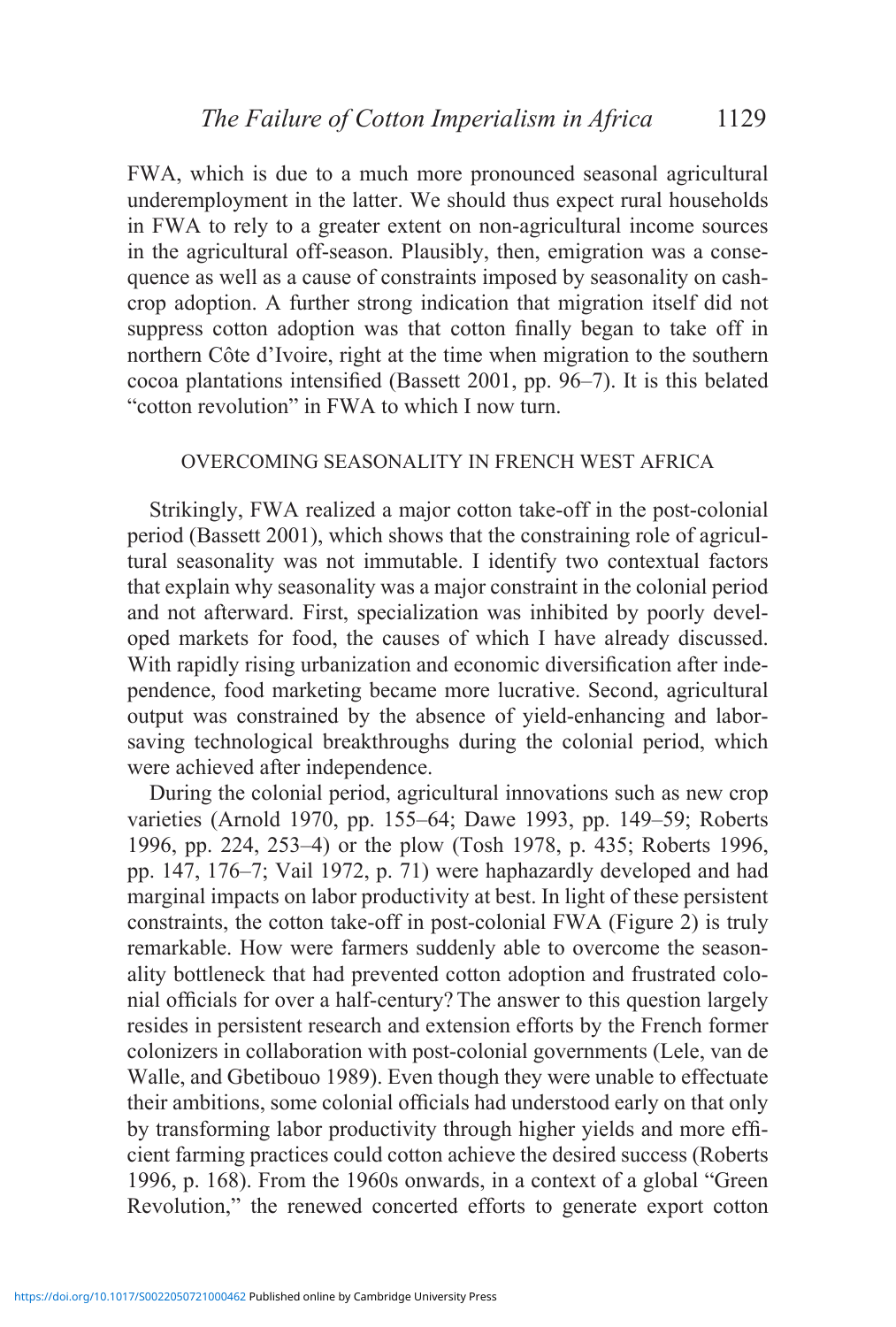finally produced a well-rounded package of new technologies and inputs that increased crop yields and reduced labor requirements per hectare. That farmers in FWA proved willing and able to adopt these technologies testifies to their suitability in a context of seasonality labor–constrained savanna agriculture (Bassett 2001; Benjaminson 2001; Bosc and Hanak Freud 1995; Lele, van de Walle, and Gbetibouo 1989).

As a result of the introduction of improved varieties and the application of mineral fertilizers, grain yields in Côte d'Ivoire and Mali rose from an initial 600–800 kg/hectare to over 1,000 kg/hectare for millet and sorghum, and over 1,700 kg/hectare for maize by the early 1980s (Benjaminson 2001, p. 264), before stagnating at this higher level. Seed cotton yield gains over the same period were even more impressive, rising approximately fourfold from c. 300kg/hectare to 1,200 kg/hectare (Bassett 2001, p. 186; Fok et al. 2000, p. 14).<sup>29</sup> Various innovations were adopted to a greater or lesser extent across FWA, substantially increasing labor productivity (Bosc and Hanak Freud 1995).

We can re-run the same simulation introduced earlier for FWA but now based on the higher labor productivity in the post-colonial era. I take into account that food crop production shifted from millet towards maize, which has a similar caloric value per kg but higher yields (Bassett 2001, pp. 127–9; Bosc and Hanak Freud 1995, p. 290). I conservatively estimate that food crop yields doubled and that labor demands per hectare in both food crop and cotton cultivation halved. Under these new conditions, farmers were able to cultivate 6.5 hectares of cotton, more than a sixfold increase compared to the colonial era. Cotton yields per hectare also increased fourfold. As a consequence, smallholders' cotton production possibilities had risen over 26-fold.<sup>30</sup> This extension of agricultural production possibilities is reflected in the massive expansion of cotton output that was achieved over this period (Figure 2), while a further part of the increased production possibilities was allocated to surplus grain production (Bingen 1998 p. 271; Benjaminson 2001, p. 264).

### **CONCLUSION**

Colonial efforts to spur agricultural exports from Africa, and cotton, in particular, produced unanticipated and uneven results. To understand such heterogeneous outcomes, we need to look beyond the dynamics of colonial coercion and investment, and instead consider how resource

<sup>&</sup>lt;sup>29</sup> In terms of lint, the yield gain was even greater since the lint:seed ratio increased as well (Bosc and Hanak Freud 1995, pp. 269–70).

<sup>&</sup>lt;sup>30</sup> Calculations are provided in the replication package (De Haas 2021).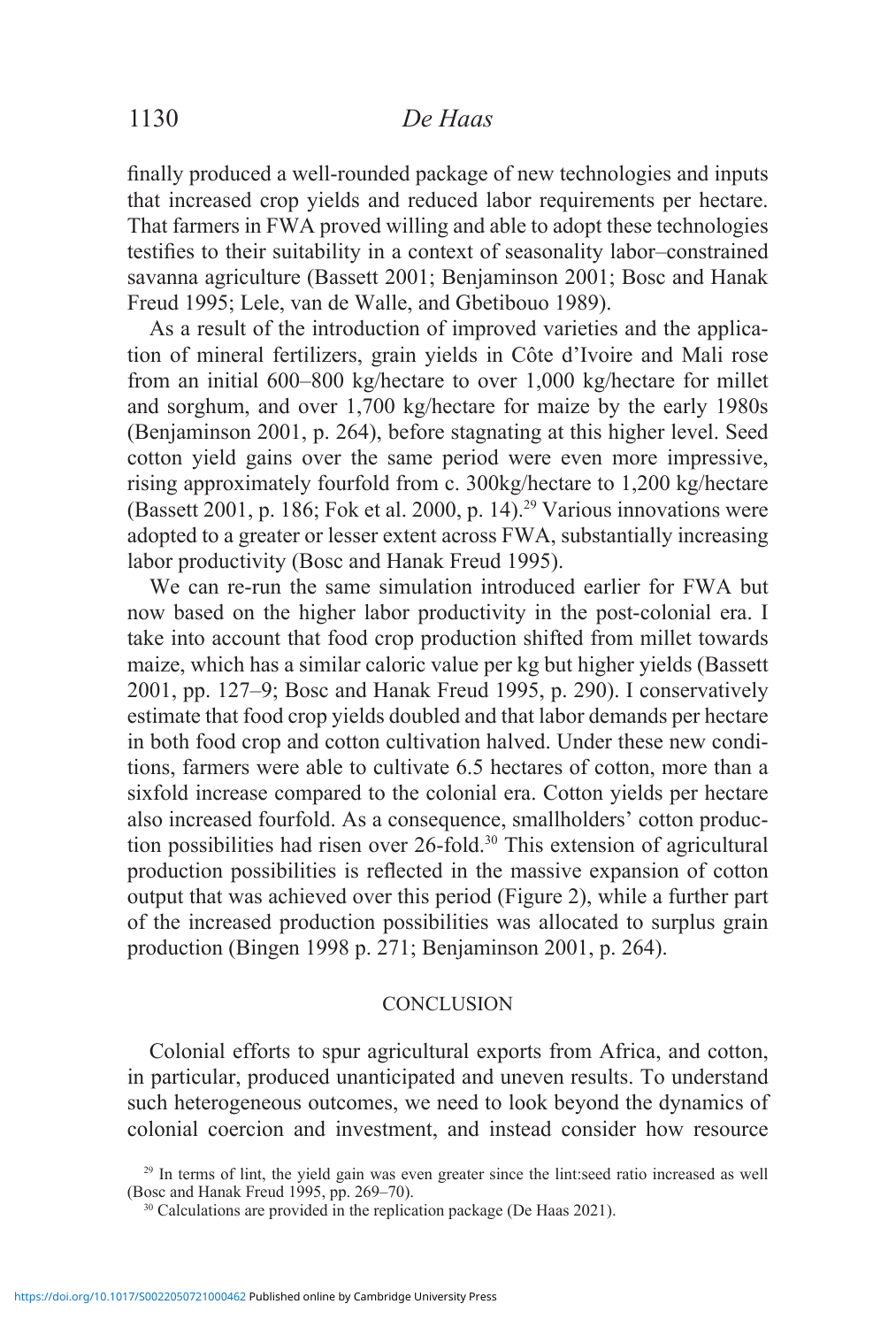constraints informed African farmers' adoption decisions and often thwarted colonial designs. I have shown that African savanna farmers facing short rainy seasons were unable, at the prevailing levels of technology and market access, to combine a substantial involvement in cotton production with sustained food security. In the context of short rainy seasons, farmers did not have enough labor at their disposal in the agricultural peak season and could not assess their food security before committing resources to an inedible cash crop. Colonial states, despite persistent attempts to generate cotton output, were unable to mitigate this bottleneck. As a result, cotton was far more widely grown in regions with comparatively long rainy seasons, most notably Uganda. Only after independence did the introduction of labor-saving technologies in the former French territories of West Africa enable widespread and largescale cotton adoption among its savanna farmers.

Some of the dynamics studied for cotton will also be relevant to other savanna cash crops in Africa. Still, savanna farmers in northern Nigeria, Senegal, and the Gambia proved able to produce large quantities of groundnuts for export. Although these cases can only be addressed briefly here, it is important to note that their success relied on very specific conditions, which were not (yet) present in other parts of colonial Africa: large-scale rice imports in the Gambia and Senegal (Swindell and Jeng 2006; van Beusekom 2002) and agricultural intensification and finegrained rural trade networks in northern Nigeria, linked to the region's historically high population densities and pre-colonial processes of state formation (Hill 1977; Hogendorn 1978). Emerging conditions in these areas, then, foreshadow a much wider breaking of resource bottlenecks in savanna agriculture, which colonial states, despite their efforts to export cotton from Africa, proved unable to effectuate, but which eventually occurred after independence in FWA and beyond.

Acknowledging the central role of seasonality in patterns of cash-crop diffusion in colonial Africa also has wider repercussions for how we evaluate the impact and legacies of colonial rule. Dynamics of colonial coercion and local resistance were certainly important *features* of cotton imperialism in Africa, as emphatically shown for the cases of the Belgian Congo (Likaka 1997) and Mozambique (Isaacman 1996), among others. However, as I have shown, farmers in Uganda adopted cotton to a greater extent, not because they were subjected to more coercion than their West African counterparts, but because they benefited from more favorable rainfall seasonality. In a context of poorly developed markets and limited technological progress, the absence of stringent seasonal resource constraints proved decisive. Colonial interventions were at least partially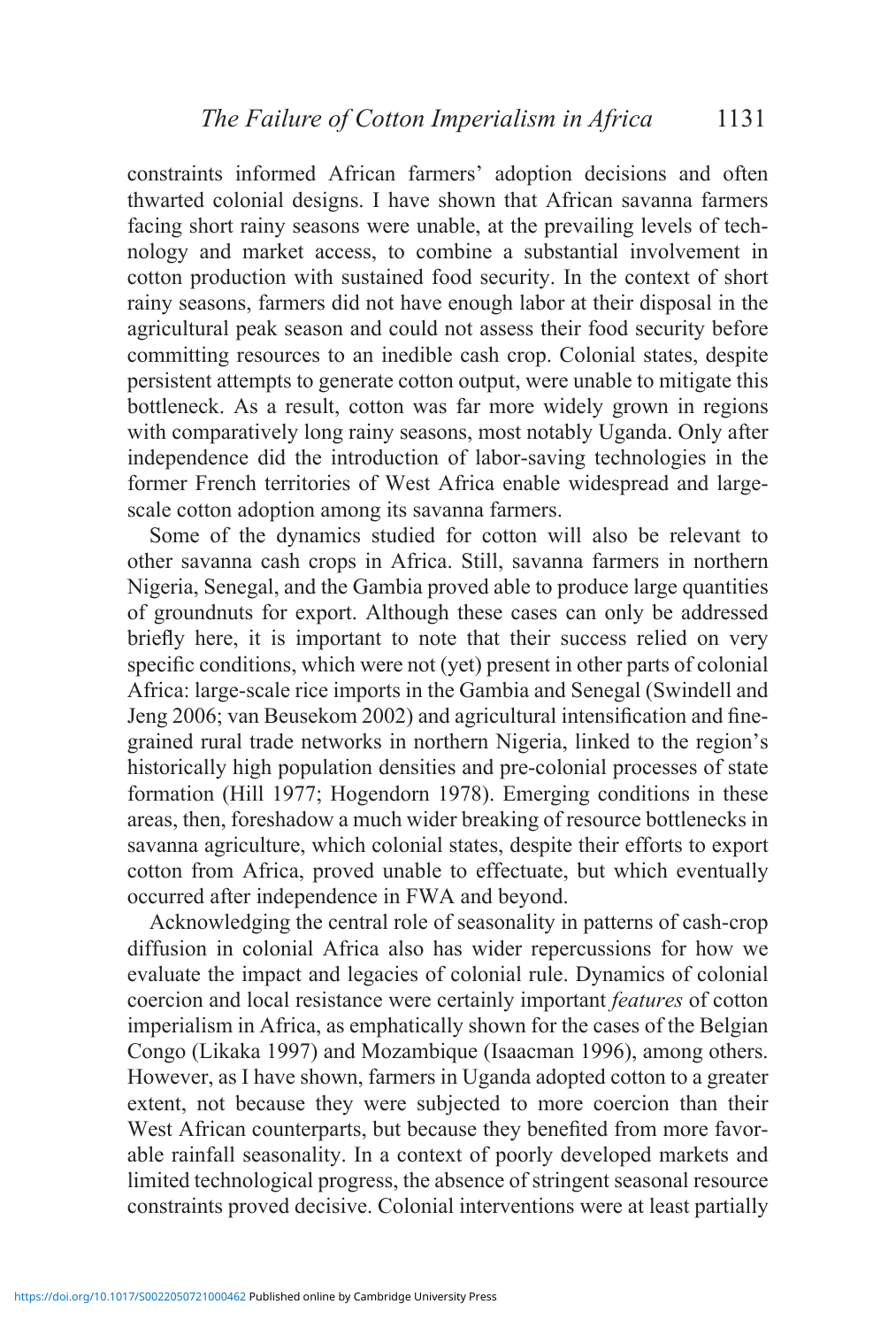endogenous to farmers' responses: in the case of Uganda and FWA, more output spurred investment and lessened coercion. The implication is that processes of cash crop adoption *as well as* colonial coercion cannot be understood without giving full consideration to resource constraints in general, and agricultural seasonality in particular.

#### **REFERENCES**

- Agamile, Peter, Ralitza Dimova, and Jennifer Golan. "Crop Choice, Drought and Gender: New Insights from Smallholders' Response to Weather Shocks in Rural Uganda." *Journal of Agricultural Economics* 72, no. 3 (2021): 829–56.
- Arnold, M. H. "The Origins and Characteristics of Uganda Varieties." In *Agriculture in Uganda*, edited by J. D. Jameson, 154–64. London: Humphrey Milford, 1970.
- Asiimwe, John Bosco, and Paul Mpuga. "Implications of Rainfall Shocks for Household Income and Consumption in Uganda." AER Research Paper No. 168, Nairobi, Kenya, July 2007.
- Austen, Ralph A. *African Economic History: Internal Development and External Dependency*. London: James Currey, 1987.
- Austin, Gareth. "Resources, Techniques, and Strategies South of the Sahara: Revising the Factor Endowments Perspective on African Economic Development, 1500– 2000." *Economic History Review* 61, no. 3 (2008): 587–624.
	- ———. "Explaining and Evaluating the Cash Crop Revolution in the 'Peasant' Colonies of Tropical Africa, ca. 1890 – ca. 1930: Beyond 'Vent for Surplus'." In *Africa's Development in Historical Perspective*, edited by Emmanuel Akyeampong, Robert H. Bates, Nathan Nunn, and James A. Robinson, 295–320. Cambridge: Cambridge University Press, 2014a.

———. "Vent for Surplus or Productivity Breakthrough? The Ghanaian Cocoa Takeoff, c. 1890–1936." *Economic History Review* 67, no. 4 (2014b): 1035–64.

- Bassett, Thomas J. *The Peasant Cotton Revolution in West Africa: Côte d'Ivoire, 1880– 1995*. Cambridge: Cambridge University Press, 2001.
- Beckert, Sven. *Empire of Cotton*. New York, NY: Random House, 2014.
- Benjaminson, Tor A. "The Malian Cotton Zone: Economic Success, but Environmental Failure?" In *Politics, Property and Production in the West African Sahel: Understanding Natural Resources Management*, edited by Tor A. Benjaminsen and Christian Lund, 255–77. Uppsala: Nordic Africa Institute, 2001.
- Bingen, R. James. "Cotton, Democracy and Development in Mali." *Journal of Modern African Studies* 36, no. 2 (1998): 265–85.
- Binswanger, Hans P., and John McIntire. "Behavioral and Material Determinants of Production Relations in Land-Abundant Tropical Agriculture." *Economic Development and Cultural Change* 36, no. 1 (1987): 73–99.
- Björkman-Nyqvist, Martina. "Income Shocks and Gender Gaps in Education: Evidence from Uganda." *Journal of Development Economics* 105 (2013): 237–53.
- Bosc, Pierre-Marie, and Ellen Hanak Freud. "Agricultural Innovation in the Cotton Zone of Francophone West and Central Africa." In *Moist Savannas of Africa: Potentials and Constraints for Crop Production. Proceedings of an IITA/FAO Workshop, 19–23 September, 1994*, edited by B. Kang, I. Akobundu, V. Manyong, R. Carsky, N. Sanginga, and E. Kueneman, 265–306*.* Cotonou: IITA, 1995.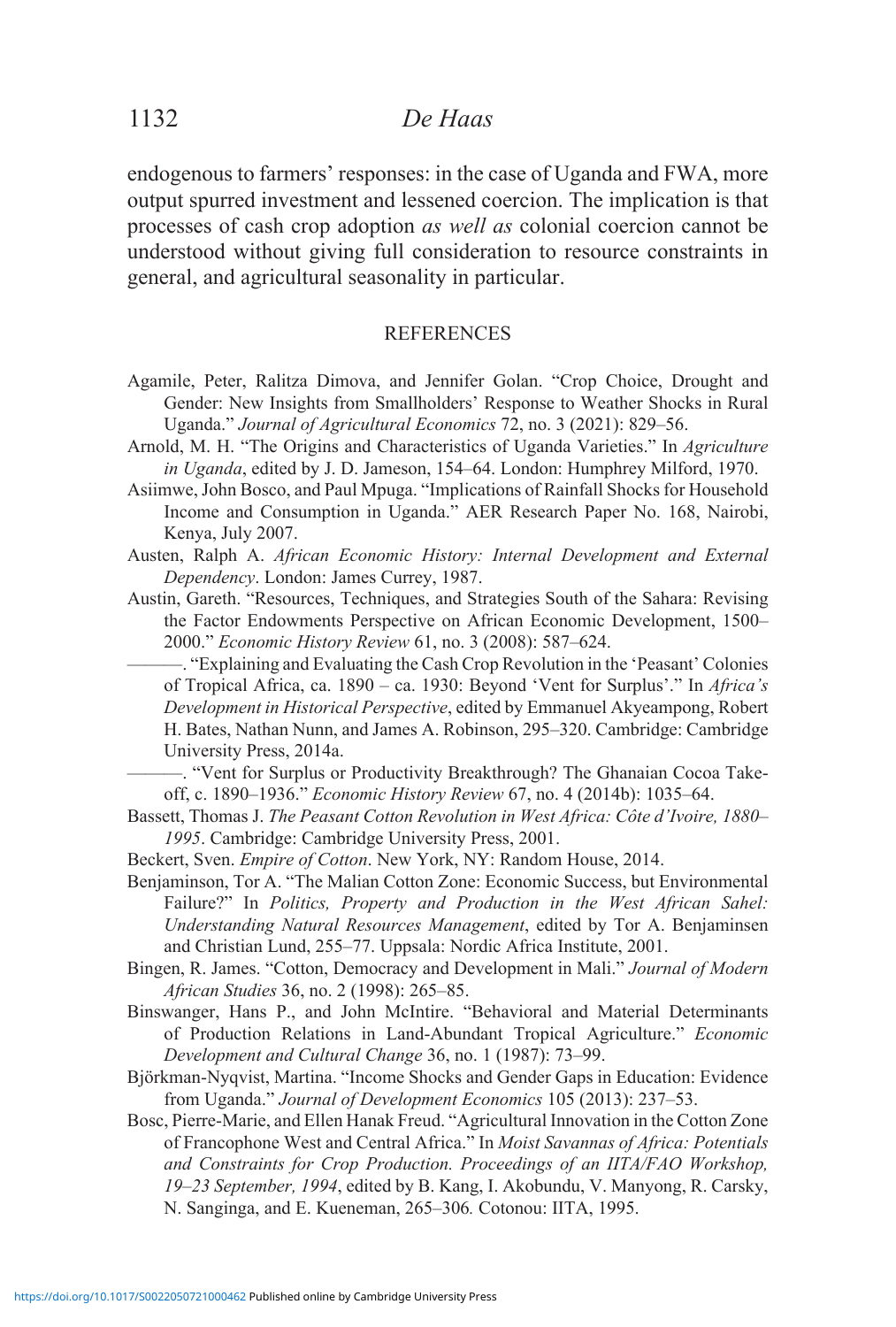- Boserup, Ester. *Woman's Role in Economic Development.* New York: St. Martin's Press, 1970.
- Cameron, A. Colin, Jonah B. Gelbach, and Douglas L. Miller. "Bootstrap-Based Improvements for Inference with Clustered Errors." *Review of Economics and Statistics* 90, no. 3 (2008): 414–27.
- Carleton, Tamma A., and Solomon M. Hsiang. "Social and Economic Impacts of Climate." *Science* 353, no. 6304 (2016): aad9837.
- Cleave, John H. *African Farmers: Labor Use in the Development of Smallholder Agriculture.* New York: Praeger Publishers, 1974.
- Dawe, Jennifer Ann. "A History of Cotton-Growing in East and Central Africa: British Demand African Supply." Ph.D. diss., University of Edinburgh, 1993.
- De Haas, Michiel. "Rural Livelihoods and Agricultural Commercialization in Colonial Uganda: Conjunctures of External Influences and Local Realities." Unpublished Ph.D. thesis, Wageningen University, Wageningen, Netherlands, 2017a.
	- ———. "Measuring Rural Welfare in Colonial Africa: Did Uganda's Smallholders Thrive?" *Economic History Review* 70, no. 2 (2017b): 605–31.
- ———. "Moving Beyond Colonial Control? Economic Forces and Shifting Migration From Ruanda-Urundi to Buganda, 1920-60." *Journal of African History* 60, no. 3 (2019): 379–406.
- ———. "The Failure of Cotton Imperialism in Africa: Seasonal Constraints and Contrasting Outcomes in French West Africa and British Uganda." Ann Arbor, MI: Inter-university Consortium for Political and Social Research [distributor], 2021-09-06. https://doi.org/10.3886/E149401V1.
- De Haas, Michiel A., and Kostadis Papaioannou. "Resource Endowments and Agricultural Commercialization in Colonial Africa: Did Labour Seasonality and Food Security Drive Uganda's Cotton Revolution?" European Historical Economics Society Working Paper Series No. 111, Vienna, Austria, April 2017.
- De Janvry, Alain, Marcel Fafchamps, and Elisabeth Sadoulet. "Peasant Household Behaviour with Missing Markets: Some Paradoxes Explained." *Economic Journal* 101, no. 409 (1991): 1400–17.
- Dell, Melissa, Benjamin F. Jones, and Benjamin A. Olken. "What Do We Learn from the Weather? The New Climate-Economy Literature." *Journal of Economic Literature* 52, no. 3 (2014): 740–98.
- Dougnon, Isaie. *Travail de Blanc, Travail de Noir. La Migration des Paysans Dogon vers l'Office du Niger et au Ghana (1910–1980).* Paris: Karthala, 2007.
- Ehrlich, Cyril. "The Marketing of Cotton in Uganda, 1900–1950." Unpublished Ph.D. thesis, University of London, London, UK, 1958.
- ———. "The Uganda Economy, 1903–1945." In *History of East Africa. Volume II,*  edited by Vincent Harlow and E. Chilver, 395–475. Oxford: Clarendon Press, 1965.
- Elliot, C. M. "Agriculture and Economic Development in Africa: Theory and Experience 1880–1914." In *Agrarian Change and Economic Development: The Historical Problems*, edited by E.L. Jones and S. J. Woolf. London: Routledge, 1969.
- FAO/IIASA. "Global Agro-ecological Zones (GAEZ v3.0)." Electronic Dataset, FAO Rome, Italy and IIASA, Laxenburg, Austria, 2011.
- Fenske, James. "'Rubber Will Not Keep in This Country': Failed Development in Benin, 1897–1921." *Explorations in Economic History* 50, no. 2 (2013): 316– 33.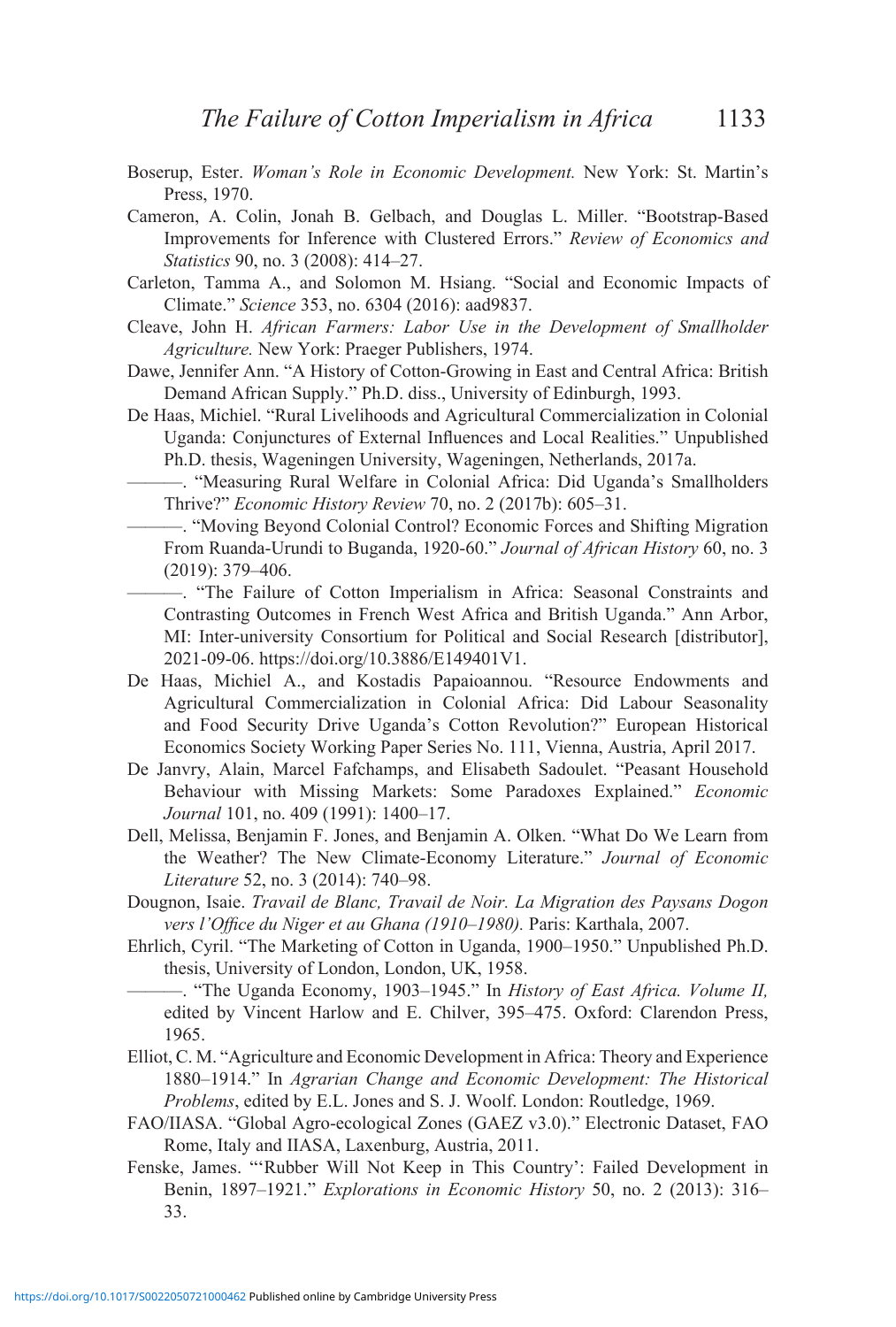- Fok, Michel, Mama Koné, Hamady Djouara, and Ballo Ballo. "Farmers' Response to the Evolution towards Globalisation: The Case of Cotton Production in Mali." Sixteenth Symposium of the International Association of Farming System Research, Santiago, Chile, November 2000.
- Frankema, Ewout, and Marlous van Waijenburg. "Structural Impediments to African Growth? New Evidence from Real Wages in British Africa, 1880–1965." *Journal of Economic History* 74, no. 4 (2012): 895–926.
- Frankema, Ewout, Jeffrey Williamson, and Pieter Woltjer. "An Economic Rationale for the West African Scramble? The Commercial Transition and the Commodity Price Boom of 1835–1885." *Journal of Economic History* 78, no. 1 (2018): 231– 67.
- Frederick, Katharine. *Twilight of an Industry in East Africa: Textile Manufacturing, 1830–1940.* London: Palgrave Macmillan, 2020.
- Hance, William A., Vincent Kotschar, and Richard J. Peterec. "Source Areas of Export Production in Tropical Africa." *Geographical Review* 51, no. 4 (1961): 487– 99.
- Hill, Polly. *Population, Prosperity, and Poverty: Rural Kano, 1900 and 1970*. Cambridge: Cambridge University Press, 1977.
- Hogendorn, Jan S. *Nigerian Groundnut Exports: Origins and Early Development*. Zaria: Ahmadu Bello University Press, 1978.
	- ———. "The Cotton Campaign in Northern Nigeria, 1902–1914: An Example of a Public/Private Planning Failure in Agriculture." In *Cotton, Colonialism and Social History in Sub-Saharan Africa*, edited by Allen F. Isaacman and Richard L. Robert, 50–70. Portsmouth, NH: Heinemann, 1995.
- Isaacman, Allen F. "Peasants and Rural Social Protest in Africa." *African Studies Review* 33, no. 2 (1990): 1–120.
	- ———. *"Cotton Is the Mother of Poverty" Peasants, Work, and Rural Struggle in Colonial Mozambique, 1938–1961*. Portsmouth, NH: Heinemann, 1996.
- Isaacman, Allen F., and Richard L. Roberts, eds. "Cotton, Colonialism and Social History." In *Cotton, Colonialism and Social History in Sub-Saharan Africa*, 1–42. Portsmouth, NH: Heinemann, 1995.
- Jamal, Vali. "Asians in Uganda, 1880–1972: Inequality and Expulsion." *Economic History Review* 29, no. 4 (1976): 602–16.
- Jameson, J. D., ed. *Agriculture in Uganda*. London: Oxford University Press, 1970.
- Johnson, Marion. "Cotton Imperialism in West Africa." *African Affairs* 73, no. 291 (1974): 178–87.
	- ———. "Technology, Competition, and African Crafts." In *The Imperial Impact: Studies in the Economic History of Africa and India*, edited by Clive Dewey and A. G. Hopkins, 259–69. London: Athlone Press, 1978.
- Karakoç, Ulaş, and Laura Panza. "Overcoming the Egyptian Cotton Crisis in the Interwar Period: The Role of Irrigation, Drainage, New Seeds and Access to Credit." *Economic History Review* 74, no. 1 (2021): 60–86.
- Kassambara, Abdoulaye A. "La Situation Economique et Sociale du Tchad de 1900 à 1960." Ph.D. diss., Université de Strasbourg, 2010.
- Klein Goldewijk, Kees, Arthur Beusen, Jonathan Doelman, and Elke Stehfest. "Anthropogenic Land Use Estimates for the Holocene; HYDE 3.2." *Earth System Science Data* 9 (2017): 927–53.

Labouret, Henri. *Paysans d'Afrique Occidentale*. Paris: Gallimard, 1941.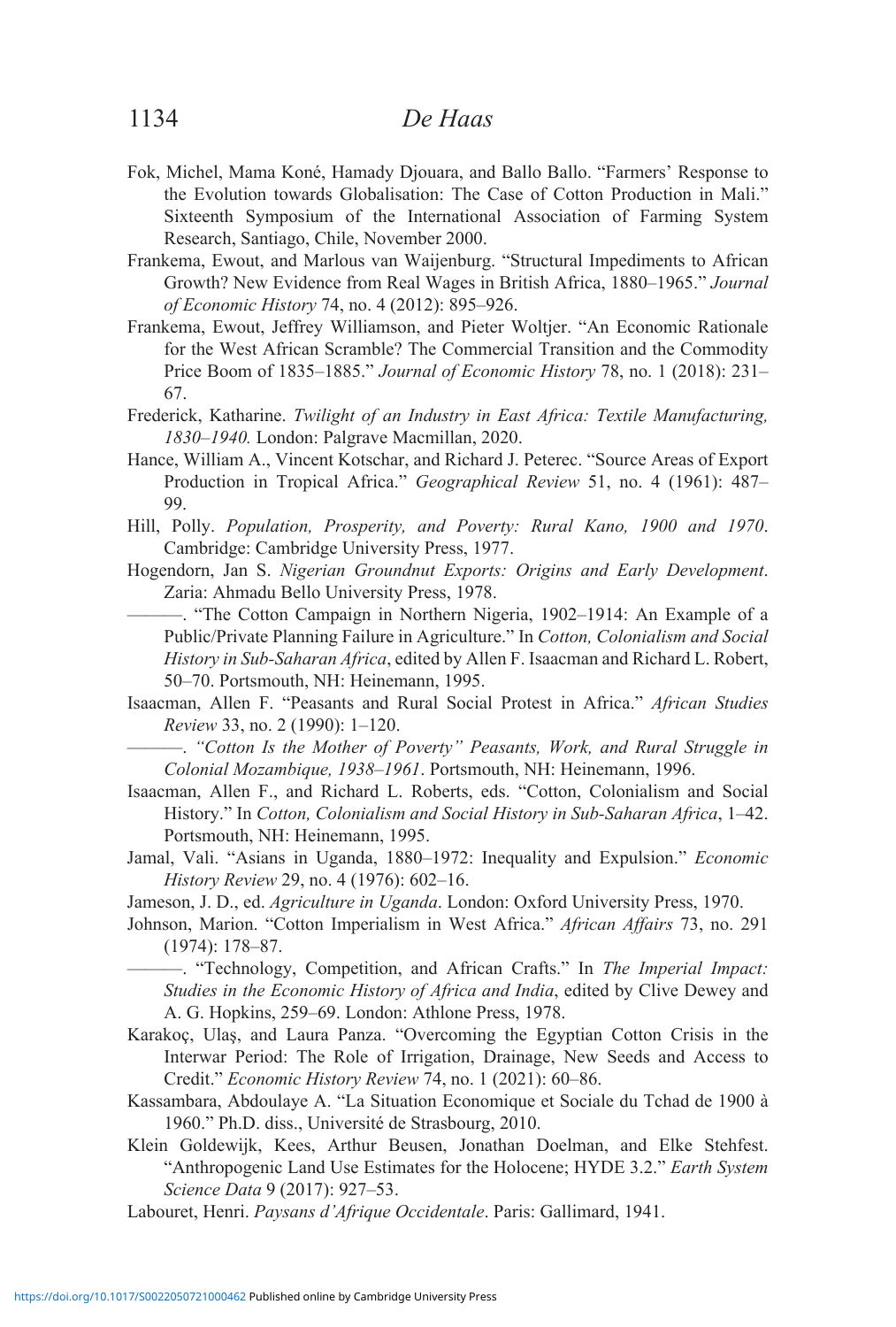- Lele, Uma, Nicolas van de Walle, and Mathurin Gbetibouo. "Cotton in Africa: An Analysis of Differences in Performance." MADIA Discussion Paper 7, World Bank Group, Washington, DC, 1989.
- Likaka, Osumaka. *Rural Society and Cotton in Colonial Zaire*. Madison, WI: University of Wisconsin Press, 1997.
- Manchuelle, François. *Willing Migrants: Soninke Labor Diasporas*. Athens, OH: Ohio University Press, 1997.
- Marseille, Jacques. "l'Industrie Cotonnière Française et l'Impérialisme Colonial." *Revue d›Histoire Economique et Sociale* 53, no. 2/3 (1975): 386–412.
- Matsuura, Kenji, and Cort J. Willmott. "Terrestrial Precipitation: 1900–2017 Gridded Monthly Time Series." Electronic Dataset, Department of Geography, University of Delaware, Newark, DE, 2018.
- McMaster, David N. *A Subsistence Crop Geography of Uganda.* London: Metropolis Press, 1962.
- Mitchell, Brian R. *International Historical Statistics: Africa, Asia & Oceania 1750– 1988, Second Revised Edition*. New York, NY: Stockton Press, 1995.
- Moradi, Alexander, and Remi Jedwab. "The Permanent Effects of Transportation Revolutions in Poor Countries: Evidence from Africa." *Review of Economics and Statistics* 98, no. 2 (2016): 268–84.
- Mukwaya, A. B. "The Marketing of Staple Foods in Kampala, Uganda." In *Markets in Africa,* edited by Paul Bohannan and George Dalton, 643–66. Chicago, IL: Northwestern University Press, 1962.
- Müller-Crepon, Carl. "Indirect Rule, Cash Crop Production, and Development in Africa." Unpublished working paper, ETH Zürich, April 2020.
- Munro, J. Forbes. *Africa and the International Economy, 1800–1960: An Introduction to the Modern Economic History of Africa South of the Sahara*. London: J.M. Dent, 1976.
- Myint, Hla. "The 'Classical Theory' of International Trade and the Underdeveloped Countries." *Economic Journal* 68, no. 270 (1958): 317–37.
- Nayenga, Peter F.B. "Commercial Cotton Growing in Busoga District, Uganda, 1905– 1923." *African Economic History* 10 (1981): 175–95.
- Nye, G.W., and H. R. Hosking. "History and Development of the Cotton Industry in Uganda." In *Agriculture in Uganda*, edited by J. D. Tothill, 183–93. London: Humphrey Milford, 1940.
- Olmstead, Alan L., and Paul W. Rhode. "Biological Innovation and Productivity Growth in the Antebellum Cotton Economy." *Journal of Economic History* 68, no. 4 (2008): 1123–71.
- Parsons, D. J. *The Systems of Agriculture Practiced in Uganda: Introduction and Teso System*. Kampala: Kawanda Research Station, 1960a.
	- ———. *The Systems of Agriculture Practiced in Uganda: The Northern Systems*. Kampala: Kawanda Research Station, 1960b.
- Pitcher, M. Anne. *Politics in the Portuguese Empire: The State, Industry, and Cotton, 1926–1974*. Oxford: Clarendon Press, 1993.
- Powesland, P. G. *Economic Policy and Labour, a Study in Uganda's Economic History.*  London: King & Jarrett Ltd., 1957.
- Ratcliffe, Barrie M. "Cotton Imperialism: Manchester Merchants and Cotton Cultivation in West Africa in the Mid-Nineteenth Century." *African Economic History* 11 (1982): 87–113.